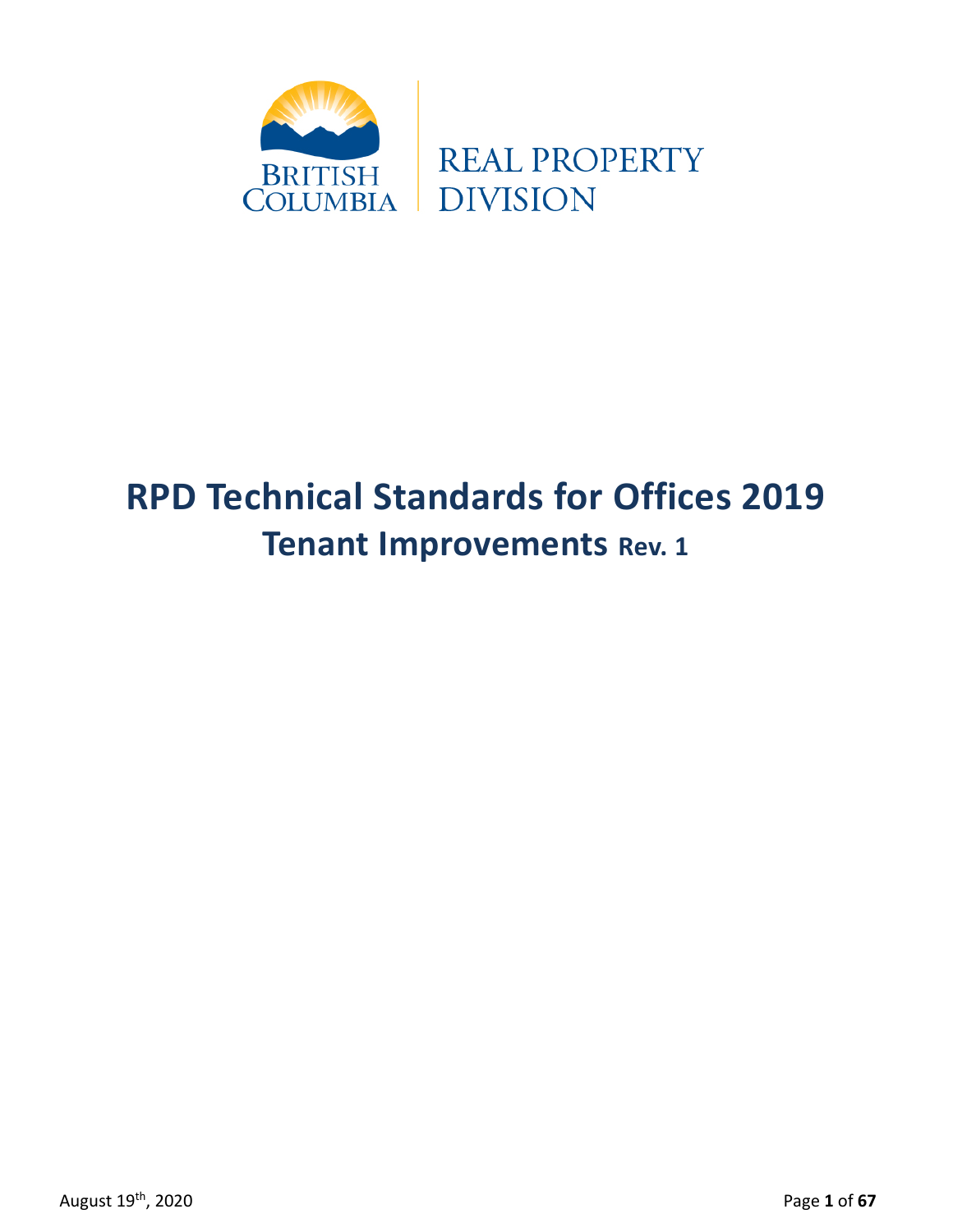| <b>Date of Update</b> | <b>Revision</b> | <b>Sections Updated</b>                                   |
|-----------------------|-----------------|-----------------------------------------------------------|
| August 19th, 2020     | Rev. 1          | General update to align with new Master Service Agreement |
|                       |                 |                                                           |
|                       |                 |                                                           |
|                       |                 |                                                           |
|                       |                 |                                                           |
|                       |                 |                                                           |
|                       |                 |                                                           |
|                       |                 |                                                           |
|                       |                 |                                                           |
|                       |                 |                                                           |
|                       |                 |                                                           |

### **Technical Standards for Offices 2019 – Tenant Improvements © Government of British Columbia**

This material is owned by the Government of British Columbia and is protected by copyright law. It may not be reproduced or redistributed without the prior written permission of the Government of British Columbia.

### **Disclaimer**

This document was prepared for the purposes of the Government of British Columbia and is not intended to be used for other purposes. This document may be revised periodically without notice and may not accurately reflect the current state of the law in British Columbia. A reference to a product or service contained in this document does not constitute an endorsement or recommendation of that product or service by the Government of British Columbia.

This document and all the information contained are provided "as is" without warranty of any kind, whether express or implied. All implied warranties, including, without limitation, implied warranties of merchantability, fitness for purpose, accuracy, completeness and non-infringement, are hereby expressly disclaimed. The information in this document may not be suitable for your purposes; any person relying upon any information in this document does so at his or her own risk.

Under no circumstances shall the Government of British Columbia be liable to any person or business entity for any direct, indirect, special, incidental, consequential, or other damages based on any use of this document, including, without limitation, any lost profits, business interruption, or loss of programs or information, even if the Government of British Columbia has been specifically advised of the possibility of such damages.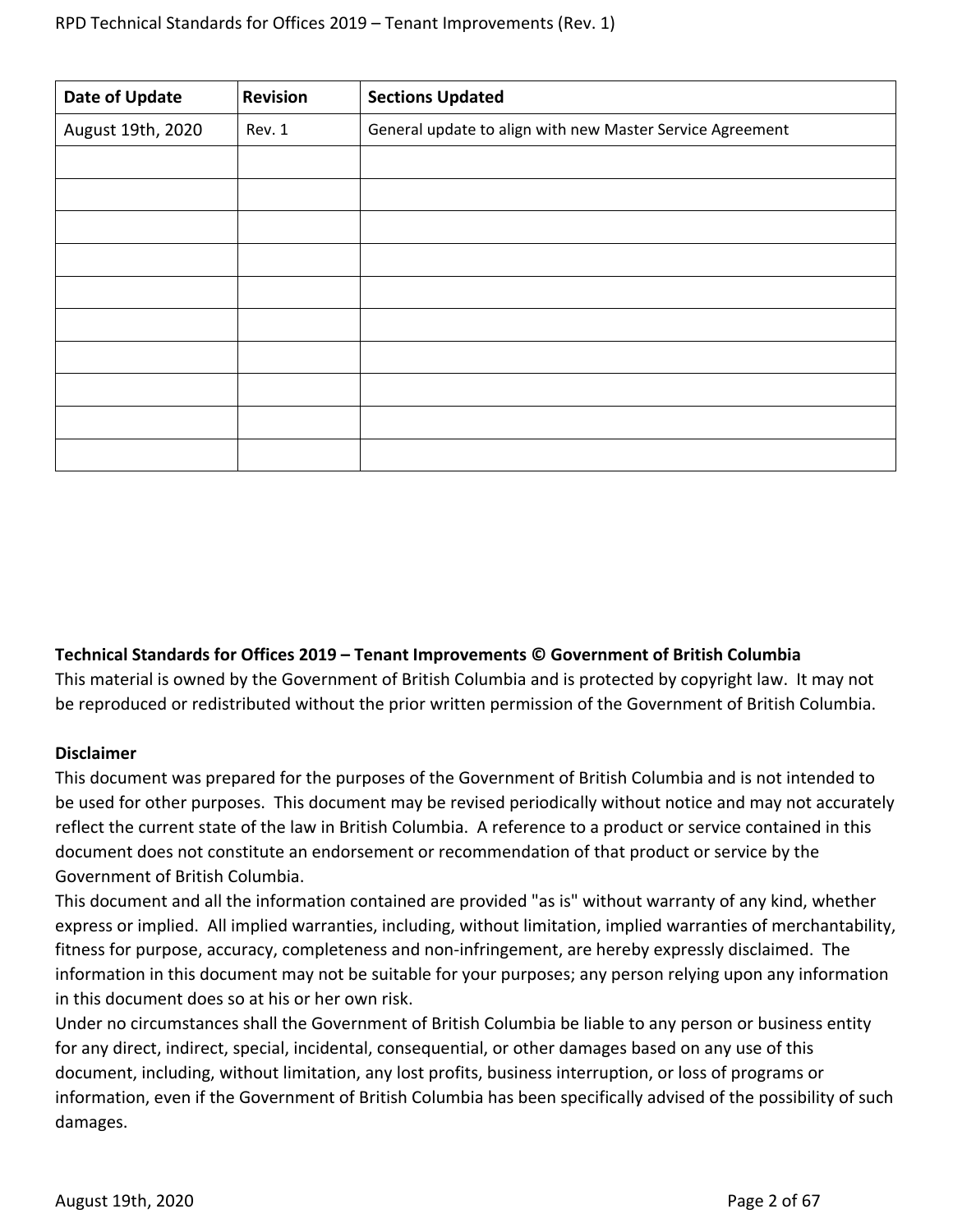|                | <b>Table of Contents</b> |  |
|----------------|--------------------------|--|
| $\mathbf{1}$   |                          |  |
| 1.1            |                          |  |
| 1.2            |                          |  |
| $\overline{2}$ |                          |  |
| 2.1            |                          |  |
| 2.2            |                          |  |
| 2.3            |                          |  |
| 2.4            |                          |  |
| 2.5            |                          |  |
| 2.6            |                          |  |
| 2.7            |                          |  |
| 2.8            |                          |  |
| 2.9            |                          |  |
| 2.10           |                          |  |
| 2.11           |                          |  |
| 2.12           |                          |  |
| 2.13           |                          |  |
| 2.14           |                          |  |
| $\mathbf{3}$   |                          |  |
| 3.1            |                          |  |
| 3.2            |                          |  |
| 3.3            |                          |  |
| 3.4            |                          |  |
| 3.5            |                          |  |
| $\overline{4}$ |                          |  |
| 4.1            |                          |  |
| 4.2            |                          |  |
| 4.3            |                          |  |
| 4.4            |                          |  |
| 4.5            |                          |  |
| 5              |                          |  |
| 5.1            |                          |  |
| 5.2            |                          |  |
| 5.3            |                          |  |
| 5.4            |                          |  |
| 6              |                          |  |
| 6.1            |                          |  |
| 6.2            |                          |  |
| 6.3            |                          |  |
| 7              |                          |  |
| 7.1            |                          |  |
| 8              |                          |  |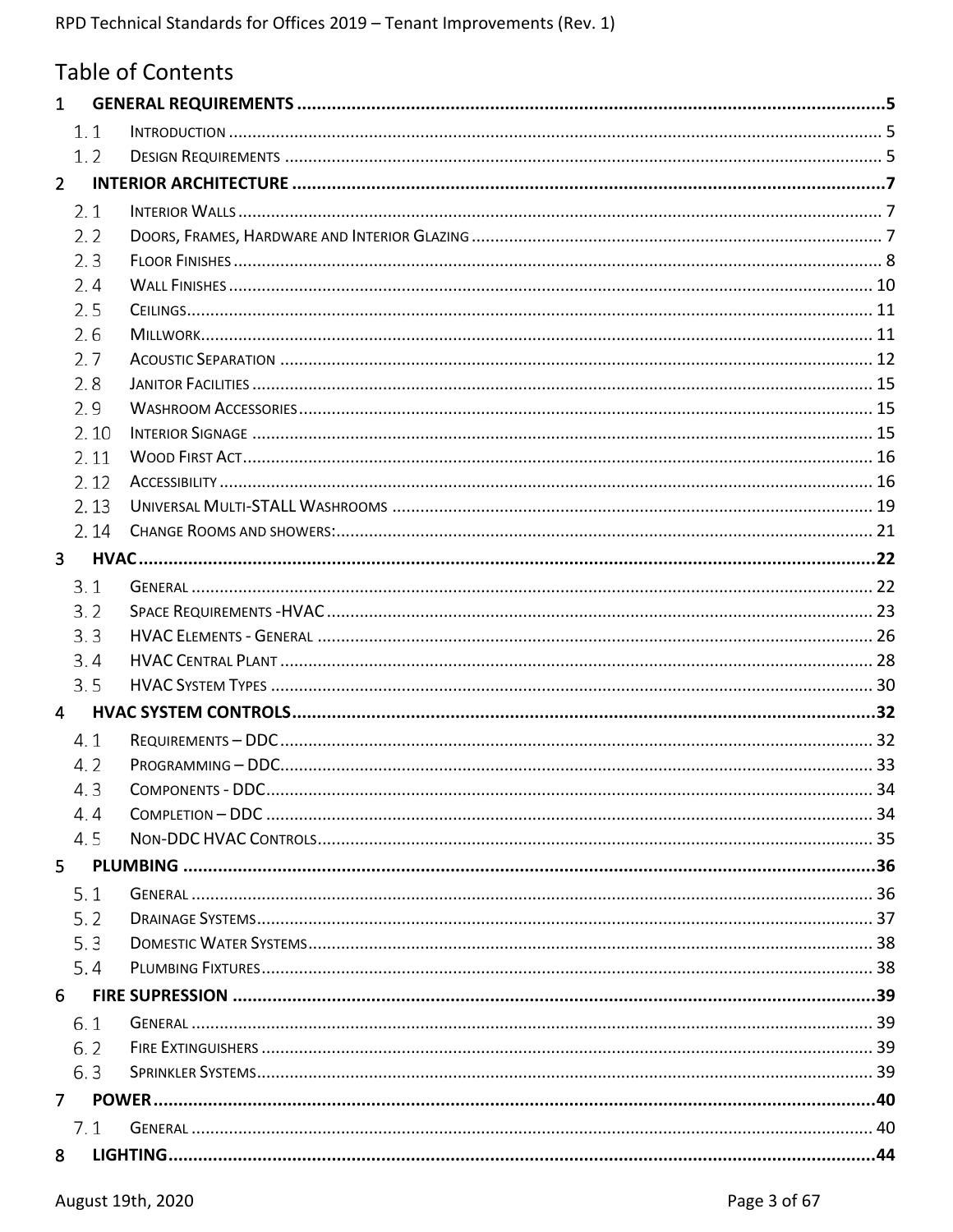|                 | 8.1  |  |
|-----------------|------|--|
| 9               |      |  |
|                 | 9.1  |  |
| 10 I            |      |  |
|                 | 10.1 |  |
|                 |      |  |
| 11              |      |  |
|                 | 11 1 |  |
|                 | 11 2 |  |
|                 | 11 3 |  |
|                 | 11 4 |  |
|                 | 11.5 |  |
|                 | 11.6 |  |
| 12 <sup>2</sup> |      |  |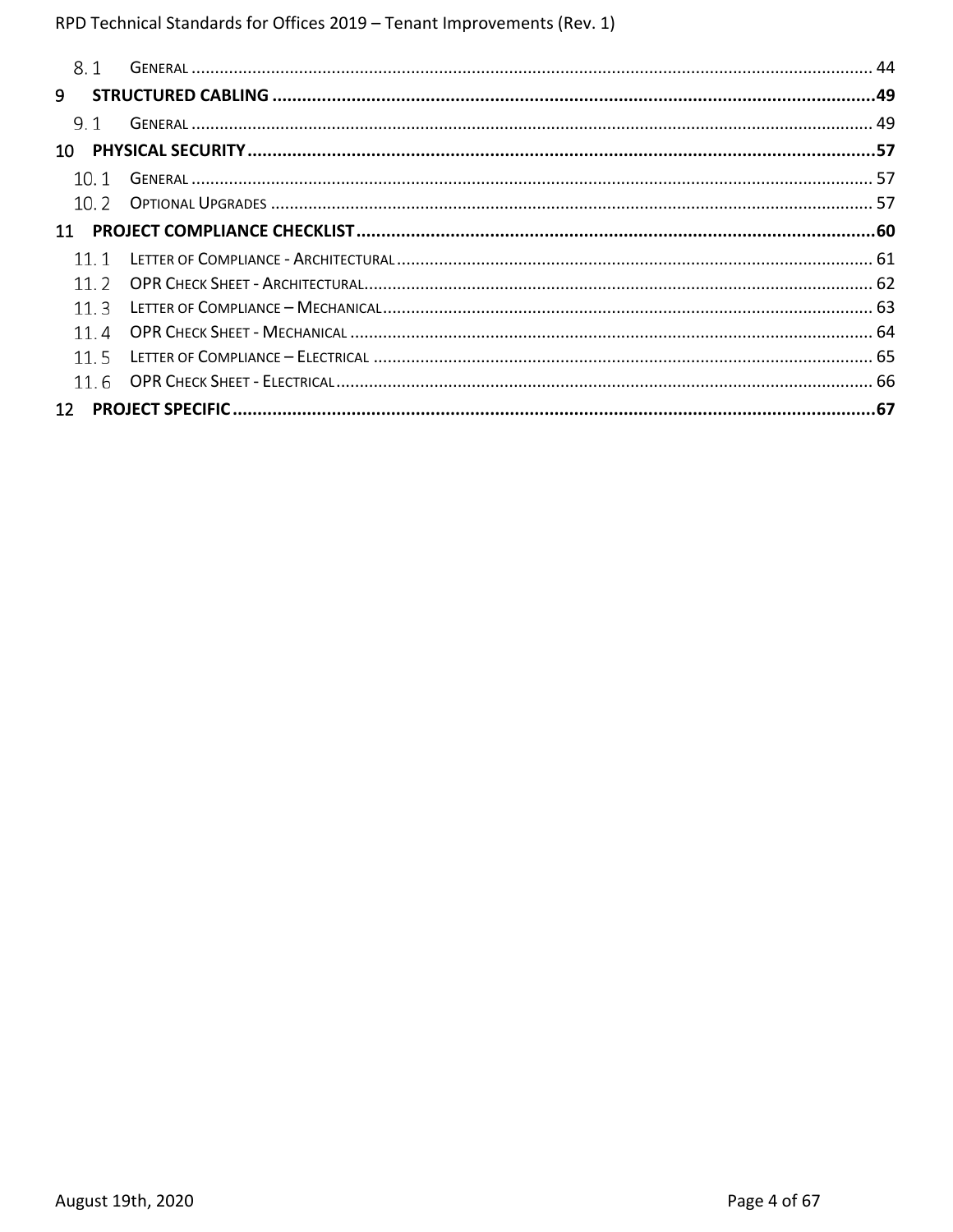## <span id="page-4-0"></span>1 **GENERAL REQUIREMENTS**

#### <span id="page-4-1"></span> $1.1$ **INTRODUCTION**

- .A These technical requirements apply to office space. Requirements for other occupancies or building types are described in other documents.
- .B These standards are intended to provide technical requirements for the design and construction of existing space that Real Property Division (RPD) leases or builds for its clients. The standards apply to all office spaces, any area.
- .C Design solutions must adhere to current industry standard and practice, that maximize economic potential over the projected life of the building, without prestige amenities.
- .D In the absence of a specific edition of a standard being referred to for the BC Building Code, Vancouver Building Bylaw or the Technical Standards, the current edition including all addenda at the time of the building permit application shall apply.
- .E The design and construction of office space shall comply with American Society of Heating, Refrigeration, & Air Conditioning Engineers' Energy Standard for Buildings Except Low-Rise Residential Buildings (ASHRAE 90.1-2016).
- .F The design and construction of office space in City of Vancouver shall comply to VBBL Part 10 (Energy standards and conditions) for First Time TI projects not previously occupied. Energy Statement on drawings as required in VBBL Part 10 submission shall also be included in Service Provider's drawing review process.
- .G The design and construction of office space in City of Vancouver shall comply to VBBL Part 11 (Energy standards and conditions) for TI projects in buildings previously occupied.
- .H The completion of all Letters of Compliance and Owner's Project Requirements (OPR) Check Sheets of Section 11 shall apply to all work undertaken and completed.
- .I The IPT (Integrated Project Team) will determine the applicability of these Technical Standards for all RPD and its client's projects.
- .J For accessibility requirements refer to section 2.12.
- .K For Universal Multi-Stall Washrooms (Gender Inclusive) washrooms refer to section 2.13.
- .L It is expected the various project disciplines will coordinate and be familiar with the entire Technical Standards document so that an adequate interdisciplinary coordination occurs.

#### <span id="page-4-2"></span> $1.2$ **DESIGN REQUIREMENTS**

- .A The following Technical Standards summarize basic technical requirements of the tenant improvements in the building. Obtain approval from RPD for any proposed deviations from the final requirements prior to implementation.
- .B Gap analysis: Building System Review should be completed as part of the consultant's scope of work during schematic design.
- .C On projects where LEED certification is required, RPD will determine the level of certification.
- .D Integrated Design Process (IDP)
	- An Integrated Design Process should be utilized for the multidisciplinary projects.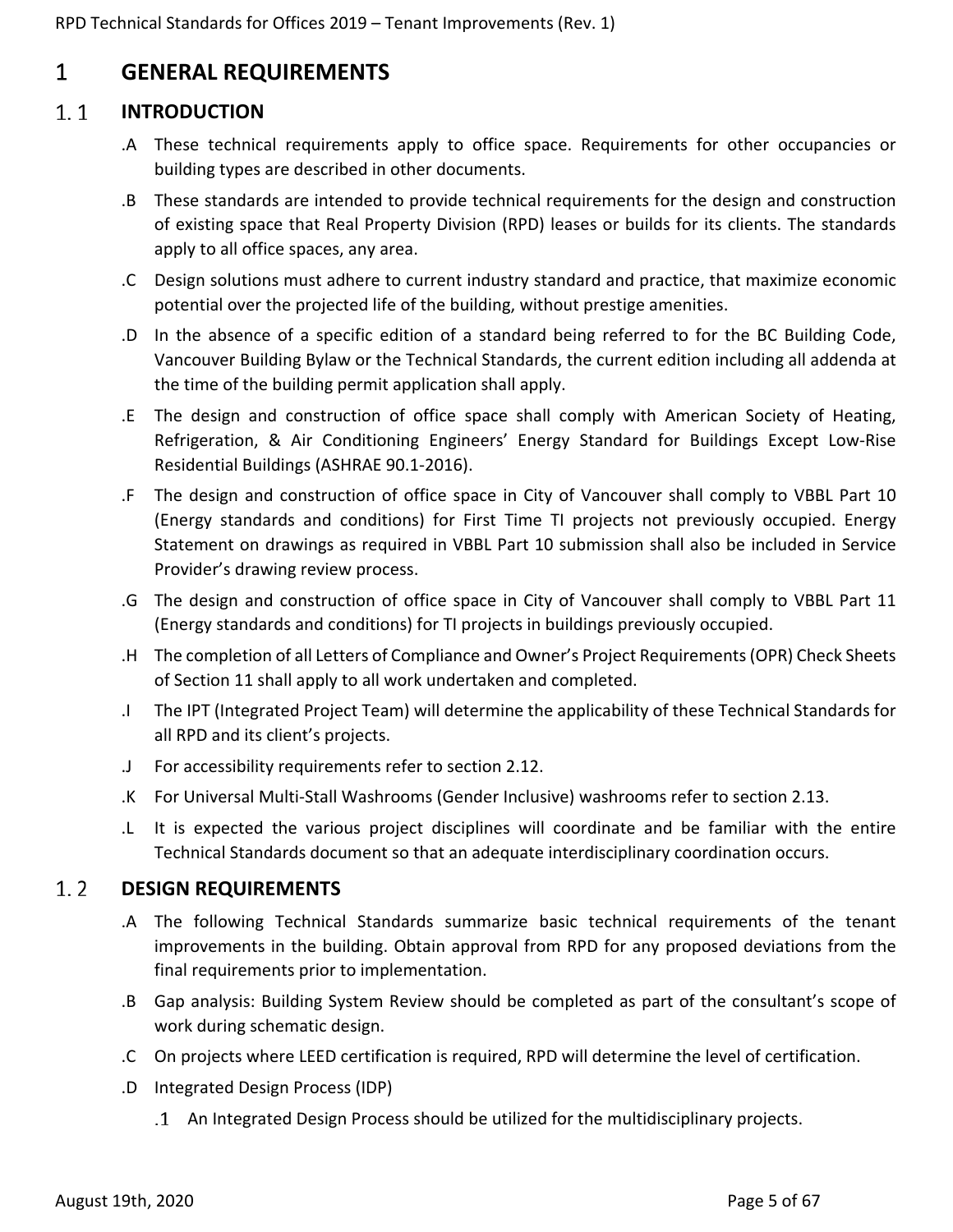.E For Glossary and Definitions refer to: [http://www.accommodationandrealestate.gov.bc.ca/Doing\\_Business\\_With\\_Us/Technical\\_Manu](http://www.accommodationandrealestate.gov.bc.ca/Doing_Business_With_Us/Technical_Manuals) [als](http://www.accommodationandrealestate.gov.bc.ca/Doing_Business_With_Us/Technical_Manuals) 

**----- End General Requirements Section -----**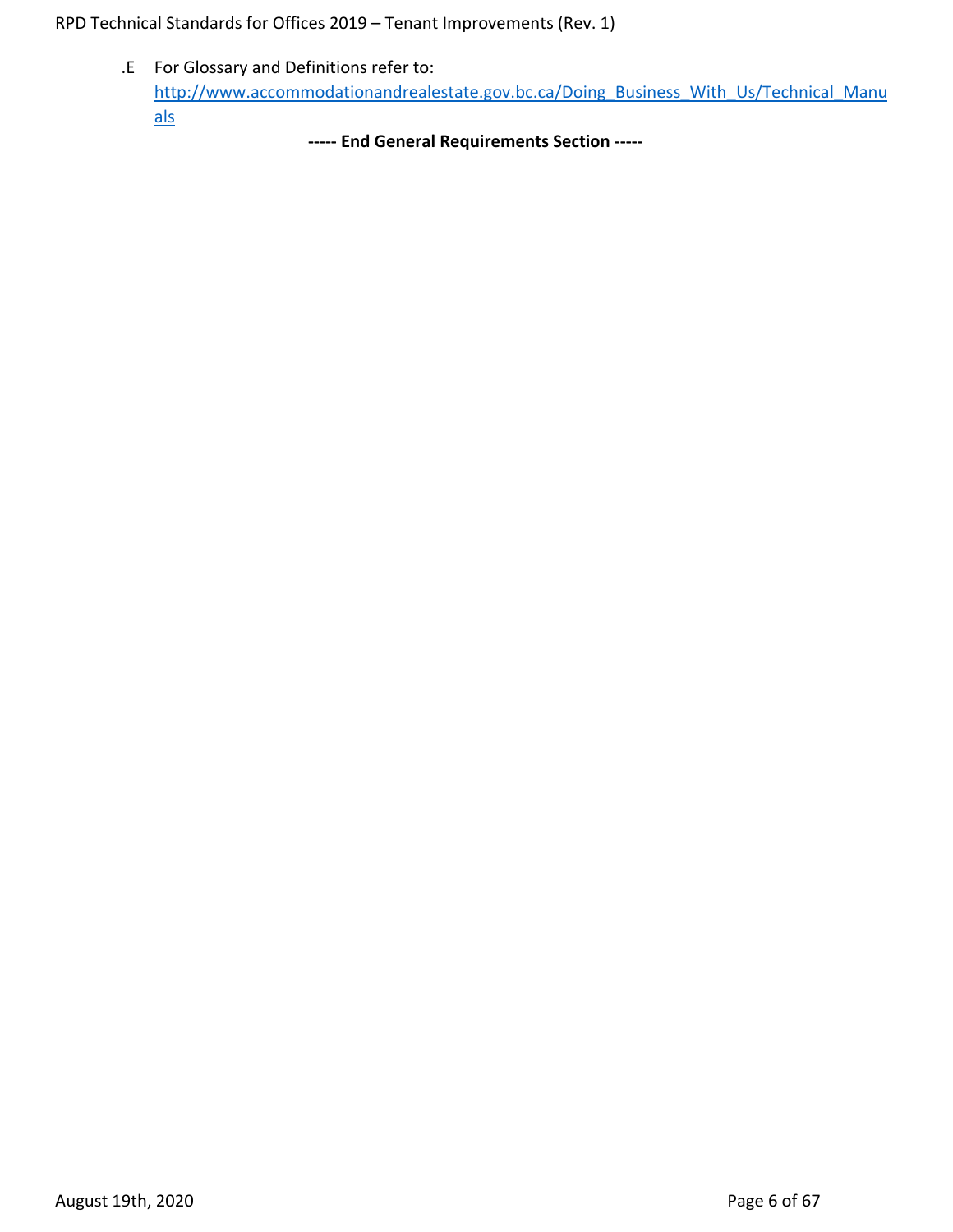## <span id="page-6-0"></span>2 **INTERIOR ARCHITECTURE**

#### <span id="page-6-1"></span> $2.1$ **INTERIOR WALLS**

- .A Partitions may be either wood or steel studs finished with painted drywall, depending on the required acoustical separation - refer to Acoustic Separation sub-section.
- .B Select materials and products that are compliant with LEED criteria.
- .C The base should be coved rubber or vinyl 100 mm (4") high.
- .D Interior partitions layout, including low height partitions between workspaces, shall comply with current codes in terms of exiting.
- .E Office and meeting rooms walls, if adjoining a waiting room or washroom, shall extend above the ceiling to the underside of the slab or roof above.
- .F Modular glass wall systems are permitted provided they don't impact negatively the acoustic performance of the spaces.
- .G Washroom walls shall extend to the underside of slab above.
- .H Reinforce walls and / or provide backing behind wallboard as required to support and fasten surface mounted fixtures/fittings such as shelving units or equipment. Specify which rooms, in addition to file rooms, require this support and for which equipment.
- .I Secure filing rooms are to be a minimum of 1 hr. fire rated steel stud with painted gypsum wall board. Walls shall extend above the ceiling to the underside of the slab above for security purpose.
- .J Acoustic performance of interior walls and partitions must be established in accordance with subsection "Acoustic Separation".
- .K Demising walls must be constructed between any government and non-government space, from floor to underside of floor or roof deck above, even if not required by BC Building Code. For projects with high acoustics requirements, slab to slab walls must be installed between tenant spaces, even if adjacent office spaces are BC Government spaces.
- .L Ensure that electrical boxes are not back-to-back in key party walls. Keep at least one insulated stud space separation.

#### <span id="page-6-2"></span> $2.2$ **DOORS, FRAMES, HARDWARE AND INTERIOR GLAZING**

- .A Commercial Steel Doors & Frames and Wood Doors shall be:
	- Resistant to expected use and abuse
	- Easily maintainable and repairable
	- Fabricated complete with cut outs and reinforcing and drilled and tapped to receive the appropriate finish hardware required
	- Surfaces prepared to receive finishes as required
- .B Reference Standards for Doors:
	- Commercial Steel Doors and Frames: Canadian Steel Door and Frame Manufacturers' Association (CSDFMA) Manufacturing Specifications for Steel Doors and Frames.
	- Wood Doors: Architectural Woodwork Quality Standards as published by the Architectural Woodwork Manufacturers' Association of Canada (AWMAC).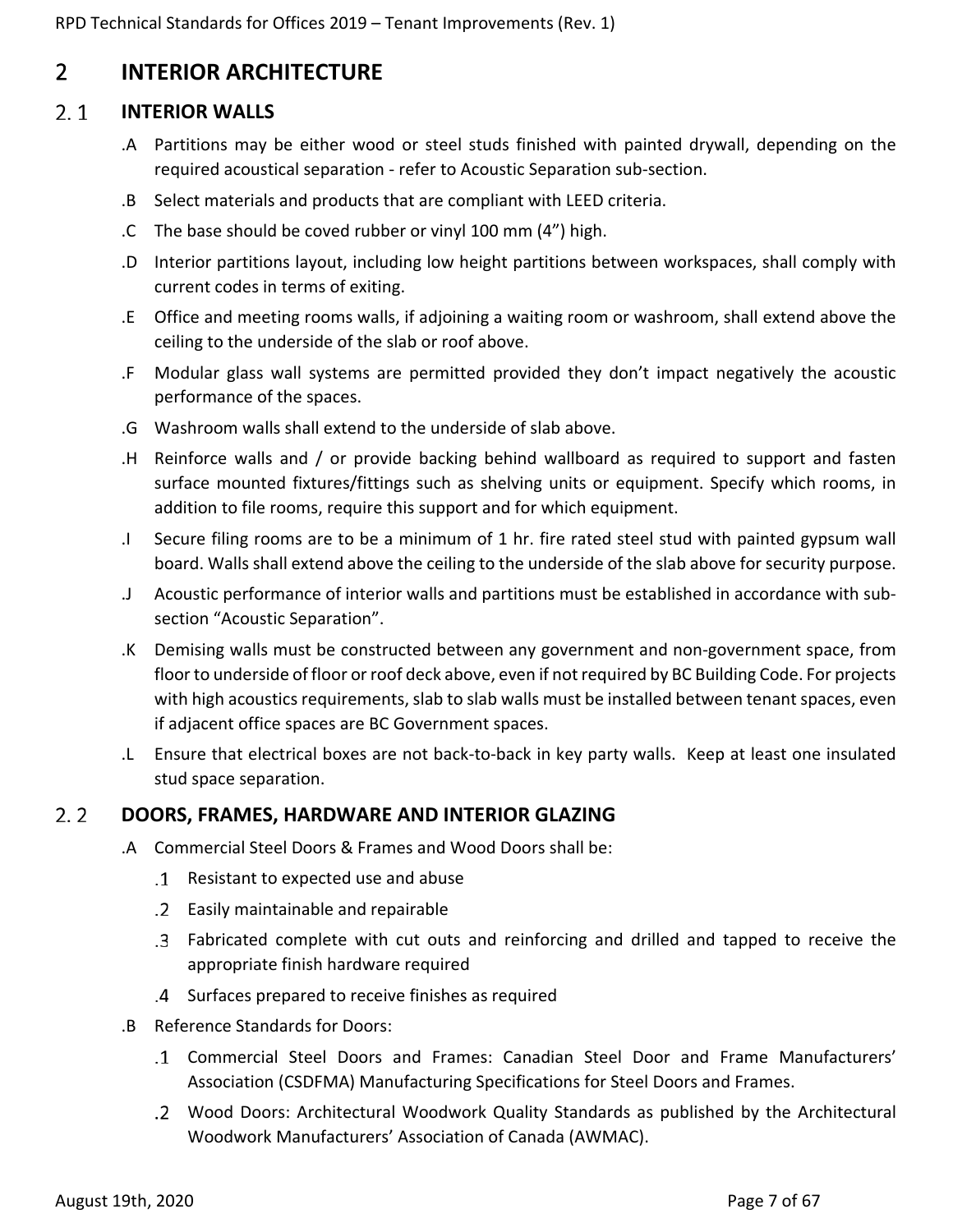- New exterior doors, if required by specific project, will be identified in Section "Project Specific Requirements".
- Doors must comply with fire resistance requirements when used in a rated wall assembly.
- All solid core wood doors to be painted, paint grade high density hardboard face. Door size to be 914 mm wide by 2134 mm high by 44 mm thick (3'0"x 7'0" x 1 3/4") minimum for wheelchair access. Frames shall be compatible with door and adjacent partition / wall assembly, in terms of anchorage, fire protection, weight of door.
- Sectional steel frames shall be factory painted. When doors and frames are site painted, acrylic latex gloss enamel (minimum 2 coats) shall be used. All paint applied on site shall be LEED criteria compliant.
- All latch and locksets shall be standard/medium duty commercial ANSI A156.2 (latest edition), Series 4000 Grade 2 certified quality such as Schlage AL, Sargent 7 Line, Corbin Russwin CL3900 and Falcon B Series. Locksets are only provided for identified needs. All latch and locksets shall have full return lever handles. In spaces where existing doors are maintained, height of door handles for new doors to match existing.
- Interior glazing (where provided), shall have a minimum sill height of 305 mm (1'0") above floor and a head height to match that of adjacent door. If safety glass is required by local authority for interior glazing, sill height may be less than 305 mm. Width of glazing, to a maximum of 1829 mm (6'0"), shall be project specific.
- Window coverings for exterior windows and interior glazing to be commercial 25 mm (1") horizontal aluminum blinds, adjustable for raising, lowering and blade tilt, with transparent non-slip tilter wand and steel cord lock. Standard of acceptance: Levolor (Contract) Monaco or Abbey Classics Supreme) or equal. Exception: leased spaces: exterior window coverings to be agreed upon with Landlords to ensure uniformity of exterior aesthetic look. To avoid glare on computer screens, do not select highly reflective finishes for exterior window application.
- Acoustic Isolation: Partitions around enclosed offices shall meet the Noise Isolation Class (NIC) ratings required for the type of space enclosed. Refer to Acoustic Separation sub-section.
- Windows / glazing in partitions between adjacent offices are not permitted.

#### <span id="page-7-0"></span> $2.3$ **FLOOR FINISHES**

.A Materials and Installations:

| <b>SCHEDULE OF FLOOR FINISHES</b>                        |                                |  |  |  |  |  |
|----------------------------------------------------------|--------------------------------|--|--|--|--|--|
| <b>SPACE</b>                                             | <b>FINISH</b>                  |  |  |  |  |  |
| Open office areas                                        | Carpet tile                    |  |  |  |  |  |
| Private offices                                          | Carpet tile                    |  |  |  |  |  |
| Conference, Interview rooms, Libraries and similar areas | Carpet tile                    |  |  |  |  |  |
| Circulation and Reception, Office Copiers                | Carpet tile/resilient flooring |  |  |  |  |  |
| Mailrooms, Copy Centres                                  | Carpet tile/resilient flooring |  |  |  |  |  |
| <b>Break Areas</b>                                       | <b>Resilient flooring</b>      |  |  |  |  |  |
| Service Rooms (e.g., Mechanical/Electrical)              | Sealed concrete                |  |  |  |  |  |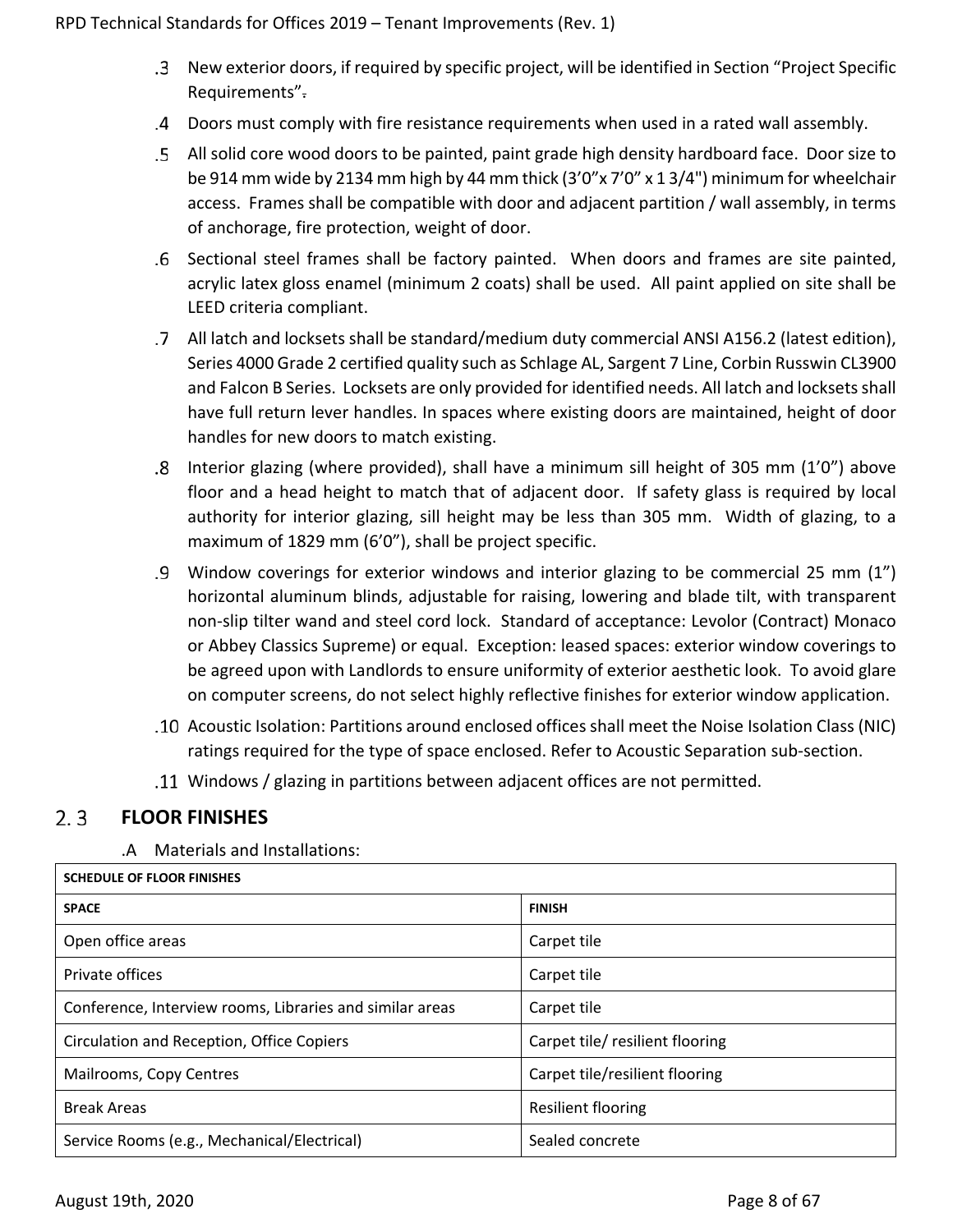| <b>SCHEDULE OF FLOOR FINISHES</b>                |                                                  |  |  |  |  |
|--------------------------------------------------|--------------------------------------------------|--|--|--|--|
| <b>SPACE</b>                                     | <b>FINISH</b>                                    |  |  |  |  |
| <b>Telecommunication Closet</b>                  | Sealed concrete or antistatic sheet vinyl        |  |  |  |  |
| Washrooms (slope minimally to drains)            | Resilient flooring or Methyl Methacrylate (MMA)  |  |  |  |  |
| <b>First Aid Rooms</b>                           | Resilient flooring                               |  |  |  |  |
| Storage Rooms/Spaces                             | Sealed concrete                                  |  |  |  |  |
| Main Entrances, Foyers, and similar public areas | Resilient flooring/stained and polished concrete |  |  |  |  |
| Janitor Rooms                                    | Resilient flooring/sealed concrete               |  |  |  |  |

## .B Carpets: Carpet to meet the following minimum specifications:

| <b>CARPET TILE CONSTRUCTION SPECIFICATIONS</b> |                                                                                                                                        |  |  |  |  |
|------------------------------------------------|----------------------------------------------------------------------------------------------------------------------------------------|--|--|--|--|
| Fibre                                          | Nylon 6 or Nylon 6,6; Modification ratio of 2.7 or less                                                                                |  |  |  |  |
| Style                                          | Level loop, textured loop, or cut & loop acceptable                                                                                    |  |  |  |  |
| Pattern                                        | Non-directional patterns preferred                                                                                                     |  |  |  |  |
| <b>Tile Size</b>                               | Minimum 45 x 45 mm (18" x 18"), maximum 1000 x 1000 mm (3'3" x 3'3")                                                                   |  |  |  |  |
| Pile Height                                    | Minimum 2.7 mm (0.105"), maximum 3.8 mm (0.149")                                                                                       |  |  |  |  |
| Dyeing                                         | No less than 80% solution dyed                                                                                                         |  |  |  |  |
| <b>Appearance Retention</b>                    | Minimum rating of 3.5 using CRI TM-101 Reference Scale                                                                                 |  |  |  |  |
| Antimicrobial                                  | Built in; to AATCC 174 Parts 2 & 3, 90% reduction, 0% growth                                                                           |  |  |  |  |
| <b>Static Level</b>                            | Not to exceed 3.5 kV - AATCC-134                                                                                                       |  |  |  |  |
| Warranties                                     | Ten-year dimensional stability (Aachen Method DIN 54318) ≤0.1% change or ISO 2551<br>≤0.2% change                                      |  |  |  |  |
|                                                | Ten-year maximum 10% wear (by weight)                                                                                                  |  |  |  |  |
|                                                | Lifetime antistatic                                                                                                                    |  |  |  |  |
|                                                | Ten-year light fastness                                                                                                                |  |  |  |  |
|                                                | Ten-year no edge ravel and no zippering                                                                                                |  |  |  |  |
|                                                | Ten-year no delamination - chair pads not required                                                                                     |  |  |  |  |
| <b>Product Availability</b>                    | Product available for no less than 10 years in regard to pattern and colour                                                            |  |  |  |  |
| <b>Indoor Air Quality</b>                      | Carpet and Rug Institute CRI Green Label Plus™ Indoor Air Quality Carpet Testing<br>Program requirements (Maximum 0.5 mg / m2 hr TVOC) |  |  |  |  |
| <b>Carpet Flammability</b>                     | $\geq$ 0.45 watts/cm2, Class 1 (ASTM E648)                                                                                             |  |  |  |  |
| <b>Smoke Density</b>                           | ≤ 450 Flaming Mode (ASTM E662)                                                                                                         |  |  |  |  |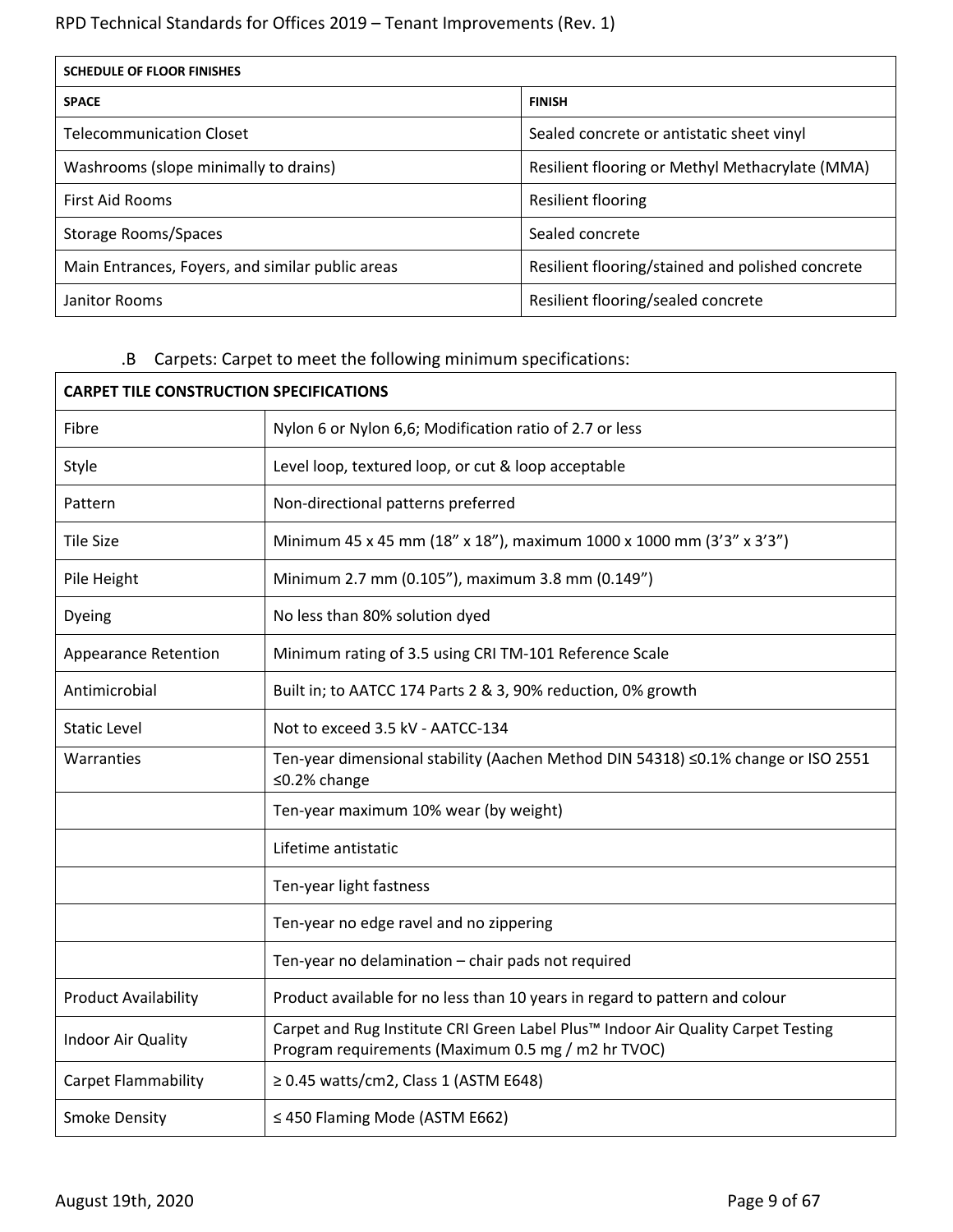- .C Sheet Vinyl
	- To conform to CSA 126.3 (latest edition) Type II Grade 1 minimum gauge 2.0 mm (.079").
- .D Carpet and Resilient Floor Installation
	- Carpet and resilient flooring installations shall be in accordance with the recommendations contained in the BC Floor Covering Association, [info@bcfca.com.](mailto:info@bcfca.com)
- .E Concrete Floor Finishes
	- Steel trowel finish: to CSA CAN3-A23.1 with final finish to suit covering or treatment as per manufacturer's instructions.
	- Sealed/hardened concrete: in accordance with manufacturer's instructions.
- .F Stained and Polished Concrete
	- Produce a representative test section to project manager for acceptance prior to application.
	- Use no-VOC non-corrosive low pH organic salts concrete etching solution, neutralizing rinse, low VOC water based acrylic semi-transparent stain, overlaid for aesthetic effect, sealed with two coats of water-based urethane and wax top coat, all applied as per manufacturer's instructions (especially regarding concrete curing and moisture content).
- .G Adhesives
	- Flooring shall be laid with adhesives that are acrylic based, low TVOC, 0 TVOC (calculated).
	- All carpet and resilient flooring shall be laid with an adhesive approved by the carpet and/or resilient flooring manufacturer for the substrate to which it is to be applied.

#### <span id="page-9-0"></span> $2.4$ **WALL FINISHES**

- .A Wall Finishes
	- All gypsum board surfaces are to be painted. The joint compound for gypsum board should be as per CSA A82.31 current edition asbestos free. Concrete and concrete block surfaces are to be filled as necessary and painted. Washrooms are to be painted and/or tiled as per specific project.
- .B Materials and Installations
	- Painting
		- Painting shall be in accordance with the recommendations of the Master Painters & Decorators Association of British Columbia Architectural Painting Specification Manual, current edition. Base coat to be sealer/primer, top two coats to be project specific finish.
		- Paint to walls to be acrylic latex with low sheen, eggshell or semi-gloss finish. Flat latex is not an acceptable finish. Use waterproof products such as alkyd flat or semi-gloss enamel in janitor rooms, kitchens, and other high condensation and wet areas.
		- All materials must be LEED compliant.
	- Wall Tiling
		- Tiling to be in accordance with the Tile Installation Manual, and Ceramic Tile and Maintenance Guide produced by Terrazzo Tile and Marble Association of Canada (TTMAC).
		- $B$  Ceramic tile adhesive VOC limit: 65 g/L.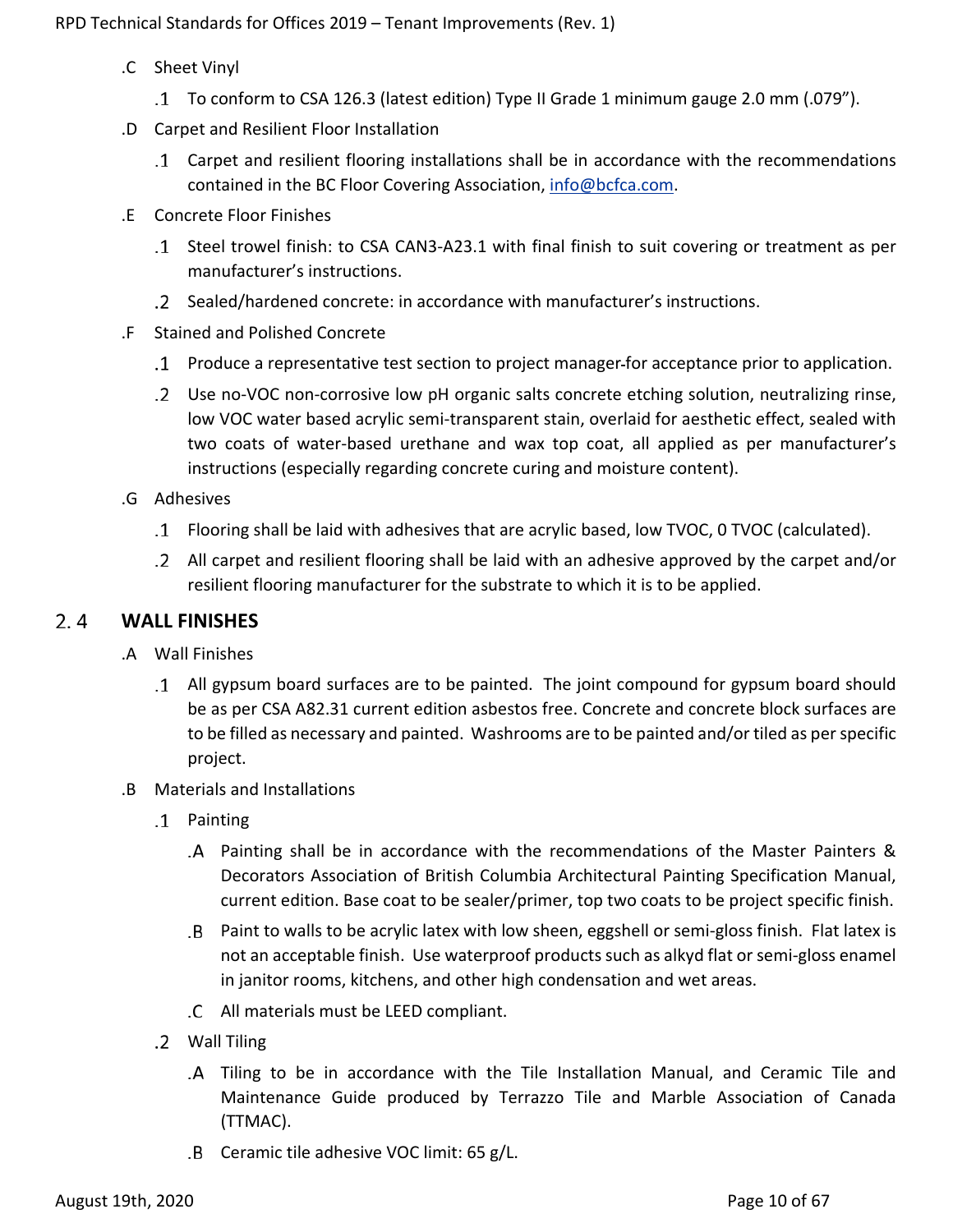- Grout colour to be complementary to the tiles and easy to be maintained. Do not use white grout.
- .3 Plastering
	- Plastering to conform to the AWCC Specifications Standards Manual, available from the BC Wall & Ceiling Association, Web site: www.bcwca.org.
	- Plaster finish to be smooth. However, wood float finish is acceptable for cement plaster if used in basement utility and storage rooms.
- Gypsum Board Substitutes
	- To prevent decay, use cement-fibreglass backer board instead of gypsum board over studs in wet areas. Install backer board in accordance with the manufacturer's written instructions to full height of tiling or another wall finish. Protect substrate with a 0.15 mm (6 mil) thick sheet of polyethylene installed behind the backer board and extending the full area of the backer board without joints.

#### <span id="page-10-0"></span> $2.5$ **CEILINGS**

- .A Ceiling Finishes
	- All ceilings to be lay-in panels except for washrooms, which to be painted drywall. Mechanical, electrical and similar service rooms to be exposed structure where permitted by code.
	- Ceiling systems must comprise a major component of the acoustic or sound attenuation function as required in the spaces in which they are installed.
	- Ceiling systems must form a component of fire resistance rated separations for areas requiring such separation.
	- Where suspended ceilings are permitted, seismic resistance capabilities must conform to the requirements of the BC Building Code or Vancouver Building Bylaw, depending on project location.
- .B Materials and Installation
	- Ceiling heights in office areas shall be consistent throughout and not less than 2591 mm (8' 6").
	- No light fixtures straddling partitions.
- .C Acoustic Isolation
	- The CAC ratings of the ceilings around the perimeters of enclosed offices (where the walls do not extend from slab to slab) shall meet the NIC ratings required for the type of space enclosed. Minimum NRC 0.7.

#### <span id="page-10-1"></span> $2.6$ **MILLWORK**

- .A Wherever possible use standard size pre-manufactured and prefinished base cabinets and wall cabinets. Freestanding units are preferred. The standard size shall not be allowed to take precedence over any special size necessary to the client.
- .B Millwork and casework materials and installations to be in accordance with the requirements contained in the most recent Architectural Woodwork Manufacturers Association of Canada (AWMAC) Manual, distributed by AWMAC-BC. The AWMAC Manual to be applied as follows: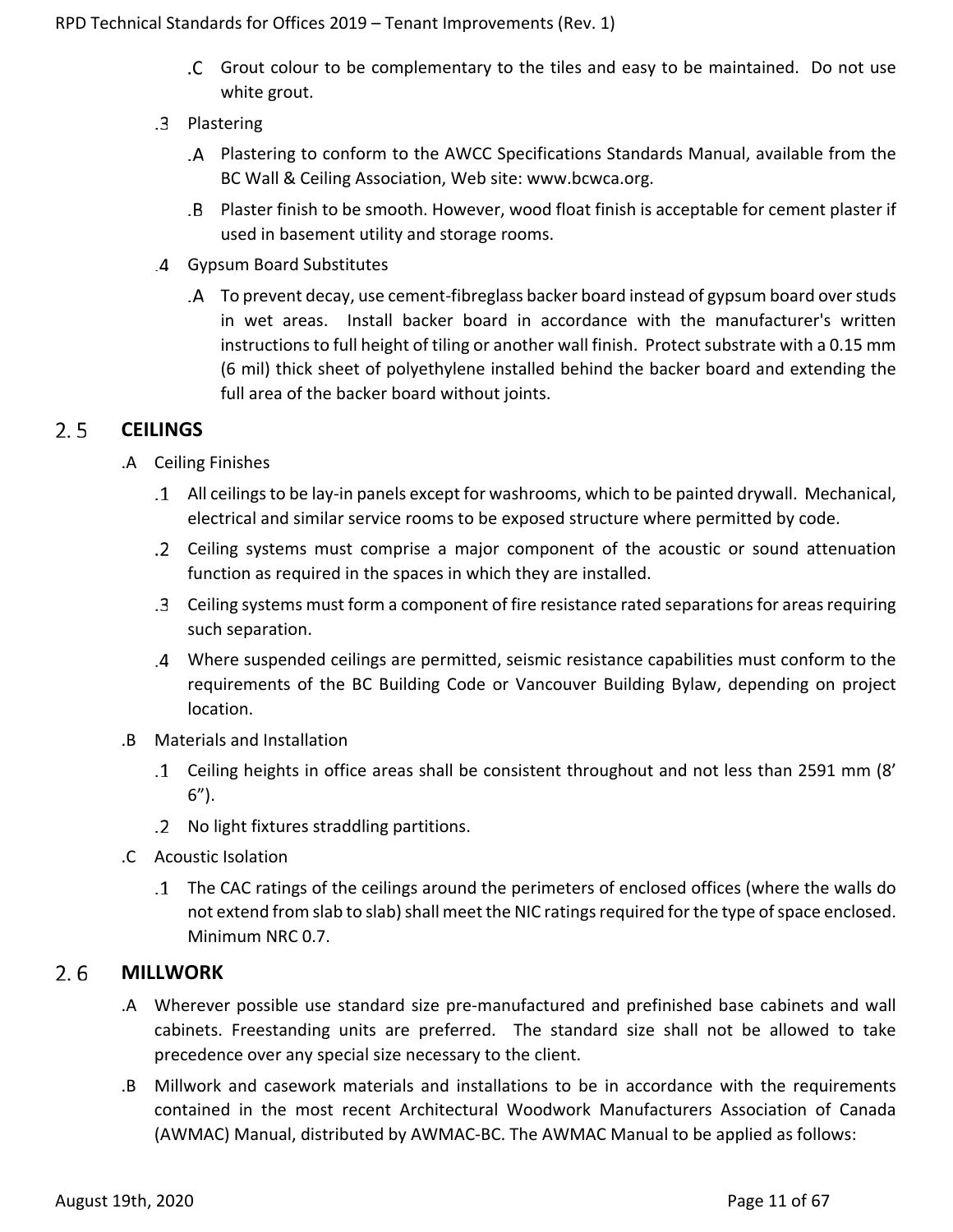- For occupancy less than 10 years "Custom" Grade shall be used. Melamine laminated particle board is acceptable as an alternative to plywood for doors and panels, in which case, use only hardware designed for particle board.
- For occupancy over 10 years "Custom" Grade shall be used. Laminated particle board, laminated with plastic laminate on the outer faces and Melamine on inner faces is acceptable as an alternative to plywood for doors and panels, in which case, use only hardware designed for particle board. AWMAC 2-year guarantee shall be obtained.
- "Premium" Grade could be used in specific areas only, for example: Deputy Minister's office.
- .C Finishing Hardware: Finishing hardware should be to CGSB 69-GP-8M.
- .D Drawer Slides: Commercial grade drawer slides, suitable for the use and load requirements, to be installed on all drawers.
- .E Glass and Glazing: Glass to be to CGSB CAN2-12.3-M76.
- .F Painting: Painting shall be in accordance with the recommendations of the current edition of the MPI Architectural Painting Specification Manual.
- .G Include the following clause in prestigious projects where Architectural Woodwork is appropriate. The determination of what is a prestigious project shall be made in consultation with the Client and RPD.
	- Architectural woodwork such as ornamental door and window surrounds, wall paneling, columns, beam casing and the like shall only be used on major projects, for prestigious areas, as instructed by the Client.
	- Quality of workmanship and materials for this work shall be 'premium' grade, as defined by AWMA-BC.
- .H For specific requirements regarding accessibility for the disabled refer to section 2.12.

#### <span id="page-11-0"></span> $2.7$ **ACOUSTIC SEPARATION**

- .A Definitions
	- The NRC (Noise Reduction Coefficient) is a single number rating indicating the sound absorbing properties of a material. A 0.1 rating indicates very low sound absorption while 0.95 indicates very high sound absorption.
	- The STC (Sound Transmission Class) is a single number rating obtained within a laboratory setting. It allows a standardized comparison of the ability of a material to prevent sound passing through it. The higher the number, the better the barrier properties. This rating refers specifically to wall and floor/ceiling constructions as well as doors and windows. The "composite STC" can be calculated as a product of multiple materials that form the partition between two spaces.
	- The CAC (Ceiling Attenuation Class) is a single number rating of the sound transmission through suspended acoustical ceiling via the plenum path above ceiling high partitions. The higher the number, the better the ceiling is as a noise barrier.
	- The NIC (Noise Isolation Class) is a single number rating of the noise reduction between rooms. It considers the acoustical effect of the two rooms, the contribution of all flanking paths and embedded elements such as doors and windows, unlike the STC which refers to a specific element in the room (e.g. the partition, etc.). NIC is a numerical expression of the sound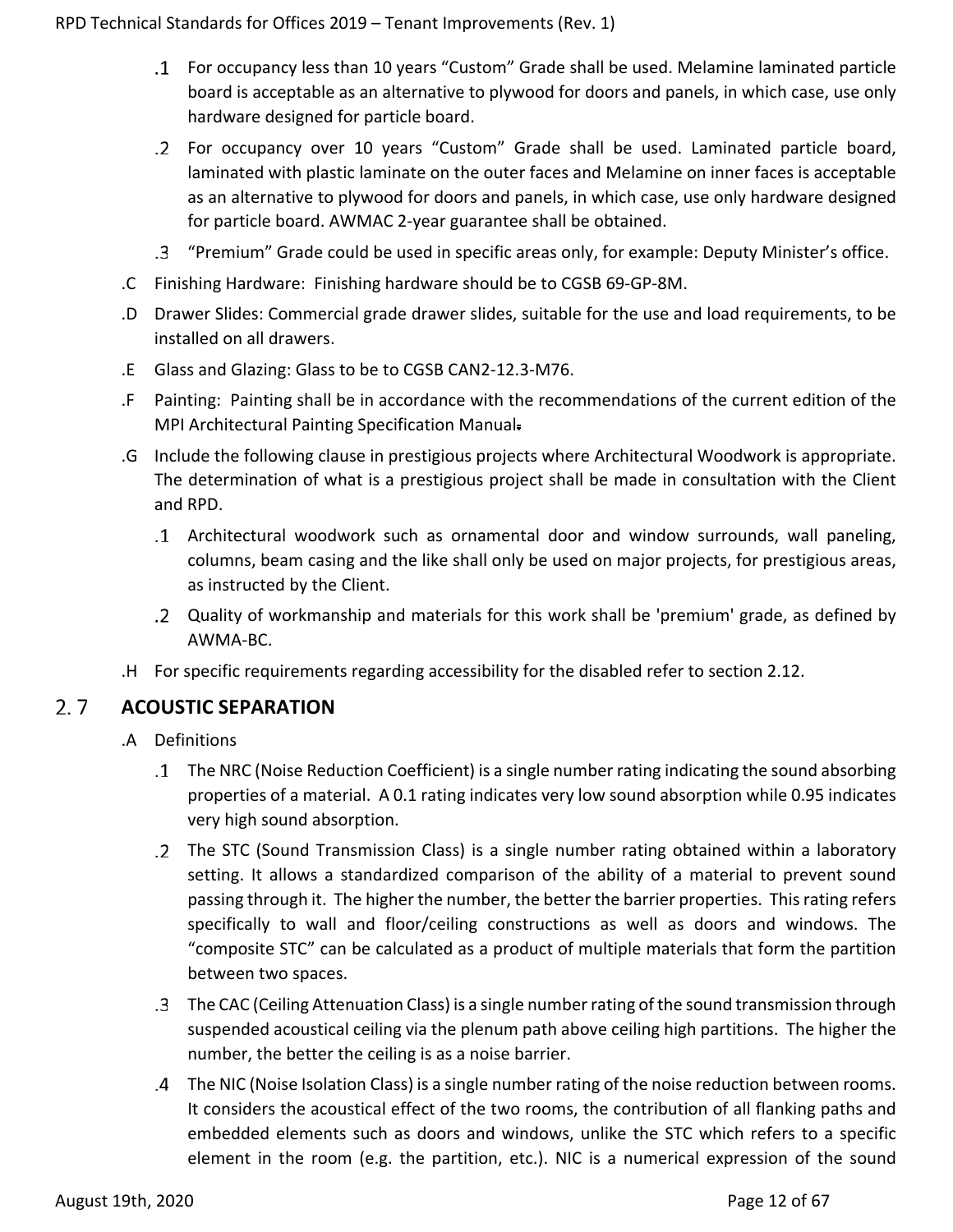isolation achieved between two spaces and is influenced by the room geometry and finishes as well as by the Sound Transmission Class (STC) ratings of the assemblies separating spaces.

- The RT (Reverberation Time) is the rate at which sound energy decays by 60 dB It depends on the volume of the space and level of absorptive material. The higher RT is correlated with lower level of absorptive material or more reflections.
- Impact Insulation Class (IIC) is an acoustical rating used to quantify impact sound absorption.
- .B General
	- Absolute acoustic separation is rarely required. Special attention is to be given in the following locations:
		- Deputy Ministers' (or similar) offices
		- Arbitration/Union or other negotiation facilities
		- Offices where matters of strict confidentiality will be discussed
		- .D Separations between adjacent quiet areas (e.g. office to office or office to conference/meeting room).
		- Areas with a high level of background noise that may affect the acoustical separation requirements (e.g. HVAC system - refer to "Noise and Vibration – HVAC" section).

|    |    |    |    |    |     | ັ   |     |     |
|----|----|----|----|----|-----|-----|-----|-----|
| Α. | 45 |    |    |    |     |     |     |     |
| В. | 45 | 40 |    |    |     |     |     |     |
| C. | 45 | 40 | 40 |    |     |     |     |     |
| D. | 45 | 40 | 35 |    |     |     |     |     |
| Ε. | 45 | 35 | 35 | 30 | n/a |     |     |     |
| F. | 45 | 40 | 35 | 35 | 30  | n/a |     |     |
| G. | 45 | 35 | 30 | 30 | 30  | 30  | n/a |     |
| Η. | 45 | 45 | 45 | 45 | 45  | 30  | 45  | n/a |
|    | Α. | В. | C. | D. | Ε.  | F.  | G.  | Η.  |

Determine NIC required from the following table:

- On projects requiring acoustics qualities an Acoustics consultant to be part of consultant's team.
- .C Space Types:
	- Areas requiring very high level of confidentiality (e.g. 2.7.B.1.A to 2.7.B.1.C noted above).
	- Libraries, meeting rooms and other enclosed areas (including enclosed offices) requiring normal confidentiality.
	- Enclosed areas requiring lower level of confidentiality (e.g. people in adjacent enclosed area would be able to hear conversation indistinctly).
	- Open office areas.
	- Public areas (busy or noisy).
	- Utility/maintenance areas (noisy).
	- .7 Storage areas, Janitor Facility and other quiet areas.
	- Mechanical equipment rooms.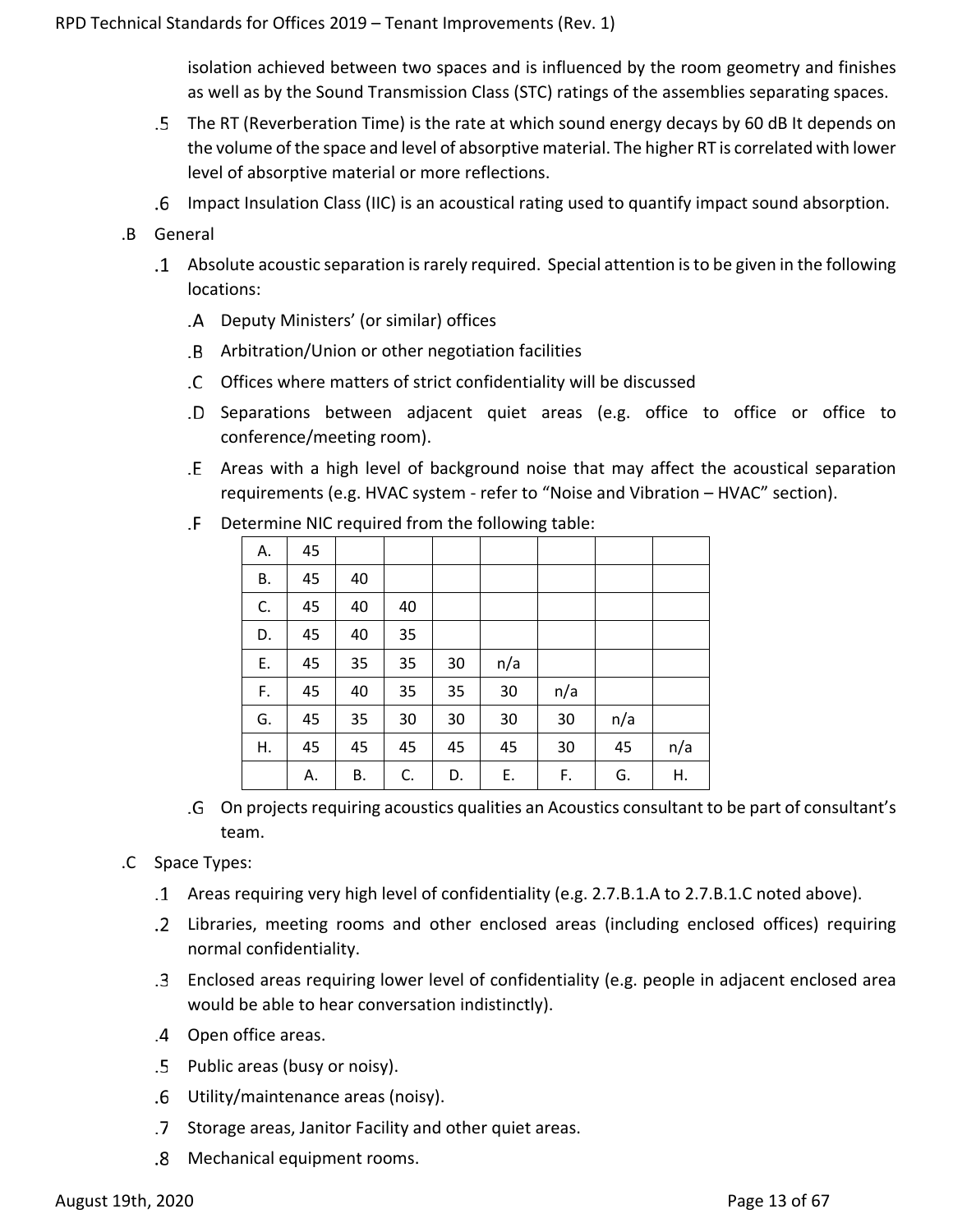- .D On the vertical and horizontal axes of the matrix above, select letters corresponding to the space types of two adjacent spaces being considered. The intersection on the table indicates NIC acoustic separation required between the two spaces.
- .E Spaces with enhanced acoustic requirements (where specifically required by client for increased sound attenuation requirements): During design stage, location of these spaces or rooms should be carefully chosen within the building/leased space, so that construction work associated with its execution can be cost effective.
- .F The following design and construction approaches could help to achieve desired results:
	- Constructing bulkheads above the partial-height corridor partitions to control sound flanking via the ceiling plenum.
	- Using high STC glazing in the corridor partitions and doors (e.g., double glazing, laminated glass).
	- Providing the corridor doors with effective perimeter gaskets, mechanical door bottoms, and door thresholds.
- .G Note that a 3 STC point difference is usually not discernable to the listener, a 5 STC point difference is easily noticeable and usually considered significant, and a 10 STC point difference means that noise transmitting through the door will sound twice as loud or half as loud, depending whether it is a 10 STC point increase or decrease.
	- On multidisciplinary projects determine acoustic requirements, including NIC, in compliance to realistic needs of the user at the design stage.
	- Post construction acoustics testing by an acoustics professional is mandatory. Post construction acoustic testing must confirm that the project goals of acoustic separation have been achieved. Non-performing elements must be identified and rectified before client/tenant moves in.
	- "Mock-up" testing within select offices to be conducted during construction, to ascertain that project goals of acoustic separation can be achieved.
	- Cables or conduits that penetrate through the seals are not permitted.
	- Install an acoustical door bottom and threshold on the corridor doors.
	- NIC shall be no less than NIC 35 between any occupied enclosed space and any adjoining space.
	- Fire resistance rating requirements for closers (doors) take precedence over acoustic requirements.
	- For NIC 40, demountable partition that extends to underside of suspended ceiling, should be upgraded to include mineral batt insulation above suspended ceiling. A vertical barrier could be introduced above the partitions either in the form of a continuous gypsum wallboard (GWB) panel, or a continuous sheet of 100 mm thick foil-faced semi-rigid insulation. Of these two options, the GWB panel would be a superior acoustical barrier.
	- For walls between meeting rooms or enclosed offices and washrooms, mechanical rooms or coffee nooks, extend wall frame to the underside of the slab/roof above. Board one side of the frame above the T-bar ceiling level.
	- Acoustically rated doors, hinged, swinging, with door stops at the jamb and head with manufacturer recommended hardware can achieve STC33 – 42.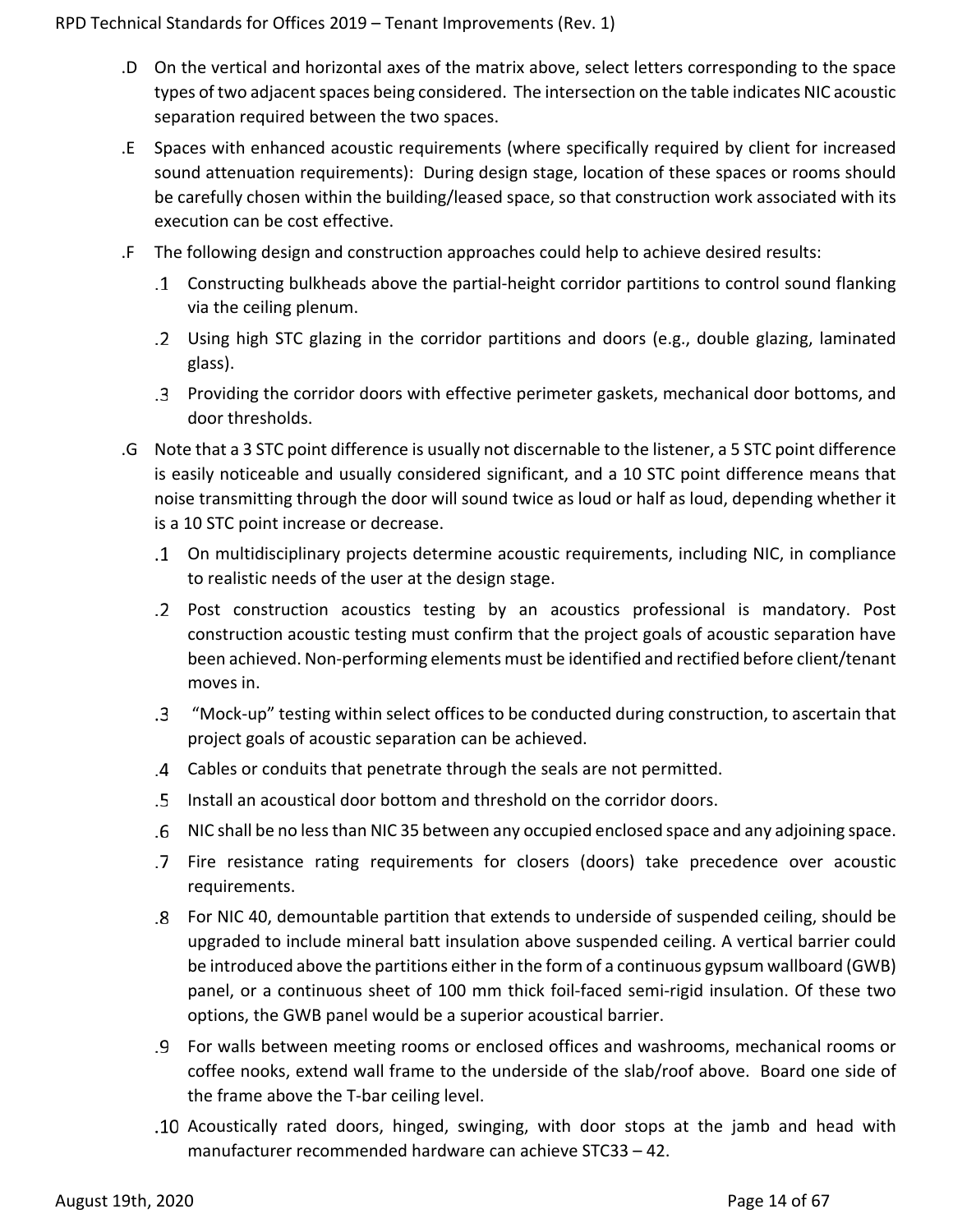- Doors must apply pressure evenly along the seals.
- Sliding doors, pivot doors, and frameless glass doors cannot meet STC ratings and should not be used anywhere where there is an STC, sound isolation, or speech privacy requirement.

#### <span id="page-14-0"></span> $2.8$ **JANITOR FACILITIES**

- .A Locate janitorial facilities in lockable, separate room as close as practical to entrances, elevators and washrooms, in spaces with a minimum clear height of 2438 mm (8'0").
- .B Janitorial facilities shall be dedicated spaces. Do not locate any of the following in the same space: hot water tanks, telephone, electrical and security system equipment and controls, roof access, non-janitorial storage, recycling.
- .C Janitor facilities located in a basement must have elevator access to upper floors.

#### <span id="page-14-1"></span> $2.9$ **WASHROOM ACCESSORIES**

- .A Accessories to be supplied and installed by the Landlord in leased buildings or included in the construction of Provincially owned buildings.
	- Mirrors 6 mm (¼") polished plate, triple silvered, fixed with hidden or low-profile hardware from top of backsplash to door head height, minimum 914 mm (3'0") wide over each basin or in one continuous width where possible.
	- Disposal bins free-standing plastic containers (do not install recessed units) Rubbermaid, White Mop or Continental, colour and model as directed by the Facility Manager.
	- Dual napkin/tampon dispenser to be provided in women's public washrooms only \$0.50 coin operated, metal mechanism, white enamel finish (not stainless steel). Standard of acceptance: Rochester Midland J6-RC or approved equal. Provide 2 copies of keys to project manager.
	- Sanitary napkin disposal bins welded 22-gauge steel, sloped top, stainless steel piano hinge, hinged bottom secured with friction catch, white enamel finish.
- .B Accessories supplied by Service Provider and installed by the Landlord in leased buildings or installed in the construction of provincially owned buildings - ensure that adequate space is provided. Coordinate installation with the Facility Manager.
	- Toilet paper dispensers locking large double roll type [approximate dimensions: 533 mm w x 318 mm h x 127 mm d (21" x 12 ½" x 5")].
	- Towel dispensers surface mounted (do not install recessed units), at all sink and basin units [approximate dimensions 483 mm w x 273 mm h x 229 mm d  $(19'' \times 10\frac{3}{4}'' \times 9'')$ ]. Or use electric hand dryers.
	- Soap dispensers surface mounted do not install recessed units [approximate dimensions 133 mm w x 235 mm h x 127 mm d (5 ¼" x 9 ¼" x 5")].

### <span id="page-14-2"></span>2.10 **INTERIOR SIGNAGE**

- .A All lettering is to be white Helvetica Medium, upper and lower case.
- .B Except where matching existing building signage scheme, room identification signs, directional signs at elevator/stair landings / in corridors, on-floor identification signs at the main access point to the office to be plastic removable insert style, with: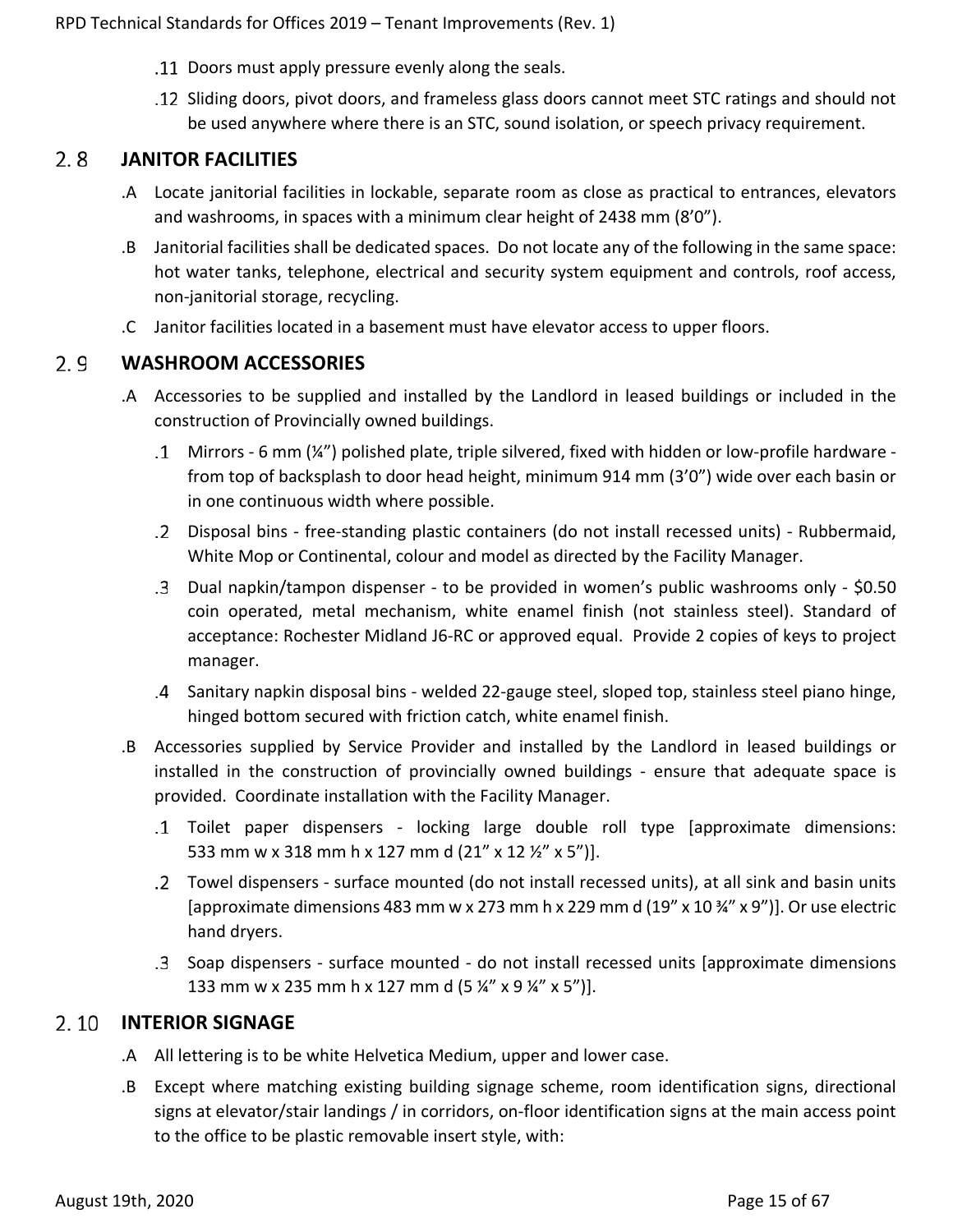- 3 mm (0.12") black ABS back
- 1.5 mm (0.06") non-glare acrylic face with a vinyl or paint colour accent border on inside surface, fastened to the back with
- Continuous strip of 0.8 mm (0.032") double-sided tape at the edge of three sides and
- Changeable insert of 0.5 mm (0.02") styrene base/intermediate vinyl surface with lettering reversed out or intermediate vinyl lettering showing styrene as background.
- .C Room identification signs are to be approximately 57 mm x 178 mm ( $2\frac{1}{4}$ " x 7") with a corner radius of between 12.7 - 15.9 mm ( $\frac{1}{2}$ " - 5/8"), and fastened by double-sided tape (or Velcro®, if on fabric office screen).
- .D Directional signs are to be a size enough for legibility at the required distances, with corner radius of approximately 19 mm ( $\frac{3}{4}$ ), two hanger tabs projecting approximately 12.7 mm ( $\frac{1}{2}$ ) at the top of the ABS back and suspended from T-bar ceiling with commercial grade wire hangers and hooks.
- .E Main entrance directories are to be like directional signs, but without hanger tabs, and wall mounted where appropriate or to match existing directory as required.
- .F Washroom doors and doors to stairs to be provided with internationally recognized symbols, / pictograms engraved in 3-ply plastic laminate material, with bevelled edges to expose the white core.
- .G Provide only a room number to Telecommunication closets no signage identifying the room as such.
- .H Required signage such as "warning signs" to conform to the BC Building Code and all other relevant codes and regulations. International symbols must be used where and as applicable.

## <span id="page-15-0"></span>**WOOD FIRST ACT**

.A Provides the basis on which the Province can recommend best practices and report on the use of wood in provincially funded buildings.

## <span id="page-15-1"></span>**ACCESSIBILITY**

- .A [Section 8.1 of the BC Human Rights Code](http://www.bclaws.ca/EPLibraries/bclaws_new/document/ID/freeside/00_96210_01#section8) protects an individual's access to accommodation, service or facility.
- .B On behalf of the Province, the Real Property Division (RPD) manages owned and leased properties which support customer program delivery. Accessibility is an important component of these buildings to ensure citizens' access to services, facilitate interactions with citizens and to accommodate a diverse work environment. RPD is committed to providing accessibility, wherever possible, through the removal of physical barriers that restrict or inhibit access by any citizen or employee. Meaningful access enables all people to participate equally in social and economic life. Accessibility to all government owned and leased office spaces (where possible given heritage constraints) is a priority for the BC Public Service, and a high priority for RPD. Real Property Division expects that access to their facilities continually improve as tenant improvement projects are undertaken.
- .C The BC Public Service acts to meet this legal obligation through several mandates:
	- The [Public Service Act](http://www.bclaws.ca/civix/document/id/complete/statreg/96385_01)
	- The 'Where Ideas Work' Corporate HR plan (2016)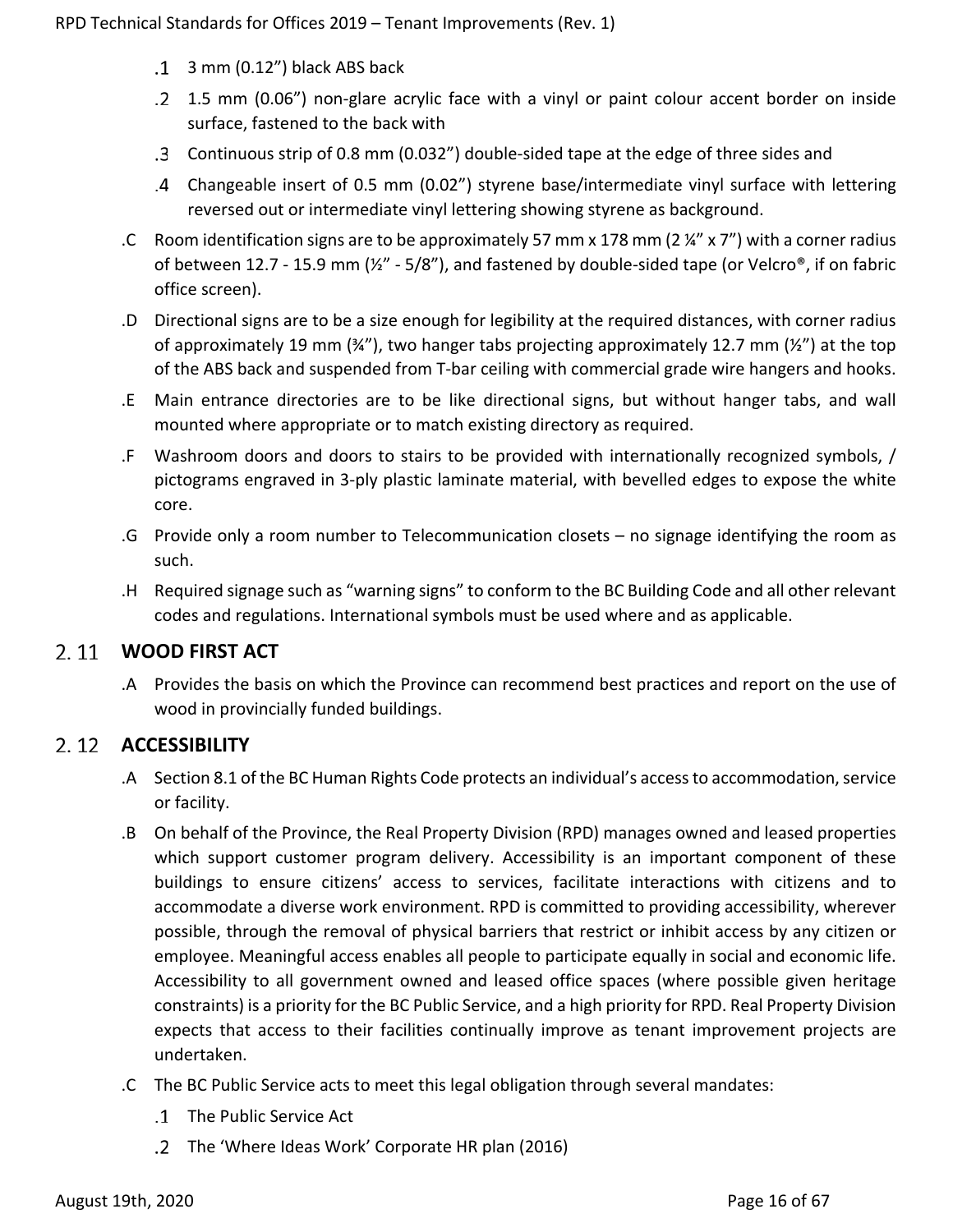- The Diversity and Inclusion Action Plan (2017)
- [Accessibility 2024](https://www2.gov.bc.ca/assets/gov/government/about-the-bc-government/accessible-bc/accessibility-2024/docs/accessibility2024_update_web.pdf) (2014) / and the [Building a Better B.C. for People with Disabilities](https://www2.gov.bc.ca/gov/content/governments/about-the-bc-government/accessibility)
- Universal single-user washrooms (accessible washrooms)
	- Single-use washrooms contain a single toilet and sink in a lockable room and are designated with appropriate signage. They are the most prevalent type of universal washrooms, and they are frequently built to meet accessibility requirements. They can be accessed by people requiring a larger and/or private washroom space, those requiring a Gender Inclusive washroom, people with chronic illness, or individuals with mobility impairments who use wheelchairs or scooters.
- .D Regarding BC Building Code 2018, Section 3.8, buildings or parts thereof and facilities that are required to be accessible shall be designed in accordance with either:
	- Subsection 3.8.3.1 of BC Building Code 2018,

OR

- the provisions of CSA B651, "Accessible Design for the Built Environment". Note that CSA B651 requires larger clear spaces for each accessible washroom
- .E Designers must choose at the schematic design phase to follow either design criteria contained in the BC Building Code, or to follow the design criteria in the CSA B651 Standard, except for projects where VBBL (Vancouver Building Bylaw) applies.
- .F Accessibility pertains to people who have a loss, or a reduction, of functional ability and activity. It includes persons with mobility and sensory disabilities, e.g. includes visual and hearing impairments. These types of impairments should be addressed in every project. As an example, to address accessibility for people with visual impairments, contrasting colours for flooring, between flooring and baseboard, etc., should be considered. Also, consideration should be given to paint door frames and doors in contrasting colours. To assist persons with a hearing impairment a visible warning system (strobe lights) shall be installed. The path of travel must be well-illuminated. Refer to Lighting sections in this document.
- .G General:
	- The space must be wheelchair accessible. Persons using wheelchairs, scooters or with other mobility impairments should have easy access to the office space, starting from accessible parking spot to the office entrance. Access includes ramps, curb ramps if level change, elevator, etc.
	- Access from the street to at least one main accessible entrance. Auto door opener to be installed at all accessible entrances, with convenient controls for manually activated automatic doors.
	- Accessibility entryway signage should be provided. Automatic door controls should be clearly visible with clear signage.
	- Pathway from street to a main entrance should be a continuous surface (level entry or ramp & handrail) and slip resistant. No obstacles on path or overhead, fixed items nearby shall be highly visible and cane detectable.
	- Access from the main entrance to at least one accessible washroom.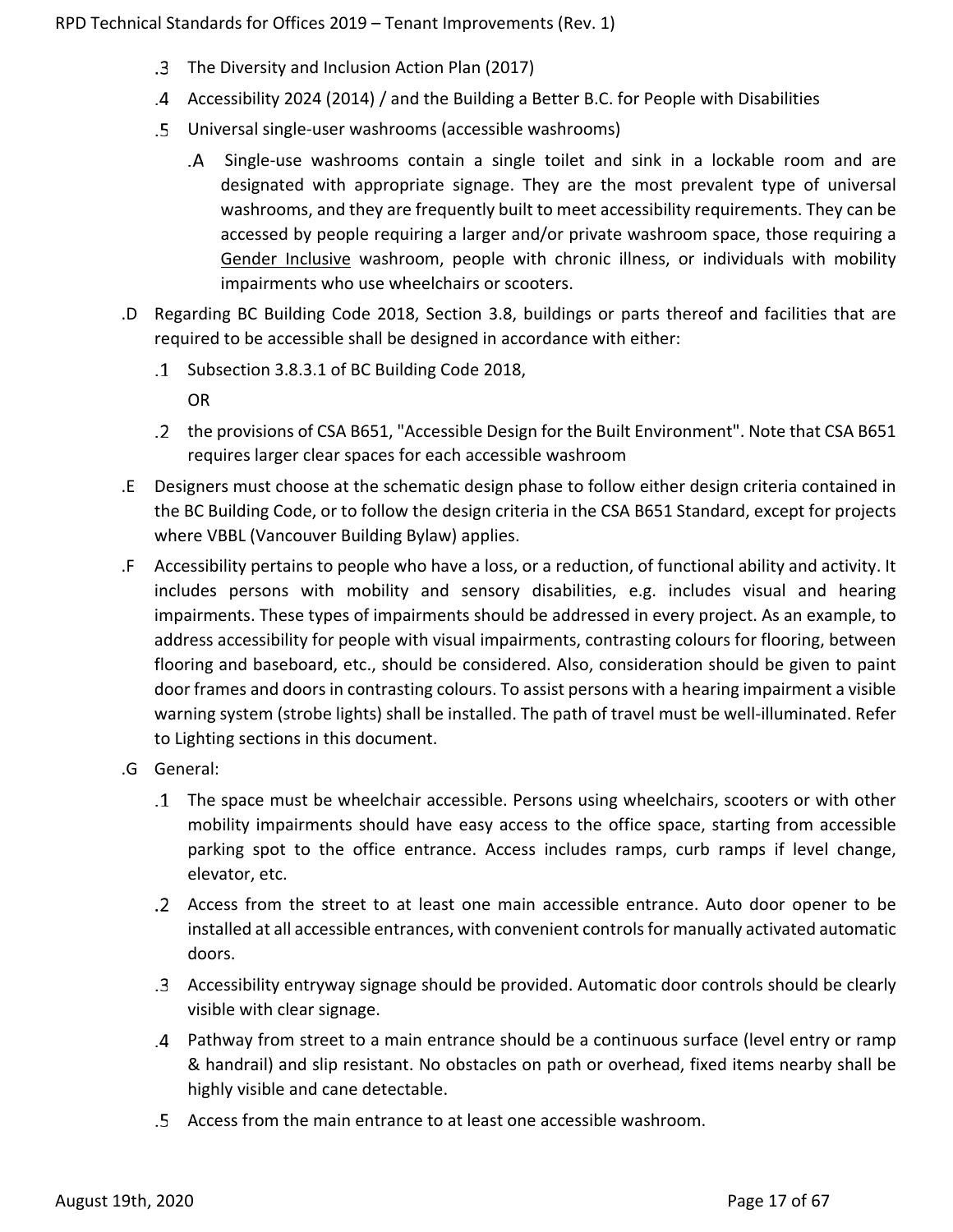- Access to the elevator or lift, where a publicly accessible elevator or lift exits. Provide signage for elevator / elevating device. Braille and tactile characters should be installed adjacent to control panel buttons
- Contrasting colour should be used between wall and floor, with no glare.
- Doors should contrast visually with adjacent walls. Level threshold to be provided where required at change in floor finishes. Accessibility compliant threshold saddle for the door bottom to seal against, where wheelchairs will move through the doorway, the threshold saddle may be omitted, and the threshold be finished with a flat, hard surface against which the automatic door bottom can seal. Kick plates should be provided on doors.
- Washrooms:
	- At least one universal washroom must be provided. If public has access in building to utilize government services, separate provisions must be made for staff and public regarding washrooms, i.e. two universal washrooms to be provided, one for the public and one for staff. Access to building common washrooms is acceptable for staff.
	- Universal washrooms to be provided with hand washing sink/accessories, a latchoperating mechanism that allows the door to be locked from the inside and released from the outside in case of emergency.
	- Other accessibility features should be provided in the washrooms, such as clear space under washbasin, graspable/reachable door handles and faucets, grab bars, and other accessories.
	- Fixtures should be located to be useable and provide maximum maneuverability for persons in wheelchair, scooters or with other mobility impairments. Wall mounted fixtures, such as paper towel dispenser, may project into the required floor space if such projections do not restrict the maneuvering space required for persons in wheelchair, scooters or with other mobility impairments. Provide coat hook mounted on the side wall rather than the door.
	- Soap dispensers should be placed so that they are within the direct reach of a person in a seated position directly in front of the accessible lavatory. Soap dispenser should be surface mounted.
	- Surface mounted accessories: toilet tissue dispenser with stainless steel utility shelf, paper towel dispenser, sanitary napkin disposal.
	- Provide new directional sign to accessible and universal washrooms
- Break rooms:
	- Accessible counter for break room seating; architect would be responsible for the layout of the kitchen millwork. The electrical consultant will provide a receptacle at each location designated for a microwave.
	- Millwork: create a space on the front cabinetry to accommodate a front mounted receptacle to be used mainly by people with accessibility challenges.
	- Cabinets corners to be rounded to avoid potential injury.
	- A valance is required under the upper cabinet to shield any under-cabinet lighting provided for food preparation. This will help people with accessibility challenges.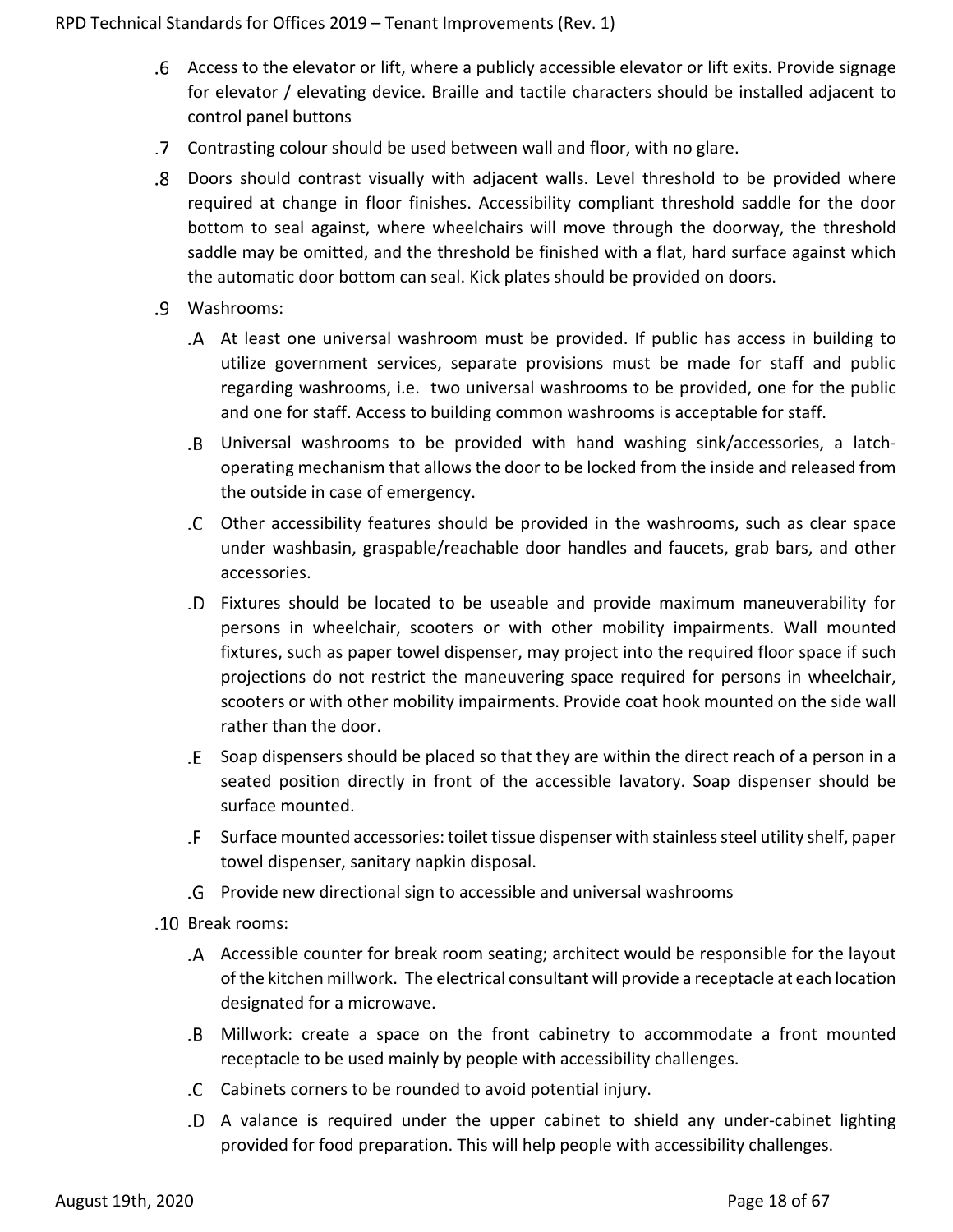- Microwave area to be on counter level to provide safe handling of hot food. Provide heat resistant shelf beside microwave or pull-out shelf under the microwave door.
- Base cabinets to have toe space as per accessibility requirements.
- Cabinets / drawer hardware should support use with closed fist.
- Water supply pipes and P-trap drainage pipes should offset to rear of the accessible use sink.
- Sink: one lever handle or sensor-controlled faucet.
- Provide clear space in front of sink in breakrooms, for easy access to the sink by a person in wheelchair.

### <span id="page-18-0"></span>**UNIVERSAL MULTI-STALL WASHROOMS**

### (also called **Gender Inclusive multi-user** washrooms)

- .A The objective of the Universal Multi-Stall Washrooms is to modernize services to the public sector with transformative workplace changes, including implementation of the gender inclusive washrooms program within government buildings. RPD is strategically shifting public assets and services to be more accessible and inclusive. Consideration is given not only to identity factors such as age, education, culture, language, income and physical abilities, but also to gender identity and expression. These evolving best practices apply to all provincially owned buildings to meet the needs of British Columbians now and in the future.
- .B There is an increasing shift towards washrooms (single-user and multi-stall) that are more inclusive. Use design to support basic rights for everyone and address the evolving needs of a wider range of users, as well as higher standards of privacy, accessibility, and comfort. Universal Multi-Stall washrooms can be used by people of all abilities and genders.
- .C Universal Multi-Stall Washrooms are multi-use, gender-inclusive designated facilities with individual enclosed toilet stalls (full-height enclosures), that can share a common sink area. Accessible / universal cubicles should be provided in addition to these.
- .D Universal / accessible cubicles can be installed either alone or alongside universal multi-stall or gender designated washrooms. These washrooms do not prioritize certain users over others.
- .E The BC Public Service acts to meet its obligation through several mandates:
	- The [Public Service Act](http://www.bclaws.ca/civix/document/id/complete/statreg/96385_01)
	- Canadian Human Right Act, Bill C-16 and the BC Human Rights Code have added "gender identity or expression" as a prohibited ground of discrimination.
	- The Diversity and Inclusion Action Plan (2017): BC Provincial organizations have a "duty to accommodate" and offer staff an inclusive environment, one which promotes equality, values diversity and maintains a working and social environment in which the rights, safety and dignity of all staff is guaranteed.
- .F Vancouver Building Bylaw recognizes universal multi-stall washrooms but refers to them as gender inclusive washrooms with individual toilet stalls. Their requirements include full height stall doors and walls, locks that indicate vacancy, and entrances with no doors.
- .G It is the responsibility of the design team to identify the functional requirements specific to each project, depending on the existing building condition.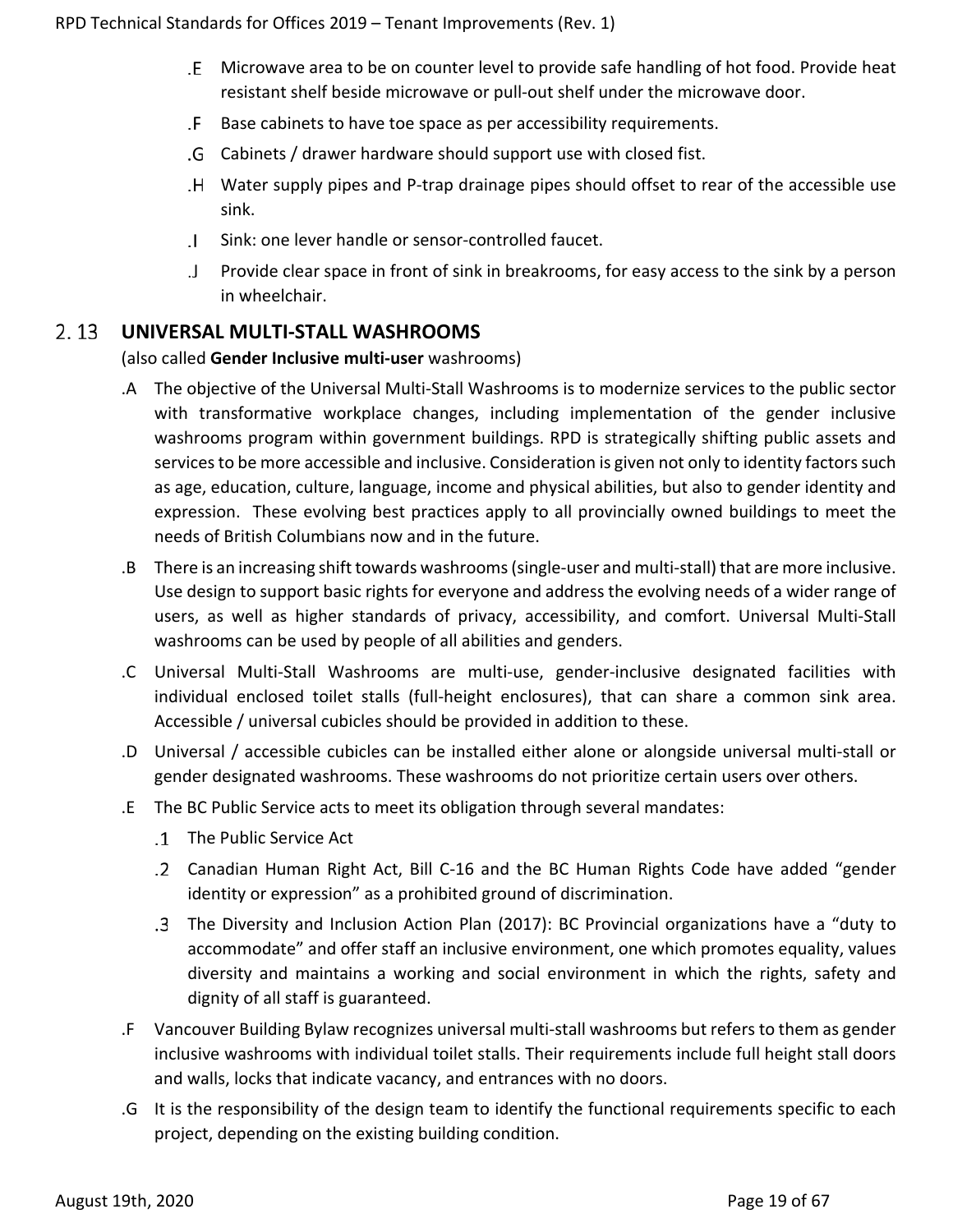- .H In all cases, washroom design must either conform to all current jurisdiction regulatory requirements to ensure occupancy permits can be issued, or through a process of developing alternate solutions based on the BC Building Code. The alternate solution must be formally accepted by the Authority Having Jurisdiction as a written variance.
	- Compliance to all regulatory requirements including health and safety
	- Provides required capacity based on occupancy type and occupant load
	- Universal Multi-Stall Washrooms should include provision of an integrated environment (lighting, finishes, fixture selection, acoustics) which holistically responds to the needs of the user, Owner and other stakeholders.
- .I Universal Multi-Stall Washrooms shall provide full-height enclosures for toilets, creating individual 'toilet rooms' as opposed to stalls separated by partial dividers. They should be clearly marked as universal with appropriate signage.
- .J Universal Multi-Stall Washroom includes multi-user/common sink area.
- .K Use of swing door or vestibule to provide visual screening to main washroom area.
- .L If common washroom area is not provided with doors, then it must be visually screened from public corridor.
- .M Interior walls:
	- Use full-height enclosures and doors to create visual/acoustic/olfactory separation. Washroom walls shall extend to the underside of slab above. Insulate walls for maximum privacy.
- .N Doors, frames and hardware:
	- No grilles or openings in the door
	- Add kick plate at push side of doors, bottom of door and centered. Ensure no visible fasteners.
	- Doors must be lockable on all stalls.
	- Vacancy hardware: specify door lock fixtures that clearly indicate whether stalls are occupied to increase user comfort and facilitate staff monitoring. Provide door locks on cubicle partitions with clearly legible 'vacant' or 'occupied' graphics or text.
	- Provide automatic door operator c/w pushbutton for wheelchair access for accessible stalls.
	- Doors should be full height of the enclosure, from floor to ceiling.
- .O Floor finishes: Methyl Methacrylate (MMA) Acrylic Resin System. Apply coving for base.
- .P Ceilings: painted GWB
- .Q Provide waste receptacles in each toilet stall to ensure privacy around personal health and hygiene.
- .R Provide hooks in each toilet stall.
- .S Way finding & Signage Design
	- Provide new signage, including Braille, on all new doors
	- .2 Signage should be clear, inclusive, function based.
	- Include signage near building entrance and in the lobby to help users identify which types of washrooms and change rooms are available and how to find them.
- .T Wall mounted toilets should be used for easy floor cleaning in the compartment.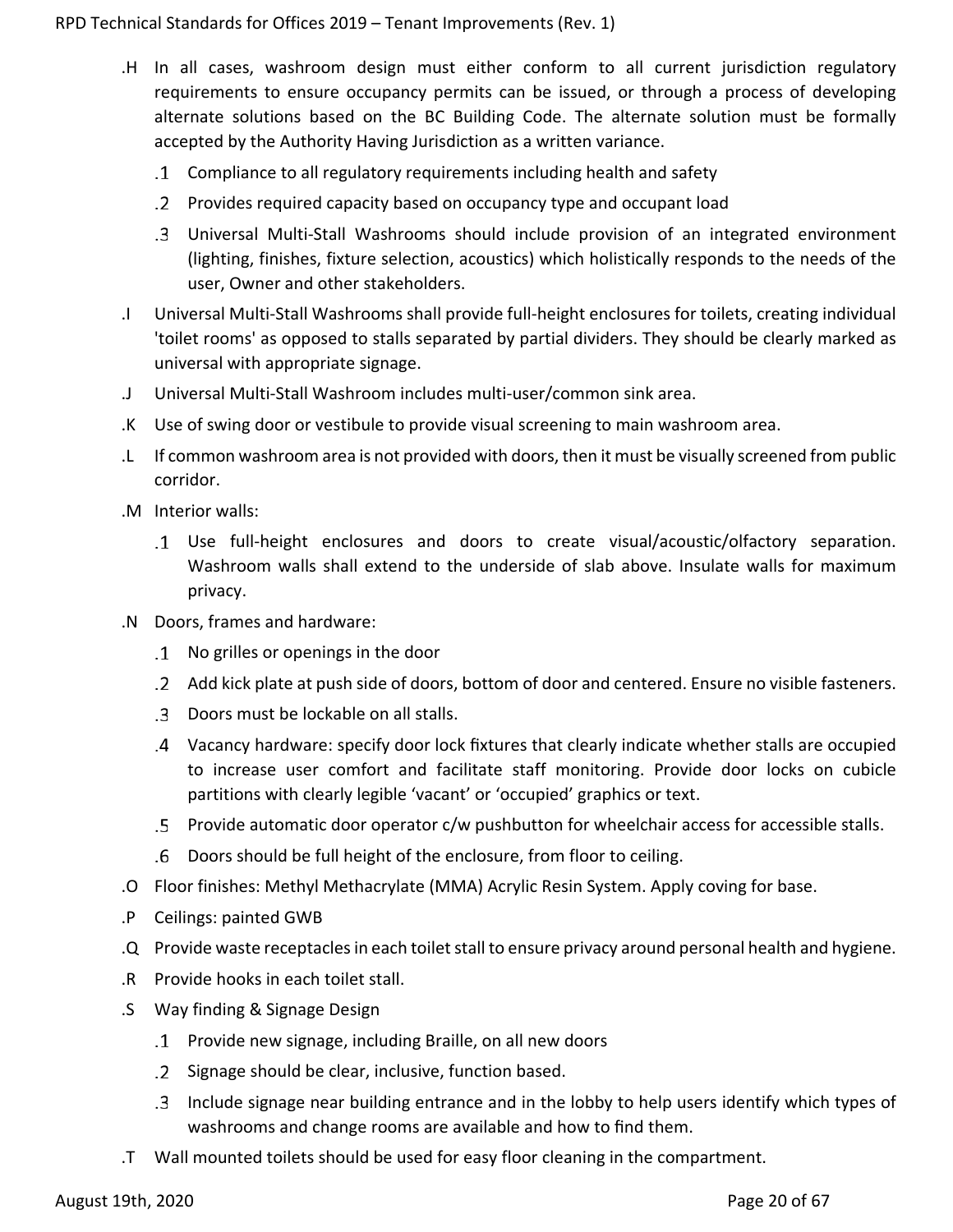## <span id="page-20-0"></span>**CHANGE ROOMS AND SHOWERS:**

.A included only in projects with specific requirements.

**---- End Interior Architecture Section -----**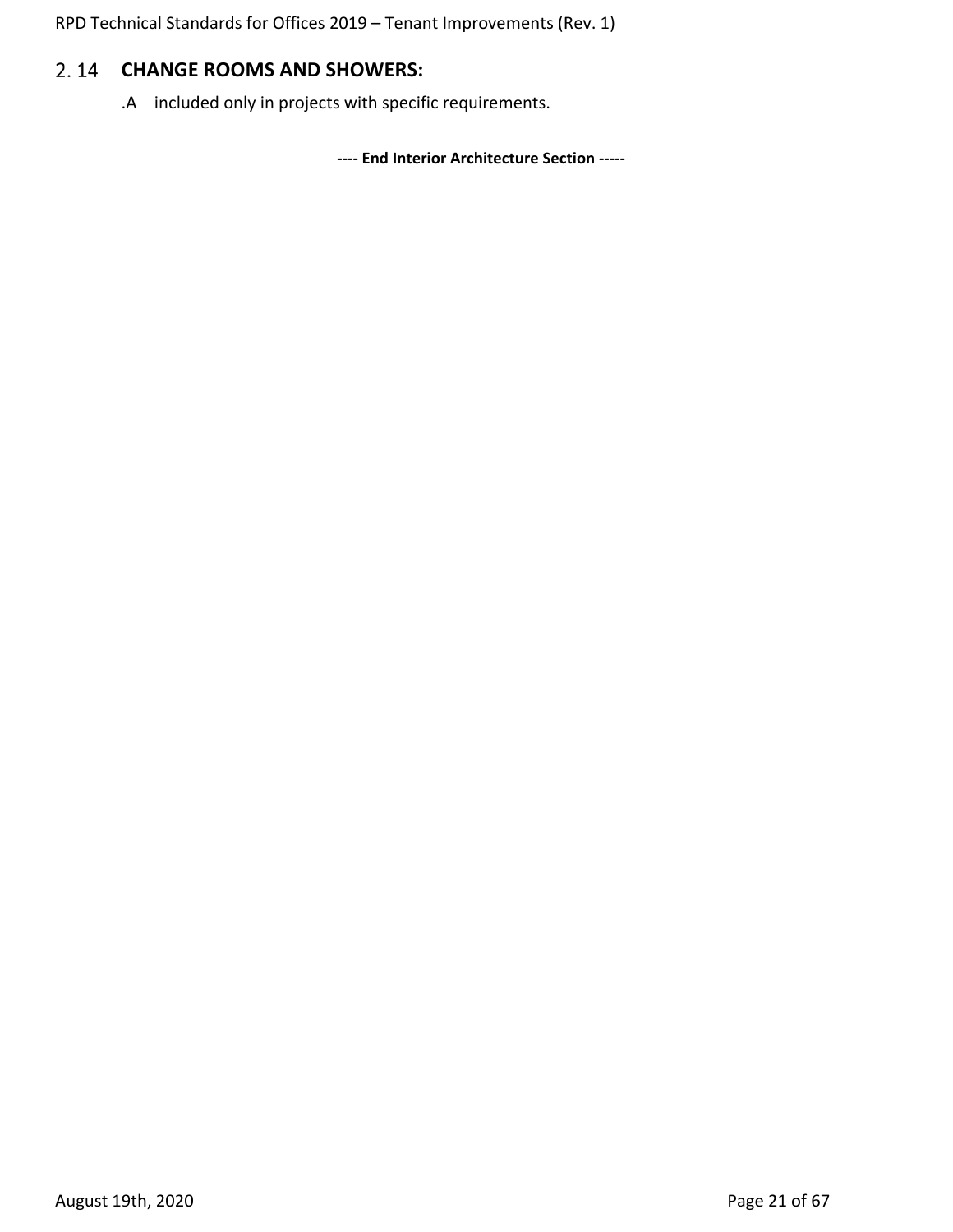## <span id="page-21-0"></span>3 **HVAC**

#### <span id="page-21-1"></span> $3.1$ **GENERAL**

- .A Design process shall minimize risks of poor value, non-compliance with standards, delays, re-work, and compromised installations.
- .B Nothing in these Technical Standards or in questions asked, responses made, suggestions made, or assistance given by others shall transfer any responsibilities for the design and construction away from the Engineer of Record or the Contractor, to any other party.
- .C HVAC Operation and Maintenance Manual:
	- The manual shall be in accordance with ASHRAE Guideline 4, "Preparation of Operating and Maintenance Documentation for HVAC&R Systems" and as-built record drawings certified by the Engineer of Record.
- .D HVAC Capacity
	- The HVAC system shall have enough capacity to maintain the required Space Conditions at the BC Building Code's 1% January and 2½% July outdoor design conditions.
	- It shall also have enough capacity to restore spaces from night setback temperature to occupied temperature efficiently and within 4 hours.
- .E Balancing HVAC
	- Test, adjust and balance all air and hydronic systems in accordance with the requirements and procedures described in Associated Air Balance Council (AABC) and National Environmental Balancing Bureau (NEBB).
	- Balance to ±5% of design flows at central equipment and main distribution runs
	- Balance to ±10% of design flows elsewhere and at outdoor air intakes
	- Measurements shall be accurate to ±5% of actual values.
	- Adjust systems so that balancing is achieved with minimal pressure loss.
	- Smoke and Fire Damper verification:
		- Verify the presence of fire dampers in all fire separations, and smoke dampers in all smoke separations, and test the function of both.
	- Air and Hydronic System Balancing Report in PDF format certified by balancing contractor.
- .F Commissioning HVAC
	- ASHRAE Commissioning Guideline 0 and Guideline 1 latest version shall be used as guidelines.
	- Refer to "Project Compliance Checklist" section for additional checklist requirements.
- .G Maintenance Access Mechanical rooms / HVAC systems
	- Provide practical and safe maintenance and service access to HVAC equipment and space to remove and replace equipment without having to disassemble it or remove other elements.
	- HVAC equipment requiring inspection, servicing, or repair annually or more frequently shall be:
		- Indoors, or in a fully enclosed and well-lit service space provided as part of custom rooftop equipment.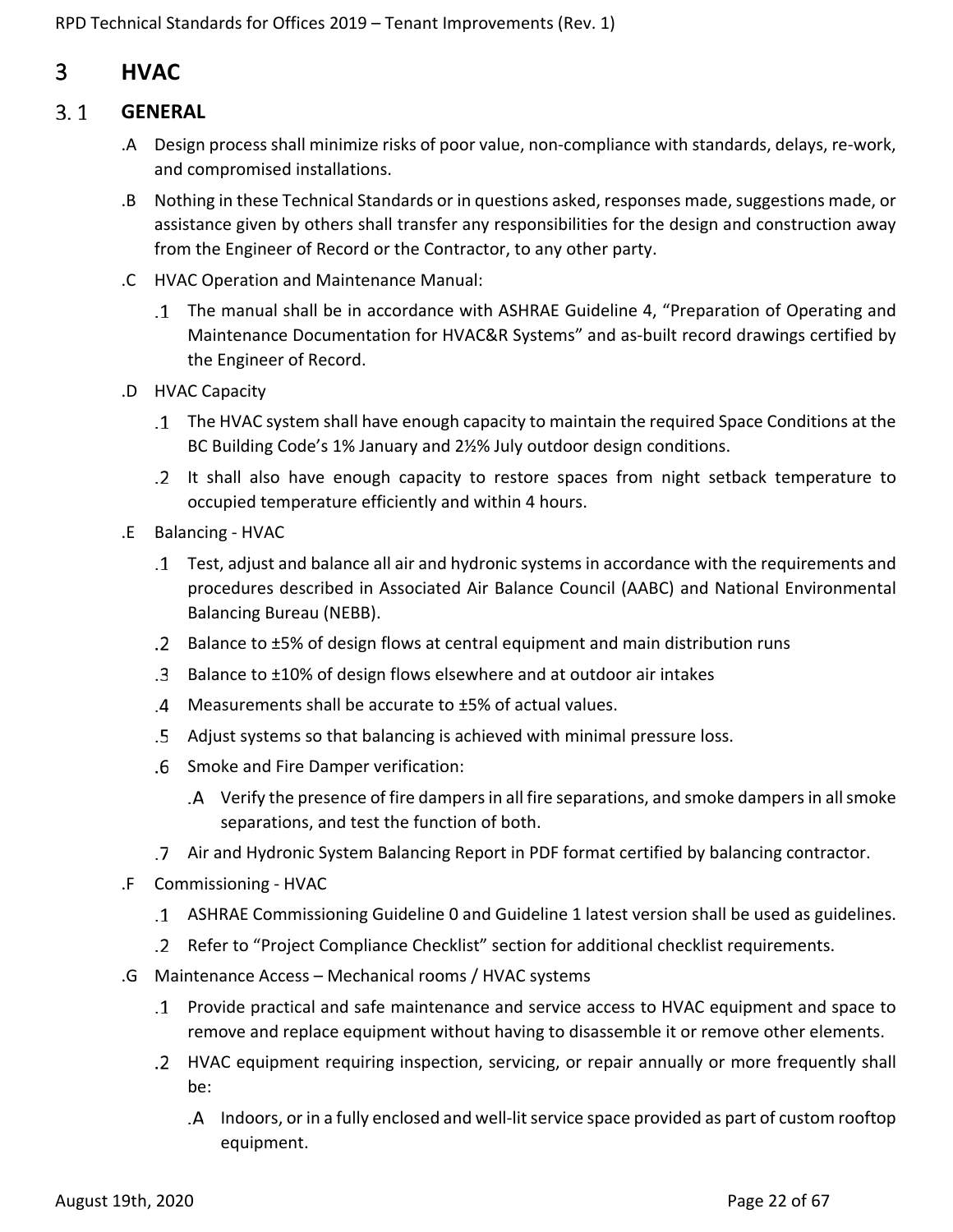- Accessible from floor level without requiring a ladder.
- Accessible through access routes that are completely clear of any pipes, conduits, sprinklers, lights, structure, equipment or any other obstruction from the floor surface to a height 2000 mm above it and at least 800 mm wide.
- All catwalks, stairways, ladders, roof hatches and other means of access and egress shall comply with WorkSafe BC regulations and BC Building Code.
- .H Spare Parts HVAC
	- Provide a basic starting stock of commonly used spare parts including followings:
		- One mechanical seal and casing joint gasket for each pump size and model.
		- One gasket set for each heat exchanger.
		- One glass for each size and model of gauge glass installed.
		- One set of belts for each piece of belt-driven equipment.
		- One complete set of replacement media or filters for each filter and filter bank, installed (including both pre and final filters).

#### <span id="page-22-0"></span> $3.2$ **SPACE REQUIREMENTS -HVAC**

- .A Space Conditions
	- .1 Temperature
		- The winter indoor design temperature shall be 22° C in all occupied spaces.
		- The summer indoor design temperature shall be 24° C in all occupied spaces.
		- Indoor temperature setpoint shall be  $\pm 1^{\circ}C$  adjustable by occupants from the zone temperature sensor.
		- Control tolerance shall be 0.5 °C at the zone temperature sensor with no more than a 0.5° C swing in any 15-minute period.
		- .E The temperature of separate spaces within a single control zone may vary by up to  $\pm 2^{\circ}C$ from the zone setpoint.
		- The temperature gradient between 200 mm and 1800 mm above the floor at any point more than 300 mm from an exterior wall shall not exceed 3°C.
	- .2 Relative Humidity
		- The summer indoor design humidity shall be 60% RH at 24° C.
		- The winter interior design humidity shall be 20% RH at 22° C.
		- If humidification is needed to maintain 20% RH in winter, it shall be set to maintain 30% and scheduled down in very cold weather as needed to prevent condensation on building surfaces.
	- Draft and Stagnation
		- A Air shall be in motion but velocity within 1800 mm (6 Ft.) of the floor shall not exceed 0.25 m/s (50 ft./min) and shall not exceed 0.15 m/s (30 ft./min) on the head and shoulders of a person who is seated.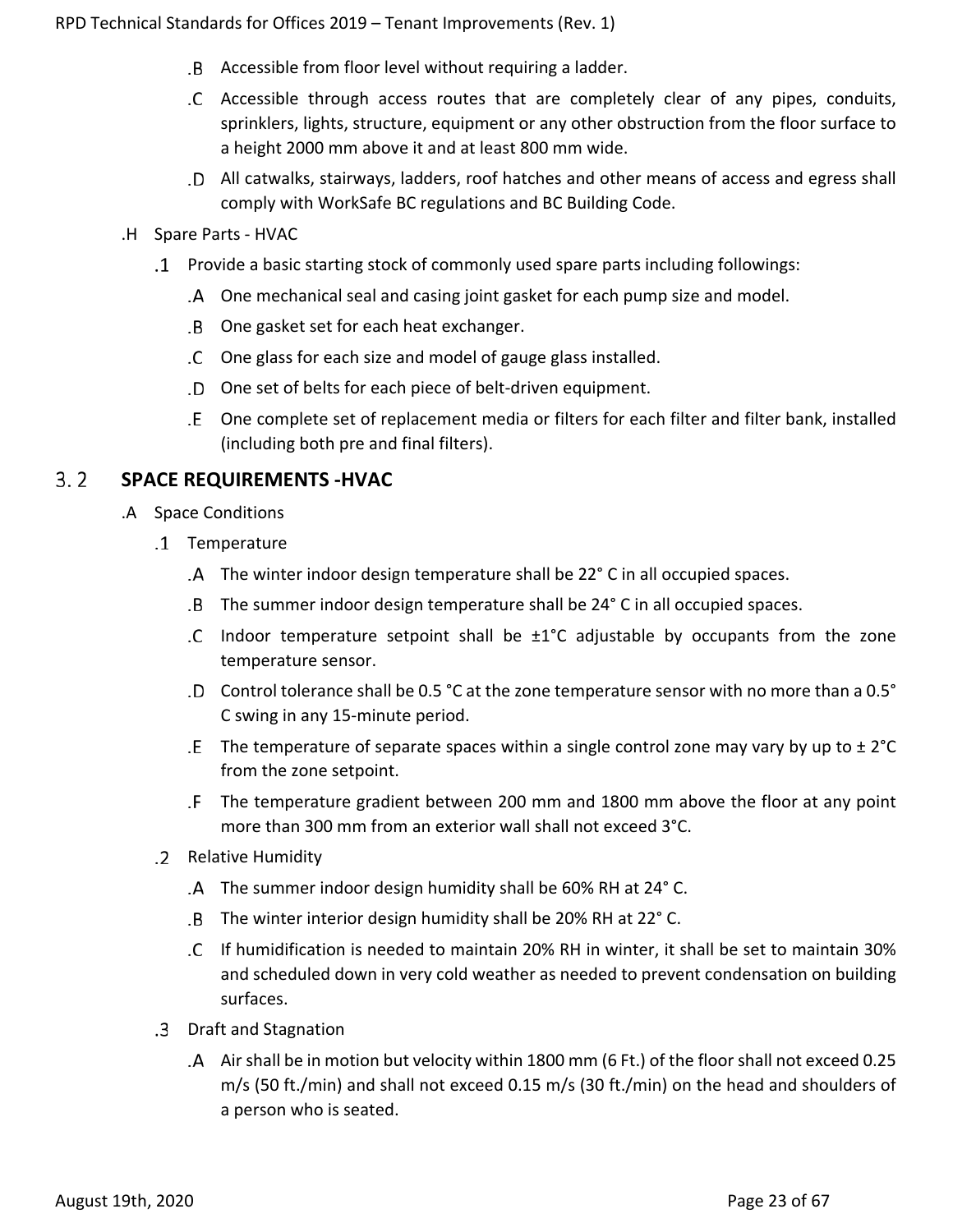- Naturally Cooled and Hybrid Buildings
	- Buildings without mechanical cooling will not be able to always meet the above conditions. See "Naturally Cooled Buildings" under HVAC Systems.
- .5 Noise
	- .A Refer to "Noise and Vibration-HVAC".
- .B Equipment Room HVAC
	- All equipment rooms
		- Provide enough cooling to protect equipment function, reliability & lifespan. Equipment may include network switches, servers, phone switches, and UPS's.
		- Prevent space temperature exceeding the ratings and warranty limits of wiring & equipment installed therein. This applies both in normal operation and in the event of failure of any cooling related component.
		- HVAC systems must not compromise security of room entry or equipment.
	- Server and UPS Rooms
		- Always maintain space temperature at 22°C ±1°C including the event of failure of any cooling related component.
	- Communication Rooms with cooling load =>1500 W
		- .A Maintain space temperature at  $22^{\circ}$ C  $\pm$ 1°C in normal operation
		- Maintain > 21°C and < 27° if any cooling related component fails
	- Air supplied or drawn into a Server, UPS or Communication room must be free of dust.
	- Cooling in normal operation must not require operation of central plant that could otherwise be shut down.
	- Mechanical cooling must be maintained in the event of failure of any cooling related component for Server and UPS rooms.
	- Communication rooms
		- During normal hours provide cooling from the building conditioning system
		- For cooling when the building conditioning system is not operational, provide a thermostatically controlled fan powered transfer air for ventilation.
- .C Noise and Vibration
	- Provide HVAC systems that meet the following criteria for at least the projected average life of the equipment based on the ASHRAE Handbook.
	- .2 Interior HVAC noise for each space
		- Sound level shall comply with either the NC or dBA level listed below.
		- Sound pressure in the 16 Hz and 32 Hz octave bands shall comply with either the level defined by the NC curve at 63 Hz, or the dBC level listed below.
		- Any discrete tone shall be at least 5dB lower than the listed Max NC.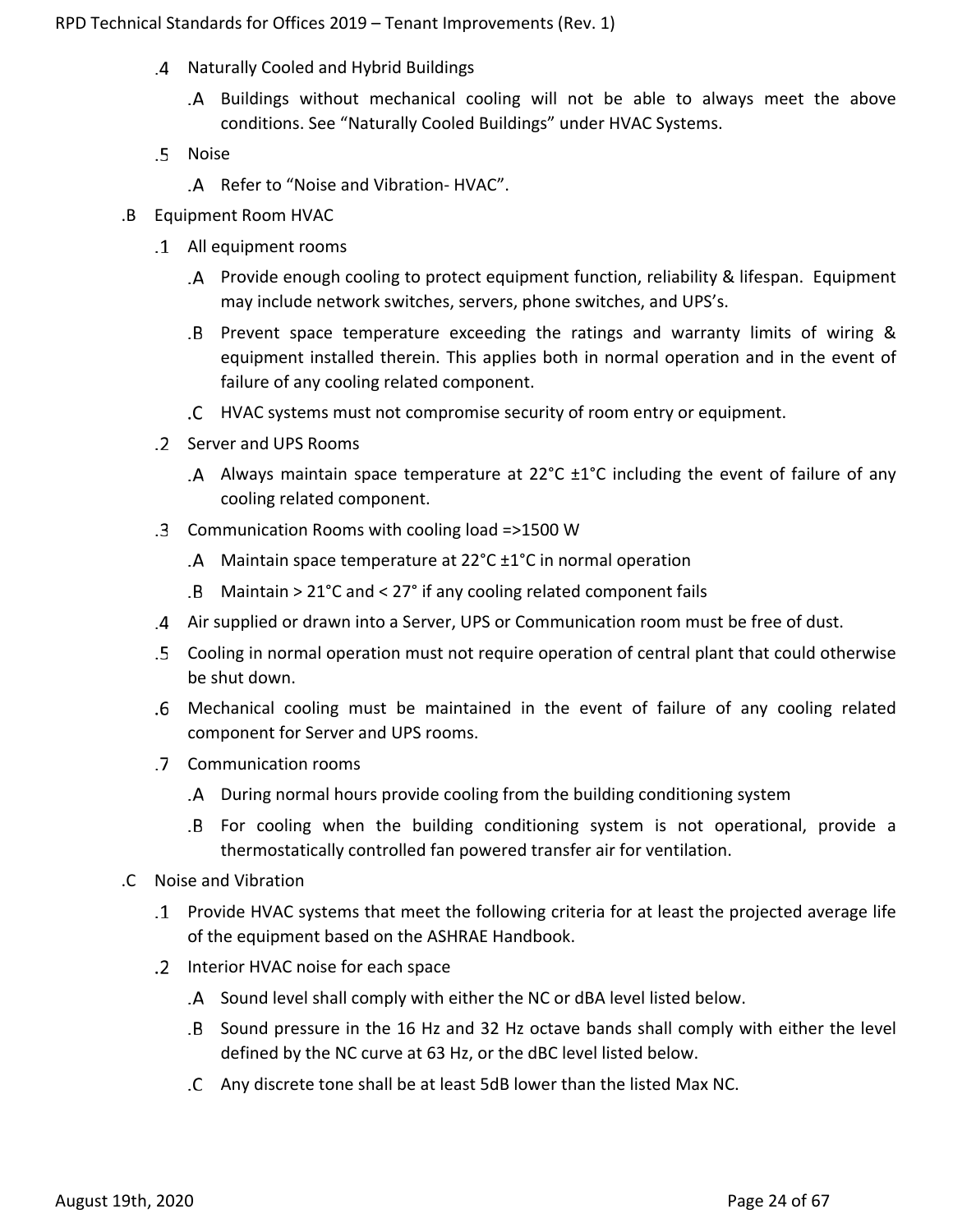| <b>SPACE TYPES MOST LIKE</b>              | MAX. NC | <b>MAX DB</b> |            |  |
|-------------------------------------------|---------|---------------|------------|--|
|                                           |         | <b>DBA</b>    | <b>DBC</b> |  |
| Teleconference, Videoconference           | 25      | 30            | 60         |  |
| Conference, Interview, Meeting, Training, | 30      | 35            | 60         |  |
| Office                                    | 35      | 40            | 65         |  |
| Lobby, Corridor, Change, Washrooms        | 40      | 45            | 70         |  |

### Vibration Isolation

- Isolate mechanical equipment such that any structure borne noise transmitted to occupied space is less than airborne noise transmission and that any discrete tones transmitted to occupied space via any path are 5 decibels less than the specified noise criteria.
- Noise and Vibration Verification
	- Provide a report verifying that the all noise and vibration criteria have been met.
	- Prior to the end of the warranty period, provide equipment adjustment and verification at any locations where noise levels may have become non-compliant.
- Ceiling mounted equipment above Lay-In Acoustic Tiles
	- Back loading of ceiling tiles to meet HVAC noise criteria is not permitted.
	- Motor driven equipment selections shall allow for noise increase over their lifespan. The allowance shall not be less than 3dB (6dB for compressors).
- .D Zoning
	- Provide enough thermal zoning to achieve reasonable occupant comfort and meet the requirements under "Space Conditions"
	- Each thermostatic control zone shall include only spaces with similar thermal load profiles and occupancy schedules.
	- Office spaces
		- Perimeter and interior spaces in separate zones.
		- $B$  Perimeter spaces zoned by exposure and limited to 100 m<sup>2</sup> max.
		- Corner spaces with windows on two exposures shall be separate zones.
		- .D Interior zones 200  $m^2$  max for open space & 100  $m^2$  for enclosed space.
		- .E Open and private office areas on the same zone shall be no larger than 100  $m^2$  and be controlled by the average from a sensor in each space.
	- .4 High Occupancy Rooms
		- $A$  Separate rooms >20 m<sup>2</sup> shall each be a separate zone.
		- Smaller enclosed spaces shall each have a separate temperature sensor with temperature control based on averaged zone temperature.
- .E Ventilation
	- Provide enough outdoor air to each space to satisfy all the following:
		- The rates from Table 2 of ASHRAE Standard 62-2001 referenced in BC Building Code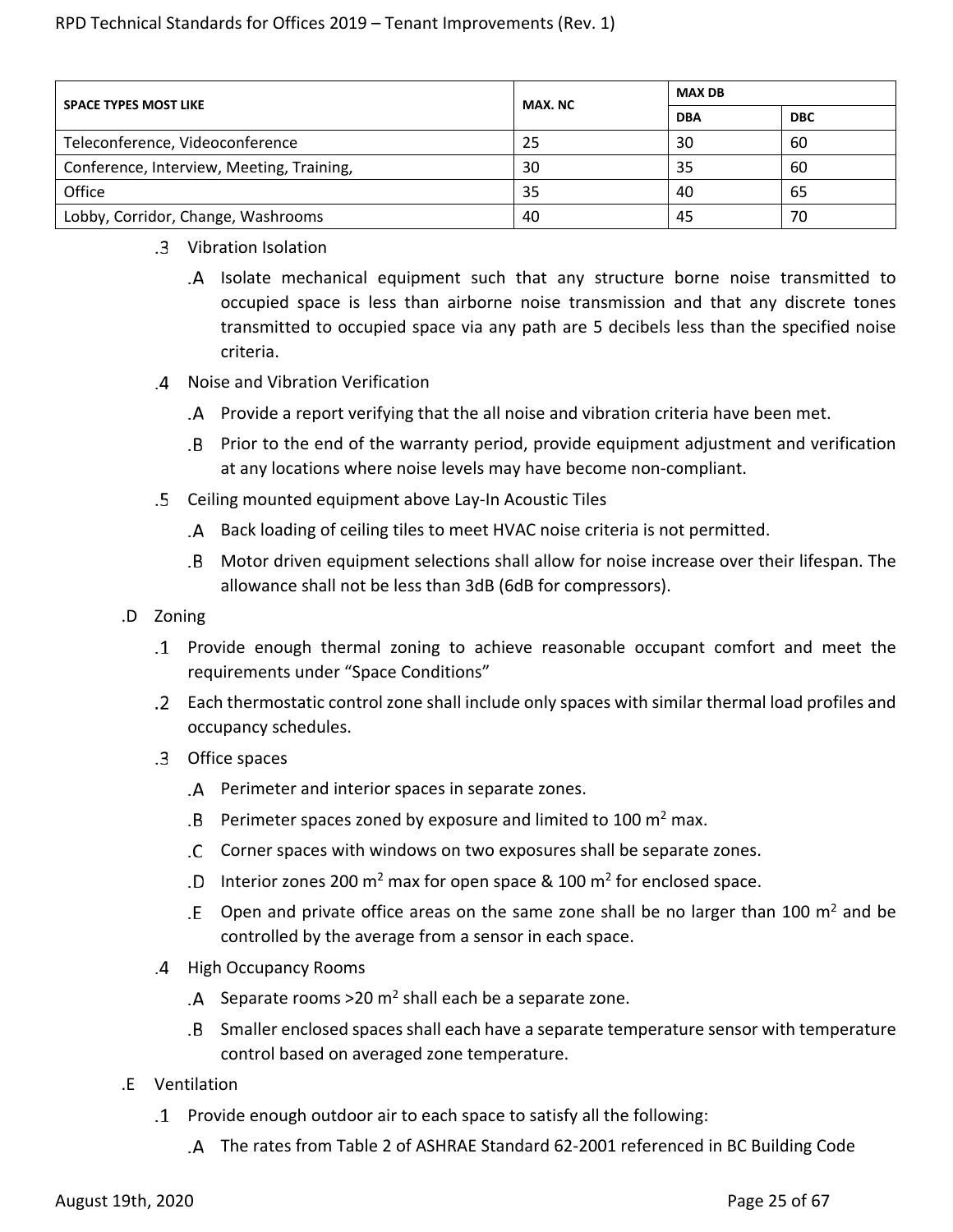- The rates from Table 6.2.2.1 of ASHRAE Standard 62.1-2016
- Ventilation systems, occupant density, calculations and ventilation documentation shall be in accordance with ASHRAE Standard 62.1-2016, and 62-2001 (Addendum N). The programmed occupant density shall also be used for cross-reference if available.
- For systems without outdoor air economizers
	- Rates shall be 150% of the values prescribed above for at least 90% of operating hours.
	- If min. OA intake is greater than 500 L/s, automatically reduce rates from 150% to 100% in extreme hot and cold weather.
- Do not use system or combinations of systems that unnecessarily exhaust air that could otherwise be used for ventilation or make-up purposes and thus reduce energy consumption.
- Space exhaust air rates shall not be less than the exhaust rates in Table 6.5 "Minimum Exhaust Rates" of ASHRAE 62.1-2016, unless noted otherwise.
- .6 High Occupancy Rooms
	- $A$  For rooms designed to accommodate more than 20 people, (e.g. meeting rooms =>40 m<sup>2</sup>), control minimum outdoor air ventilation as follows:
		- .1 Control minimum ventilation so the CO2 concentration rise doesn't exceed that corresponding to the OA ventilation requirements of this standard.
		- .2 The first response to increasing demand shall be fan powered transfer of secondary supply air from other spaces. If this is insufficient then:
			- .A If the space is served by a separate AHU, adjust its outdoor air intake.
			- .B If it is served by a 100% OA system, increase flow to this space
			- .C If the space is served by a central system that serves multiple spaces, then adjust the supply air flow to the space to match the greater of the ventilation demand or the thermal demand.
		- .3 For meeting room, less than 40 m2, that do not have their own dedicated variable control of outdoor air supply, provide secondary circulation of air from areas with surplus outdoor air.

#### <span id="page-25-0"></span> $3.3$ **HVAC ELEMENTS - GENERAL**

- .A Air Diffusion
	- Achieve good room air distribution without unacceptable noise, drafts, stagnation, stratification, or temperature gradients under all operating conditions.
- .B Ductwork
	- Duct connections to fans shall be configured to minimize system effect losses.
	- Bends shall be full radius or have splitters placed so each air path is full radius.
	- Diffusers and Supply grilles shall be connected using a straight rigid duct preceded by a rigid full radius bend. Other configurations may be used where performance is proven.
	- Flexible Duct shall not be used in locations where it cannot be replaced. Its length shall be no greater than 5 feet in length, the velocity of air within its is shall not exceed 1000 fpm and it shall be supported so that all bends are smooth and at least full radius.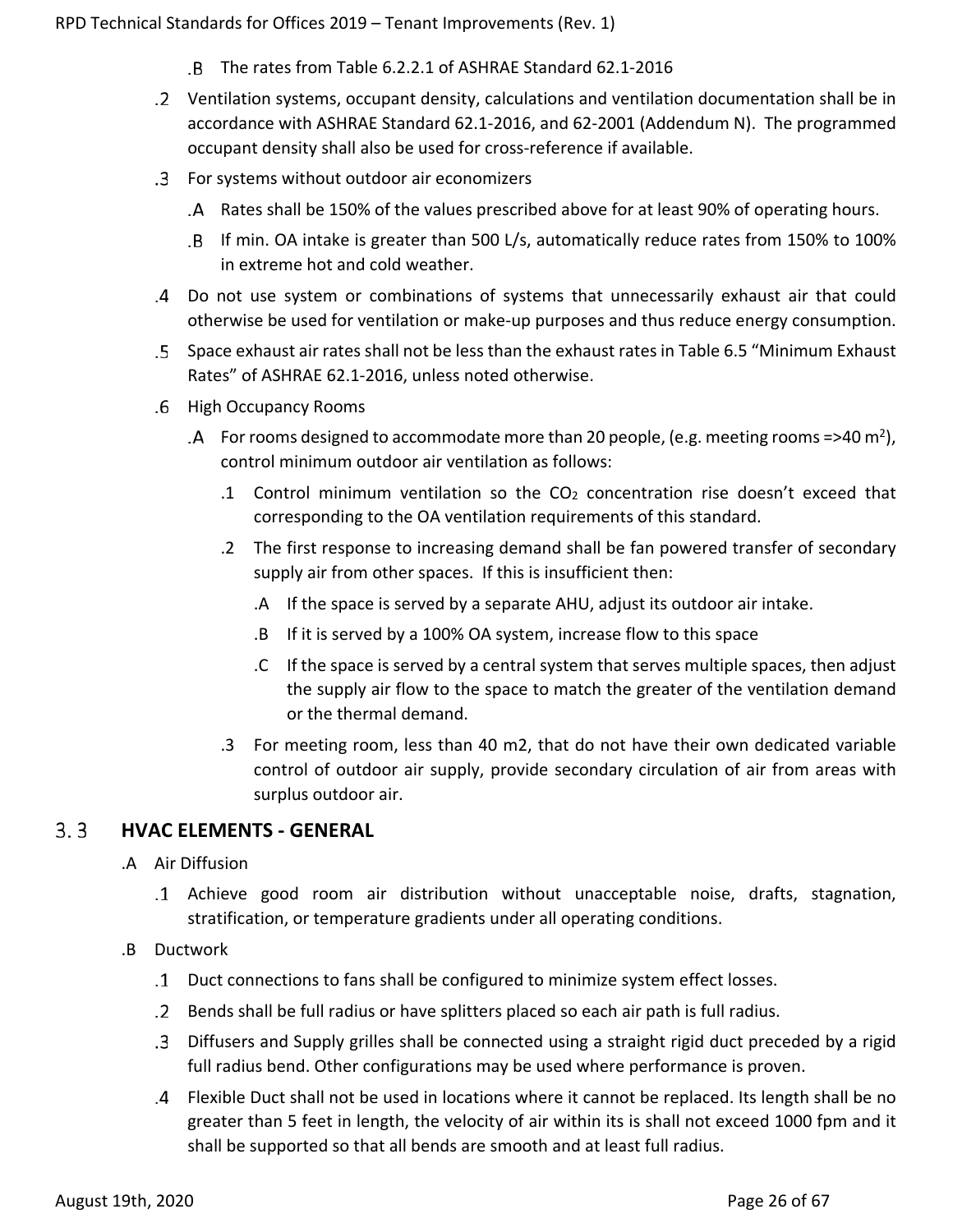- Maintenance Access
	- Access to plenums shall be through access doors.
	- Access to ducts shall be through sturdy panels or doors with hand fasteners
- .C Filters Air
	- Filter installation shall be in accordance with latest ASHRAE Standards.
	- All supply systems, and all exhaust systems with heat recovery, shall have high capacity pleated media panel filters.
	- Replace existing air filter with new in all new and existing equipmentservicing the tenant space only.
- .D Perimeter heating
	- Heating with Air from standard ceiling diffusers
	- Typical perimeter spaces may be heated with supply air from standard ceiling mounted diffusers provided:
		- Perimeter heat loss =<750W in any 3 m run or 500W in any 1 m run.
		- $B$  Supply air temperature =<8°C (15°F) above room temperature.
		- Ceiling height =<2700 mm above floor level
		- .D The supply air flow =>5 L/s/m<sup>2</sup> (1 cfm/sf) while heating
	- Where any of these limiting conditions is not met, the permissible heat loss above shall be reduced proportionally.
- .E Transient Occupancy (e.g. Corridors and Lobbies)
	- In spaces where occupancy is transient, and the occupants are not sitting down, the permissible perimeter heat loss is twice that permitted in normally occupied spaces.
- .F Reheat
	- Minimize direct and indirect reheat.
	- Hot water Reheat
		- Reheat coils shall have modulating 2-way valve control and be designed for low return water temperature to minimize heat losses and to optimize operation of condensing boilers.
	- Electric Reheat shall have modulating control (e.g. SCR).
- .G Variable Speed Drives
	- A strategy must be in place to maintain service in the event of drive failure.
	- VSD's must not electronically interfere with data, video or communication systems.
	- VSDs
		- VSDs shall be factory CSA certified and shall operate within IEEE 519 harmonic distortions guidelines
		- Locate variable speed drives within 10m cable run of controlled motors.
	- Motors fed from VSDs
		- Shall be specifically designed and warranted for VSD operation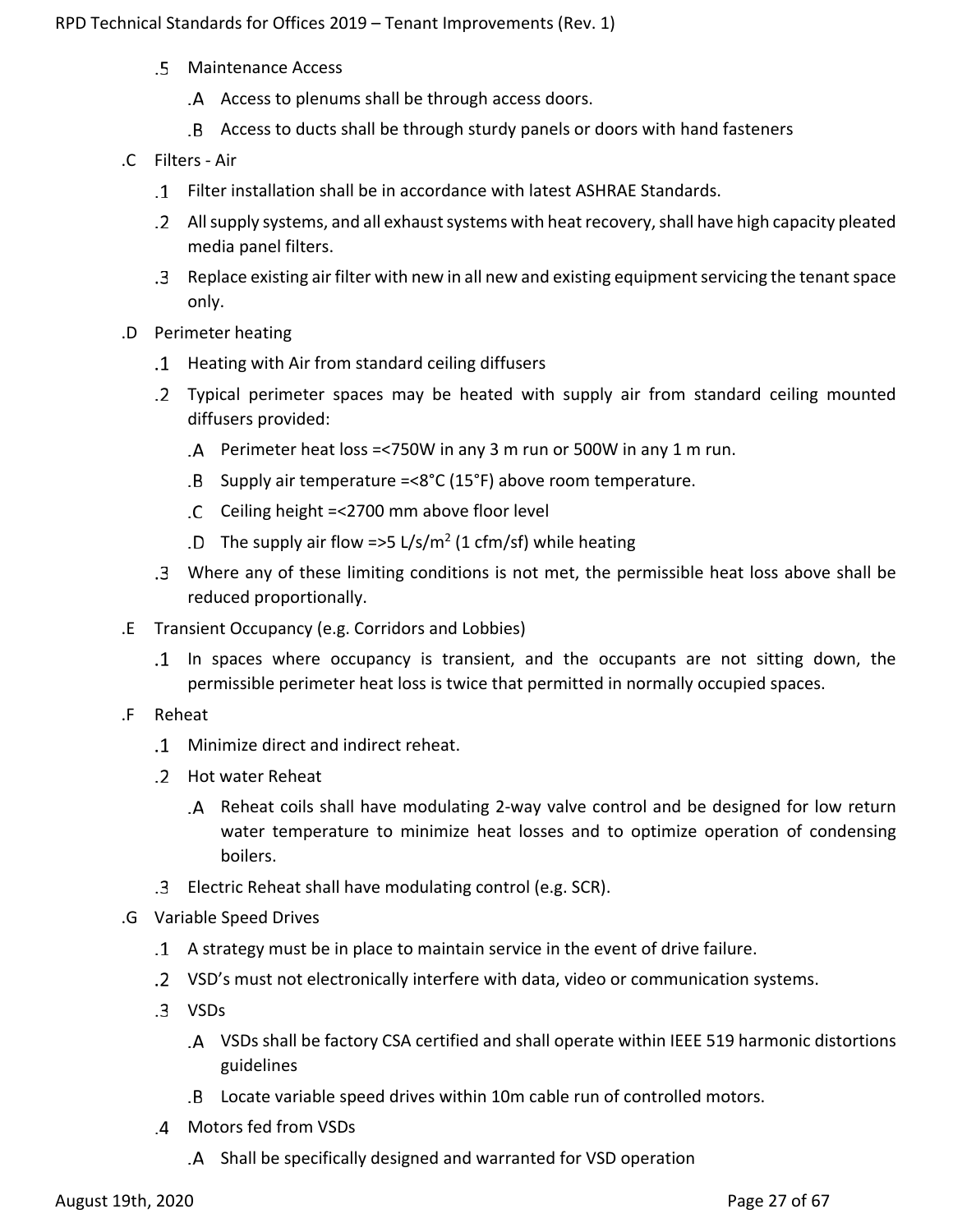- Shall have an operating current not exceeding 75% of full load current
- Warranty
	- VSDs and the motors they serve shall have a full warranty for at least 3 years
- .H Air Intake
	- The distance separation of new exhaust air termination from existing or new outdoor air intake in the building must satisfy the requirement in BC Building Code and ASHRAE 62.1 Table 5.5.1.

#### <span id="page-27-0"></span> $3.4$ **HVAC CENTRAL PLANT**

- .A Air Handling Units
	- Outdoor Air, Recirculation and Relief Dampers
		- Select control dampers and their sizes to achieve good controllability and good mixing yet minimize unnecessary pressure loss.
	- .2 Coils
		- Freeze Protection
			- .1 Protect coils from freezing. Depending upon the application, this may require pumped coils, glycol or special air mixing provisions.
		- .B Cleaning Access
			- .1 Provide at least 450 mm of clear access space before and after each coil for cleaning access
		- C Plenums
			- .1 Construct and reinforce plenum and AHU walls so that there is no detectable vibration.
			- .2 Provide air plenums with hinged, sealed access doors and lighting for inspection of each chamber.
			- .3 Do not use mechanical rooms as air plenums.
		- Locations
			- .1 Attic spaces may be used for mechanical rooms subject to all requirements being met. Refer to "Noise and Vibration" and "Maintenance Access-HVAC".
		- Gas furnaces
			- .1 Gas furnaces in Air Handling Units shall have:
				- .A A stainless-steel heat exchanger.
				- .B A modulating burner with a 16:1 turndown ratio for good discharge temperature control.
				- .C Over 80% efficiency across the whole operating range.
				- .D For VAV applications, the ability to operate at low flows.
				- .E A proven track record of at least 10 years and an extended warranty of at least 3 years, all under the above conditions.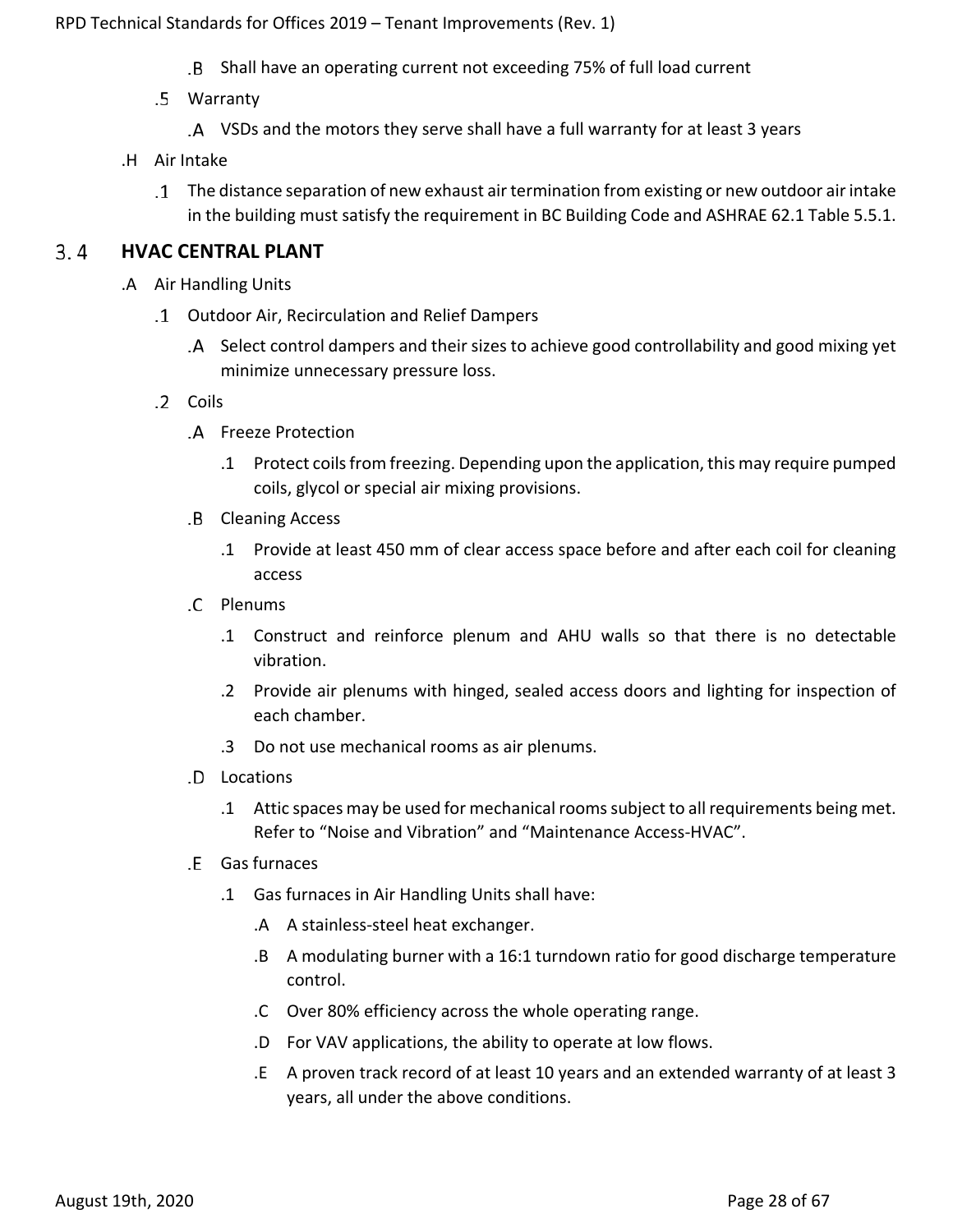- Outdoor Units
	- .1 Rooftop units and/or outdoor grade mounted units in location with a ground snow load (SS) greater than 2.5 kPa shall be mounted on a minimum 450mm high equipment curb.
- Plenum Access Doors
	- .1 Doors shall swing so that they close with pressure.
	- .2 Latches shall be heavy duty frame mounted type
- .H Filter provisions
	- .1 Provide a universal filter frame and sufficient space to accommodate future filters up to 600mm deep.
	- .2 For AHU's 5000 L/s and larger, provide for front access and service from a plenum at least 2 m high and 600 wide.
- .B Hot Water Heating Plant
	- HVAC Boilers
		- .A Boiler Efficiency
			- .1 Primary Boilers
				- .A Boilers that run during normal plant operation shall be condensing boilers that are over 90% efficient at a return temperature of 40°C
			- .2 Secondary Boilers
				- .A Boilers that will only run for less than 250 hr may be non-condensing boilers that operate at over 85% efficiency
		- .B Support
			- .1 All boilers must have technical and maintenance support that has been well established within BC for that manufacturer for at least 5 years
	- HW Distribution Pump Pressure Control
		- If parallel pumps have motors > 2 hp, at least one shall have VSD control.
		- Systems with no VSD Control shall have a differential pressure relief valve.
	- Heating Water Distribution
		- A Distribution systems shall have supply  $\leq$  52°C (125°F), return  $\leq$  40°C (104°F) and no direct bypass of supply to return.
- .C Cooling Water Plant
	- Security of Service
		- All cooling plant shall be arranged so that if one compressor fails, at least 50% cooling capacity remains available.
		- At least the same redundancy shall apply to air cooled condensers, pumps and cooling towers.
	- .2 Turndown
		- All cooling plant shall be able to turn down to 50% or lower.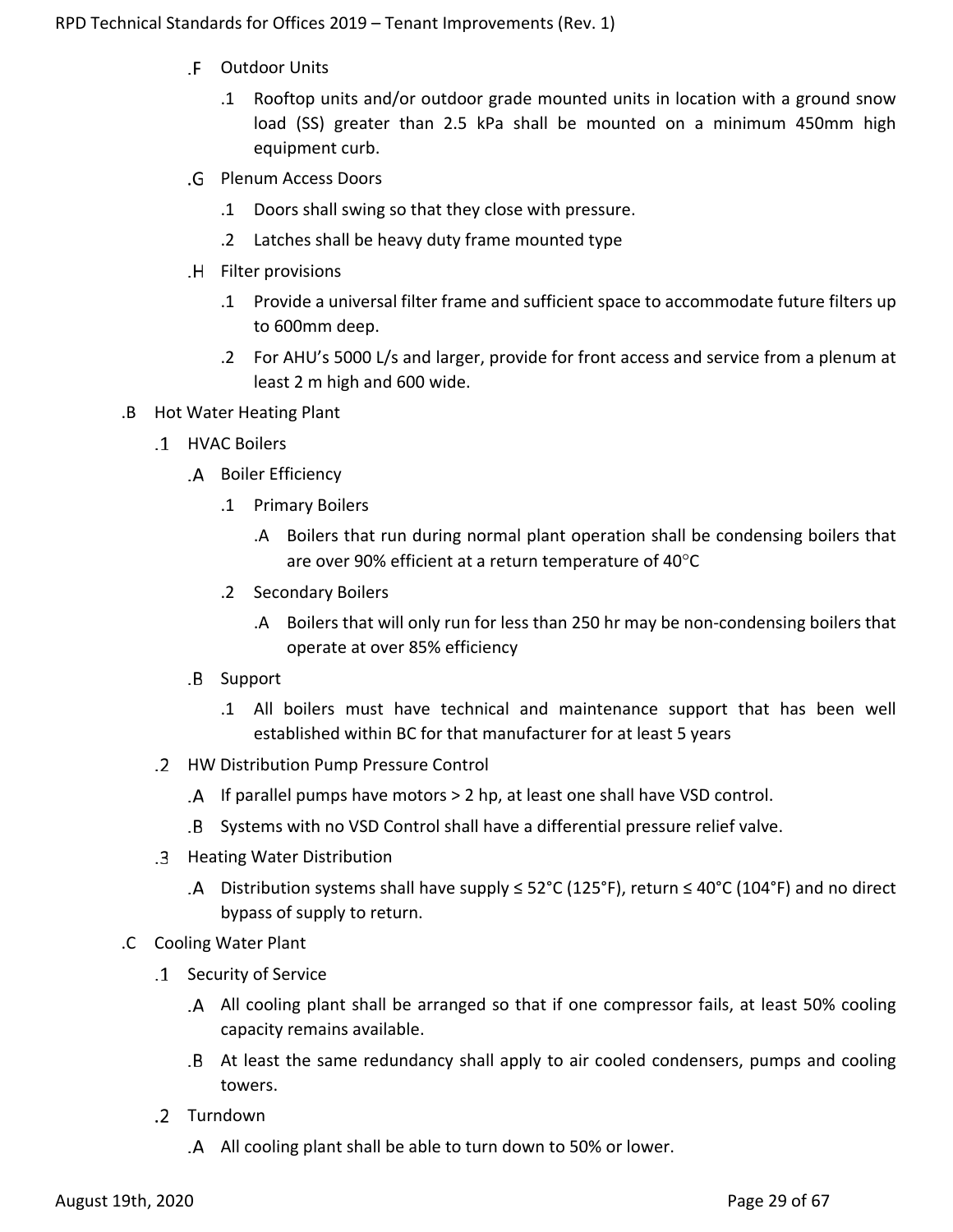- $.3$  DX
	- DX plant may be used up to 30 tons per AHU and up to 80 Tons total
	- It shall be able to turn down to 25% capacity or lower.
- .4 Screw
	- Rotary screw chillers may be used with air cooled condensers if total building load is less than 200 Tons.
- Centrifugal
	- Centrifugal chillers may be used when the individual chiller capacity is over 200 Tons.

#### <span id="page-29-0"></span> $3.5$ **HVAC SYSTEM TYPES**

- .A Dual Fan Dual Duct
	- Dual Fan Dual Duct system is not permissible in new buildings.
- .B Fan Coil
	- Fan coil unit selection and installation shall meet the following criteria:
		- Fan coils shall only be in accessible ceilings above readily accessible floor space rated for NC 35 or higher.
		- Fan coils shall be selected to meet the required NC level in adjacent spaces allowing for any increase in noise over a 15-year lifespan.
		- Maximum nominal cooling capacity for a single unit shall be 3 tons.
		- They must be designed and located to permit easy access to replace filters, inspect and clean coils and drain pans, and service components.
		- Fan coils must simultaneously meet Noise and Vibration requirements, supply air temperature limits and peak heating and cooling load.
		- Fan motors shall be ECM type.
	- Outdoor air shall be filtered, heated or dehumidified as necessary, and ducted to discharge within 300 mm of, and directly toward, the air inlet of each fan coil.
	- Any new fan coil system shall be 4 Pipe type with separate supply and return of both chilled and hot water and standby pumps for both and chilled hot water supply and be designed to meet peak heating loads with 52°C (125°F) water.
- .C Naturally Cooled Buildings
	- Project Specific Requirements must be consulted prior to design a naturally cooled space.
- .D Radiant Floor
	- Project Specific Requirements must be consulted prior to starting design if new or repair of existing radiant flooring systems is considered.
- .E VAV Reheat
	- VAV boxes
		- .1 VAV boxes shall be pressure independent type with sensing and control of space temperature, supply airflow, and supply temperature.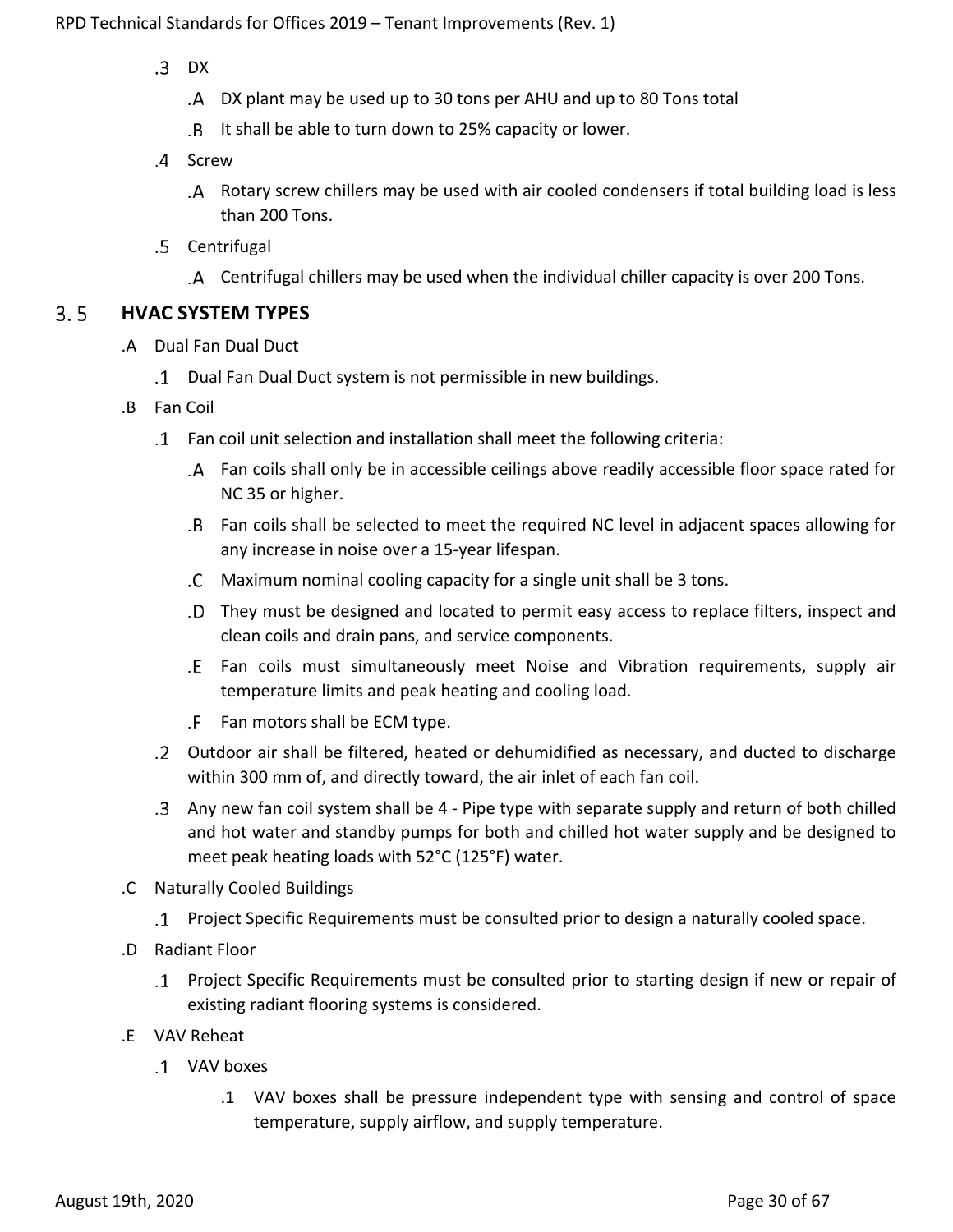- Minimum flow
	- Provide a minimum supply flow set point to meet the following requirements:
		- .1 Deliver the minimum zone outdoor air requirement based on the outdoor air fraction in the supply air;
		- .2 Maintain a minimum supply flow rate to occupied spaces of at least 0.5 cfm/ft<sup>2;</sup>
		- .3 Avoid air distribution and VAV box control problems from excessive turndown;
		- .4 Maintain space temperature in cold weather while limiting zone supply air temperature to 30°C max (reset function).
	- If zone exhaust make-up needs exceed the above minimums:
		- .1 Where possible, use natural or fan powered transfer air to meet the shortfall rather than increasing the minimum primary flow.
		- .2 If transfer air is insufficient then increase minimum supply flow setpoint.
- .3 Reheat
	- Provide reheat for any zone with any exposure to the building exterior and any other zone where internal heat gains are not certain to offset the cooling effect of the supply air flow under all operating conditions.
	- Size reheat capacity to offset heating of cool supply air in addition to meeting zone heating requirements including any glazing, wall, floor and roof loss.
	- Size all heating coils to be able to heat with water supplied at 125°F
- Dampers
	- Do not provide balancing dampers between the AHU and VAV Terminals.
- .F Variable Refrigerant Flow (VRF)
	- New VRF systems shall not be installed in either new or existing buildings.
	- New VRF systems are acceptable for central supply system only where refrigerant piping is retained inside mechanical room.
	- Existing VRF systems may be retained and may be adapted to new tenancy requirements if no better option is available. Provide refrigerant leak detection system and emergency ventilation exhaust system for safety measure if existing VRF system is retained or adapted.
- .G Water Loop Heat Pump (WLHP)
	- New WLHP systems are acceptable only in the new buildings or major retrofits if the following conditions are applied with design:
		- Premium quiet model with acoustic insulation package.
		- The design layout in accordance to acoustic report recommendations.
		- Maximum nominal cooling capacity for a single WLHP shall be 3 tons.
	- Existing WLHP may be retained and upgraded similar to new WLHP system requirements.

**----- End HVAC Section -----**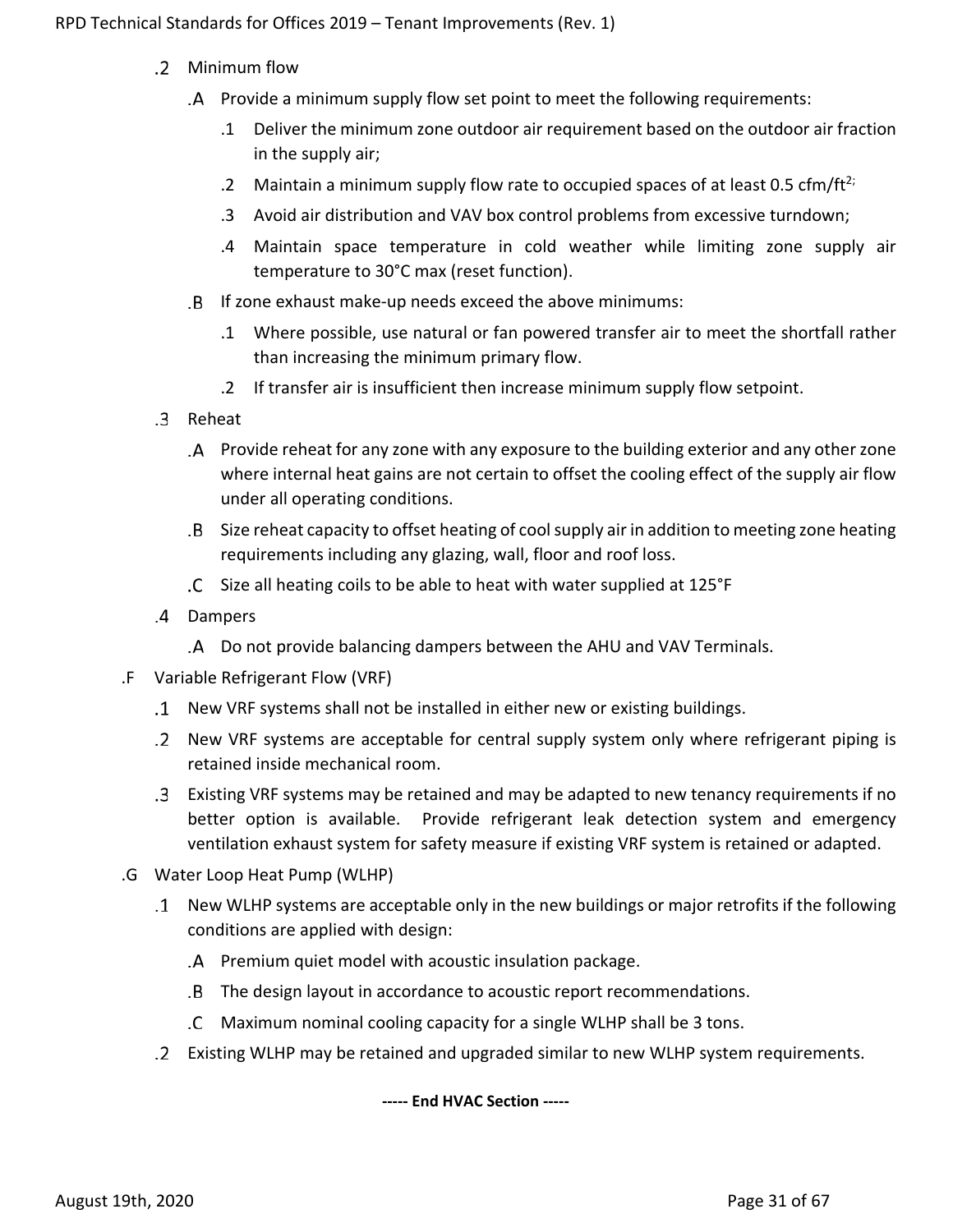## <span id="page-31-0"></span>4 **HVAC SYSTEM CONTROLS**

#### <span id="page-31-1"></span> $4.1$ **REQUIREMENTS – DDC**

- .A HVAC System Controls Alternatives
	- A computerized DDC system is mandatory on all tenant improvement projects. An electromechanical system with programmable thermostats and setback capability or Smart Technology Thermostats is acceptable only if it meets the following conditions.
		- The tenant space is less than 300 square meters.
		- The Occupancy is less than five years.
		- The travel response time from closest property management contractor office is less than one (1.0) hr.
	- Regardless of the type of control used, the construction documents shall include a comprehensive and logically consistent sequence of operations for HVAC systems and equipment, detailing the designer's requirements for normal occupied hours operation, normal start-up and shut-down sequences, all specified automatic responses to emergency or abnormal conditions, and any other provisions that may be included in the design.
	- Energy Analytic Software for enhanced Energy Management and Faulty Detection & Diagnostics must be consulted and pre-approved prior to starting design.
- .B Design Process DDC
	- Confirm that all Technical Standards requirements will be met.
	- Details on proposed equipment types
	- Details on system architecture and operator's workstation location and layout
	- Complete digital and analog control points list
- .C General DDC
	- Provide a BACnet Direct Digital Control (DDC) system to control and monitor the HVAC systems and record mechanical system performance.
	- DDC control shall be applied down to and including the terminal zone units. Local hardwired controls may be used for safety controls and local small exhaust fans.
	- The DDC control system shall be a modular, flexible, and fully commissioned BACnet Testing Laboratories (BTL) certified and approved Direct Digital Control (DDC) System.
	- The approved DDC system manufacturers are Delta Controls ORCA product line, both hardware and software, and Reliable Controls Mach-System product line and the current version of RC Studio software.
	- DDC control shall not be monitored through BCSC system.
	- DDC systems shall be engineered, installed, programmed, and commissioned by trained and qualified personnel who have ample experienced with the system and the task they perform and employed by companies that have demonstrated an acceptable quality of post construction service.
	- Alarms DDC
		- Relay selected alarms to remote locations as directed.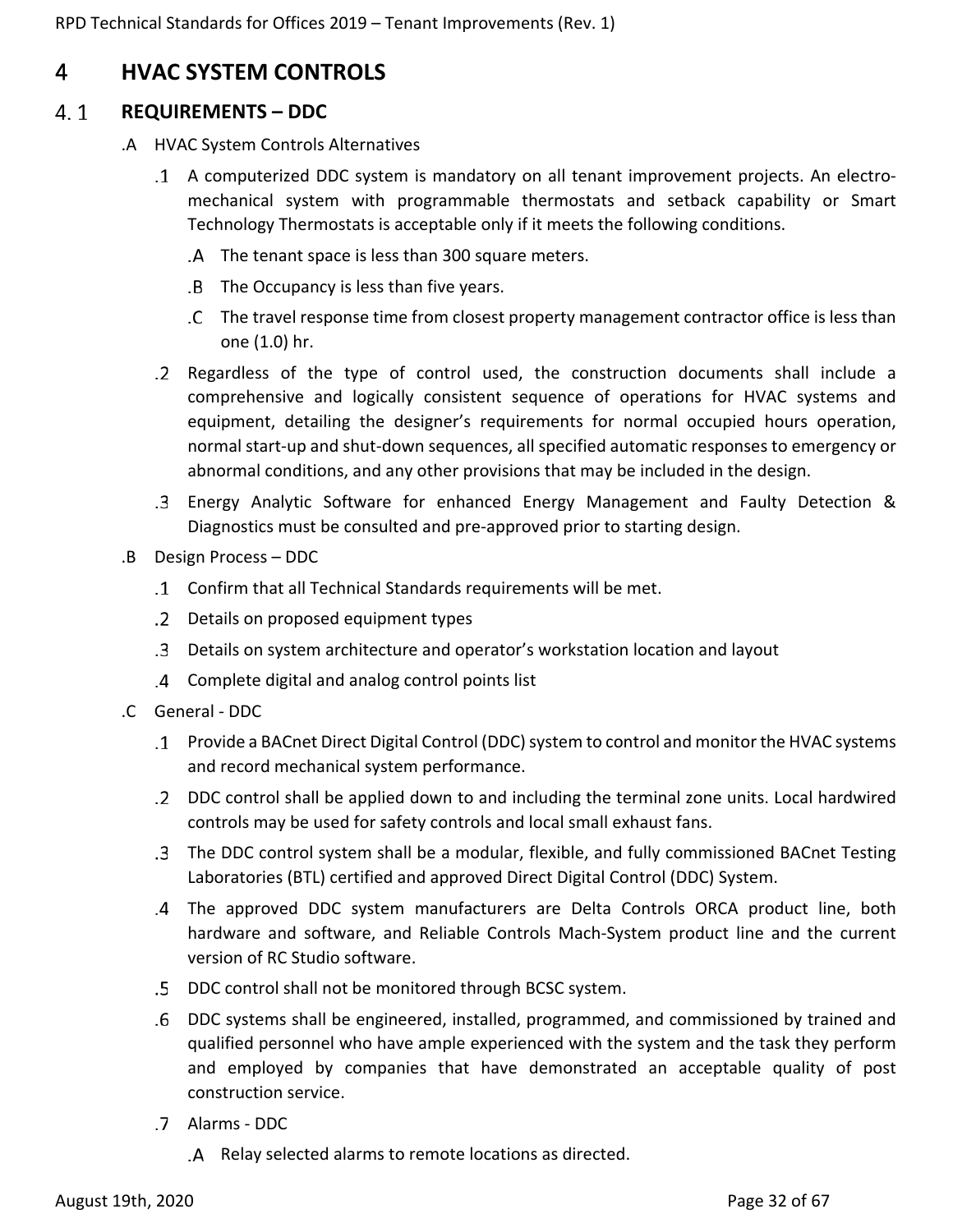- Connectivity DDC
	- Provide Ethernet connections between buildings on the same site.
	- Provide for secure offsite support access by including a modem or serial device server for telephone or secure internet connectivity. Ethernet connections shall be provided between buildings.
- Monitoring
	- The DDC systems shall be able to monitor the performance of the HVAC systems through system graphics, trend graphs and other monitoring features, and shall also be able to change zone set points remotely.
	- To the extent possible with the DDC system type including all options:
		- .1 Provide automatic data logging capability including all hard and soft points, unrestricted intervals and unrestricted number of data points.
		- .2 Provide maximum ease and flexibility in setting up and displaying current and historical data both separately and together
		- .3 Provide for easy data storage expansion without having to reload the DDC software.
	- Shop Drawings DDC
		- .1 Provide DDC system shop drawings including detailed system architecture showing all DDC points associated with each controller, single line control diagrams and complete control point schedule.
	- Lighting Controls DDC
		- .1 Lighting Controls is an independent system and is not controlled from DDC system.
- .D DDC System Type
	- Provide a current model DDC system that has operational, maintenance and programming compatibility with those in existing facilities and has a well established and proven support network.
	- DDC Systems shall be the latest hardware and software version current at the time of DDC system design and shall be Delta Controls Orca or Reliable Controls
- .E Spare Parts DDC
	- Provide spare parts as follows:
		- One interior space temperature sensor and humidity sensor, of each type installed.
		- One DDC application specific controller (terminal unit controller) of each type installed.
		- .C One DDC controller power supply, of each type installed.

#### <span id="page-32-0"></span> $4.2$ **PROGRAMMING – DDC**

- .A Graphics
	- Provide system graphics to facilitate operation and maintenance.
	- Create dynamic graphics in the central control unit (CCU) for all mechanical systems.
	- Provide a graphics of each floor showing smoke control zones. Include all DDC controlled space temperatures and smoke dampers.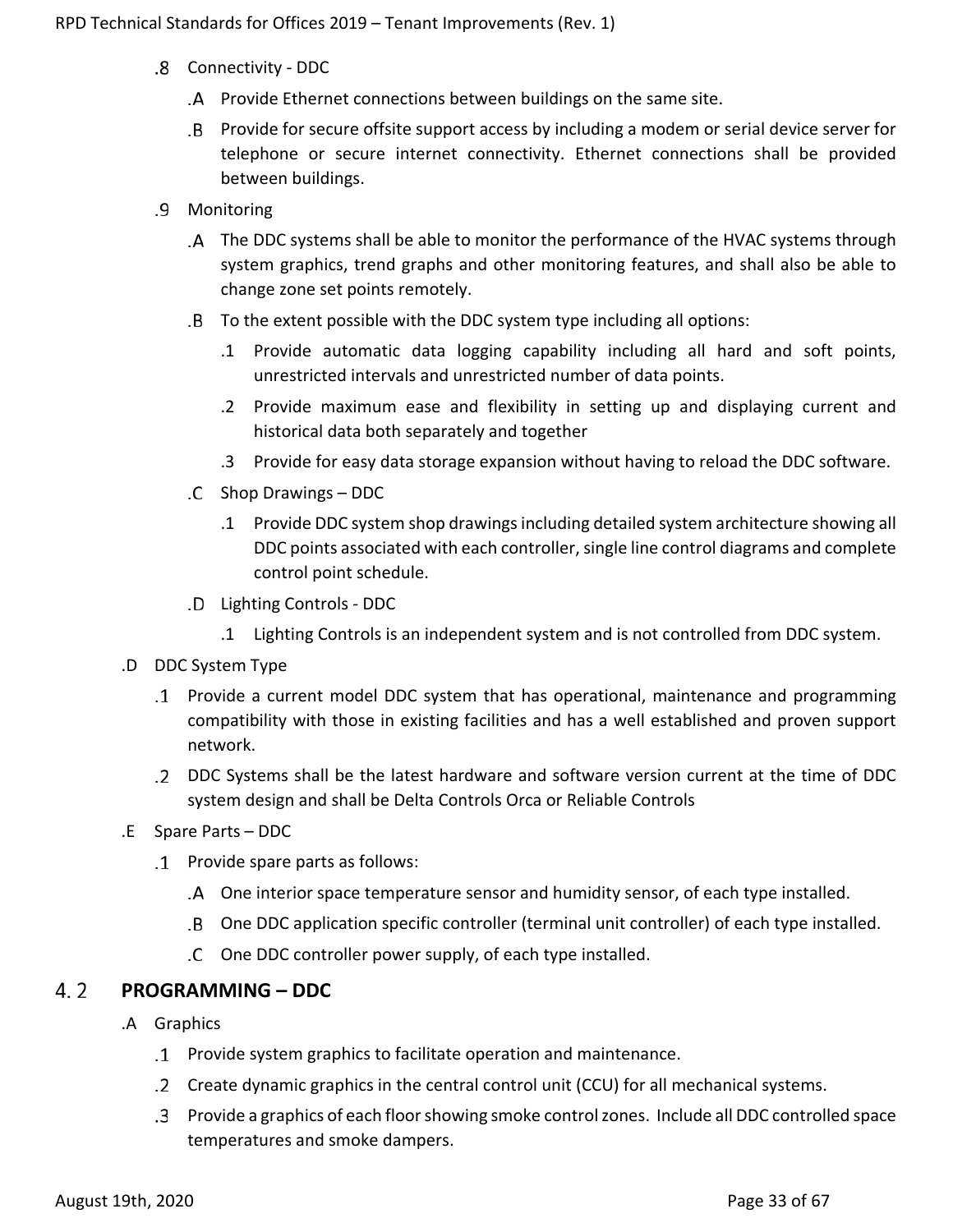- .B DDC Control Sequences
	- Meet all Owners project requirements including the control tolerances in the HVAC section of this technical standard
	- Provide custom control sequences and programs where necessary.
	- Optimize all performance including comfort, IAQ, lifespan and energy use

#### <span id="page-33-0"></span> $4.3$ **COMPONENTS - DDC**

- .A Control Station
	- Provide a suitable facility for operating and maintenance staff to interface with, and utilize, the DDC system to monitor, adjust, optimize and troubleshoot HVAC system operation.
	- Provide a central DDC control station complete with computer, trend and alarm printers.
- .B Field Devices
	- Control Panels
		- Provide at least 10% spare control points at each DDC controller for future expansion.
	- Actuators:
		- Provide electrically powered proportional actuators to drive all valves, dampers and other control devices.
	- Control Valves:
		- Select and size control valves to match the application and achieve reasonably linear control characteristics.
		- Provide a low-flow control valve in parallel where high pressure drops at low load prevent a single valve from achieving stable control and long life.
	- Dampers:
		- Match the damper type, face area, power of actuator, and method of rod and damper linkage to give a linear volume control characteristic.
	- .5 Terminal Controllers
		- Terminal controllers shall not be used for control of major equipment, i.e. boilers, air handling units, etc.

#### <span id="page-33-1"></span> $4.4$ **COMPLETION – DDC**

- .A End Point Verification
	- Provide a detailed check and record of the basic wiring connections and setup of the DDC system.
- .B Commissioning DDC
	- Refer to section 3.1.F Commissioning section.
- .C Training DDC
	- Training & Documentation:
		- Provide detailed training for the operations and maintenance personnel prior to substantial completion.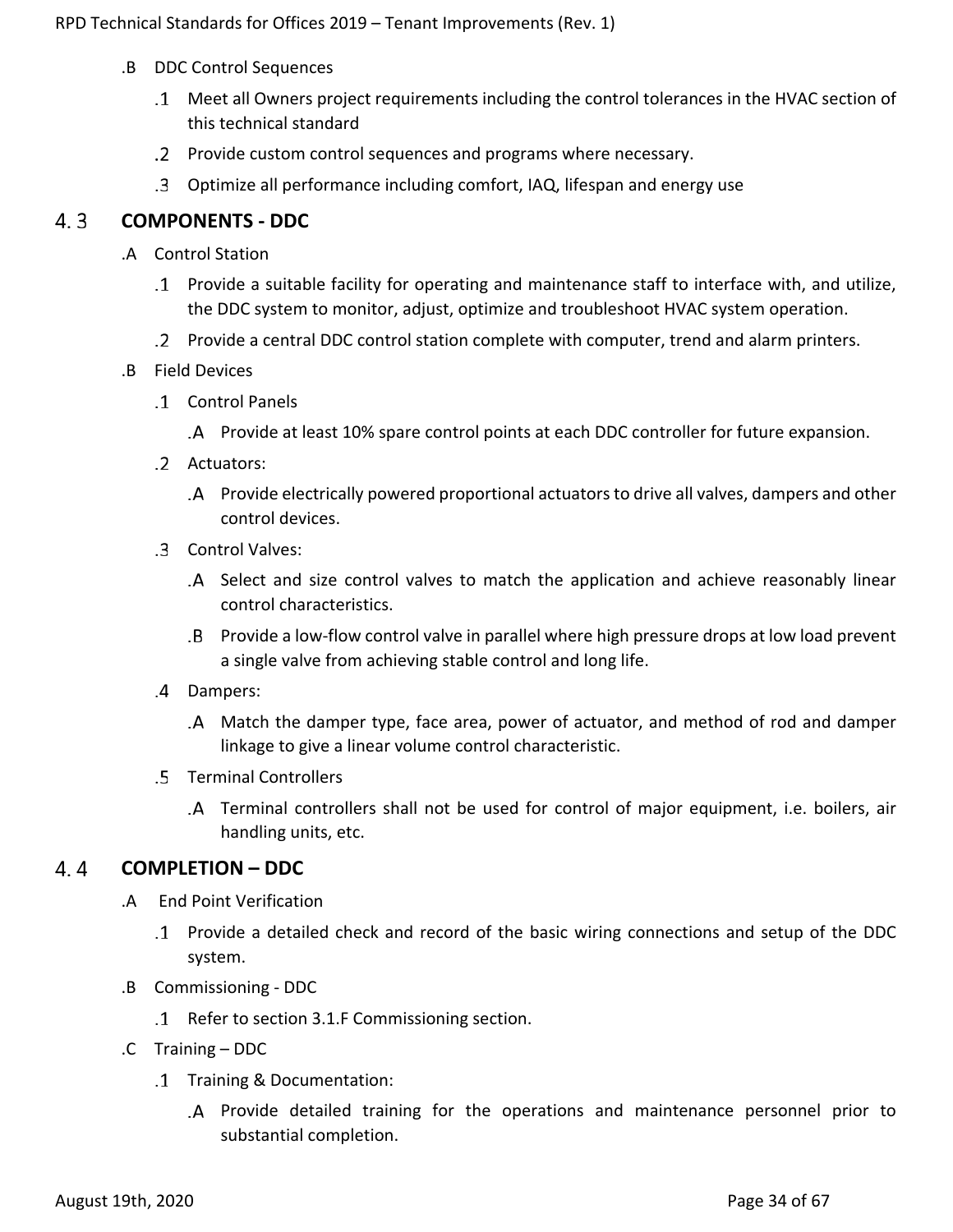- Provide a follow up on-site training session at no additional cost during the first year of operation.
- Provide digital copies of the training sessions.

#### <span id="page-34-0"></span> $4.5$ **NON-DDC HVAC CONTROLS**

(Programmable Thermostats with setback capacity and Smart Technology IoT Thermostats)

- .A General
	- Provide fully automatic temperature controls for all HVAC Systems and equipment.
	- Smart Thermostats IoT application shall be limited to specific tenant space local use only unless it is pre-approved for an access to external Internet Web network (on further application such as the off-site remote-control via Internet Web-browser). The proposed IoT Smart Thermostat shall include following features:
		- Built-in software or server only, no external software or server is needed to interact and/or program the thermostat other than standard Internet Web browser. The device shall continue to run HVAC schedule as programmed and accessible locally in event of internet connection is lost.
		- Low Voltage installation only.
		- Energy & Water Metering with Real-Time data analytics.
		- No licensing fee to purchase or renew for the program software.
		- .E Real Time monitoring & alerting on critical points.
		- .F Remotely control of Heating & Cooling
		- Replacement parts must be available for deliverable to site on same day to next day shipment from factory.
	- Programmable Thermostats shall have a set-back feature for unoccupied hours including a timer-operated manual override.
	- Thermostats shall permit occupant adjustment within the following limits:
		- at any give time, cooling setpoint cannot be lower than heating setpoint.
		- maximum heating setpoint 22°C and,
		- minimum cooling setpoint 24°C

**----- End HVAC System Controls Section -----**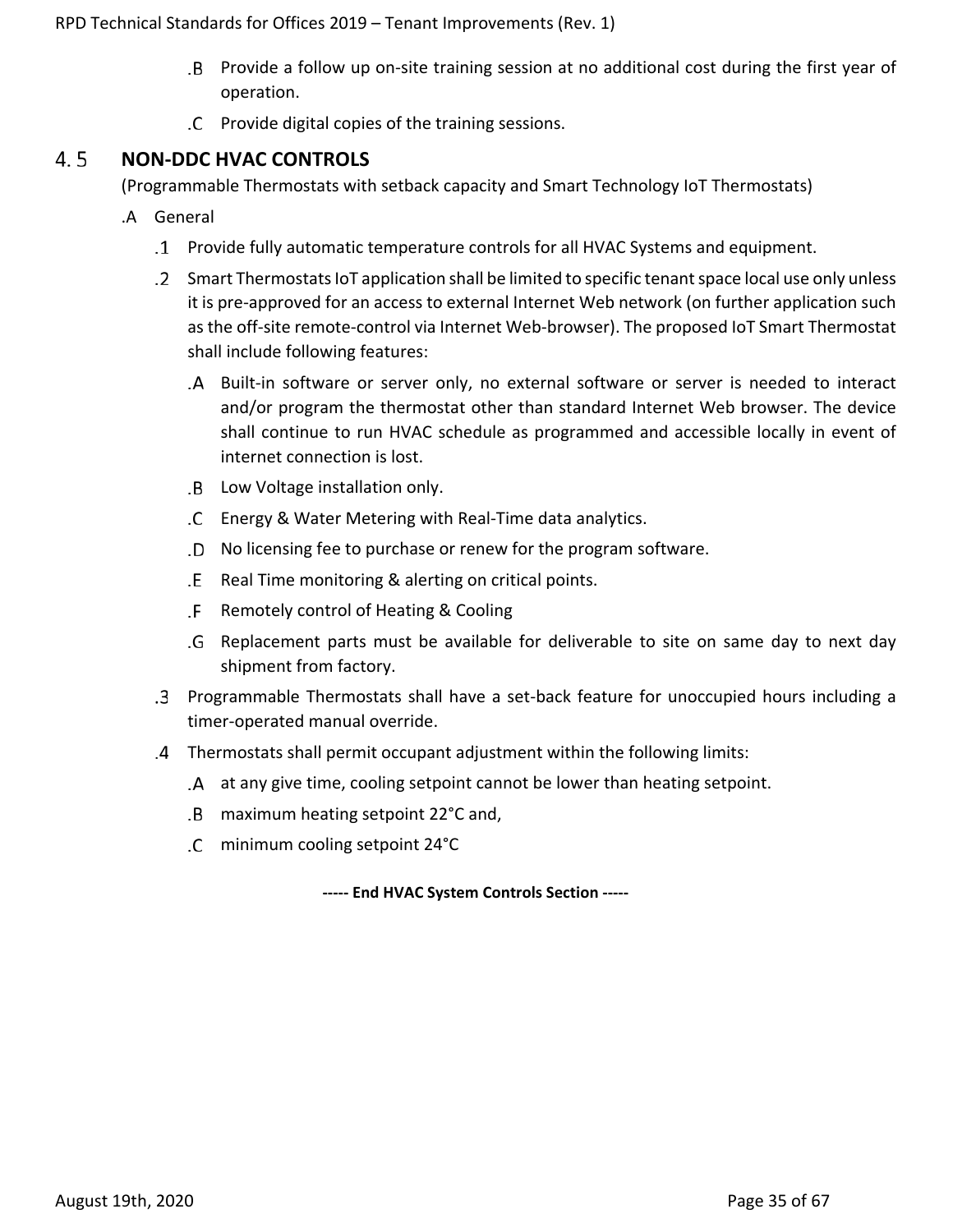## <span id="page-35-0"></span>5 **PLUMBING**

#### <span id="page-35-1"></span> $5.1$ **GENERAL**

- .A Plumbing System Type, Scope and Capacity:
	- American Society Plumbing Engineers (ASPE) Handbooks and American Society of Heating, Refrigerating and Air-Conditioning Engineers (ASHRAE) Handbooks should be used for general reference as applicable.
	- .2 Domestic Water Supply System:
		- The domestic water supply system and existing Building Water Service shall be capable of providing domestic water to all new and/or relocated plumbing fixtures and equipment.
	- .3 Sanitary Drainage System:
		- The sanitary drainage system shall be capable of collecting drainage from all new and/or relocated plumbing fixtures and equipment.
	- Drinking Water Treatment Systems:
		- Installation of point-of-use or building water filtration or reverse osmosis systems shall be prohibited unless the quality of the drinking water supply within the facility does not meet the minimum Canadian Water Quality Drinking Guidelines and the local health authority requirements.
		- If a water treatment system is required, the installation must meet with the BC Plumbing Code requirements for piping installation, system approved by the local health authority, equipment must be CSA approved, reduced pressure backflow installed and tested, water sampling and monitoring program approved by the local health authority and NO direct connection to the waste.
	- Piping system in new building only shall be capable of providing 10% spare capacities beyond BC Building Code and ASPE Handbooks.
- .B Plumbing System Zoning:
	- Provide isolation valves on water distribution systems such that shutting off the water to the tenant improvement area does not affect other operational areas.
	- Provide domestic hot water and/or tempered water to designated areas for specific functions.
- .C Maintenance Access Plumbing:
	- Provide good access to all new and/or relocated plumbing services, components and equipment.
	- Install plumbing services such that they do not impede access to other building services for installation, testing, balancing, operation, maintenance or replacement.
	- Major equipment and central valve stations:
		- Locate major equipment, valves and other serviceable components no higher than 2m above floor.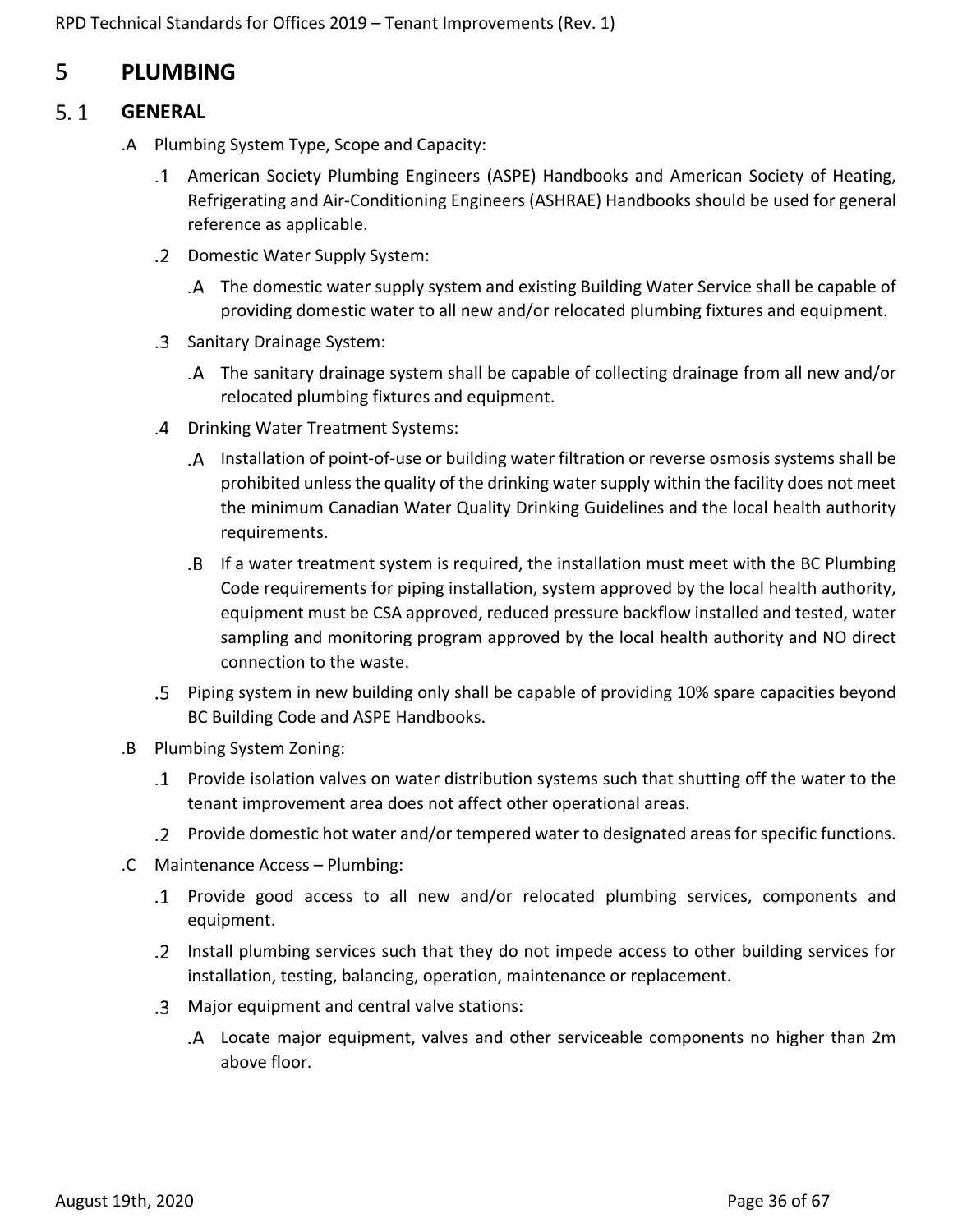- Distribution Systems:
	- Vertical services shall be in accessible shafts with access provided to each floor. On floors where maintenance items are located, provide an access door. Elsewhere, provide either an access door or a permanently mounted steel ladder.
- .D Acoustics Plumbing:
	- Continuous noise from plumbing fixtures and systems shall meet the same NC levels as HVAC systems.
	- Maximum noise from plumbing equipment and components shall not exceed the following dBA levels:

| <b>SPACE TYPE</b>                    | <b>MAX NC</b> | <b>MAX SPL DB</b> |       |  |
|--------------------------------------|---------------|-------------------|-------|--|
|                                      |               | 32 HZ             | 16 HZ |  |
| Conference, Meeting, Interview Rooms | 30            | 50                | 55    |  |
| <b>Offices, Reception Areas</b>      | 35            | -55               | 60    |  |
| <b>Other Occupied Areas</b>          | 40            | -60               | 65    |  |

- .E Balancing Plumbing:
	- Test, adjust and balance all new or modified domestic water distribution systems and their settable components.
	- Tempered Water System Balancing:
		- Set each tempering valve, pressure balanced valve and limit stop faucet so that the discharge temperature in each case is within the required tolerance.
		- Central tempered water systems are not permitted.

#### <span id="page-36-0"></span> $5.2$ **DRAINAGE SYSTEMS**

- .A Sanitary Drainage:
	- All above slab drainage and vent piping shall be metallic (cast iron and/or copper) for fire resistance, longevity, ease of disassembly and acoustic properties.
	- Provide cleanouts in accessible locations and, where possible.
	- Provide floor drains:
		- Where reduced backflow preventers are installed. The size of the floor drain must be designed large enough to accommodate a full relief dump of the backflow preventer without causing property damage.
		- .B Service and Equipment Spaces:
			- .1 Adjacent to all new and/or relocated equipment that is likely to discharge water during operation or maintenance. (e.g. cooling coils, pumps, water heaters, boilers, backflow preventers, valve stations, test points).
			- .2 Do not permit water discharge to drain across the floor.
			- .3 Do not route drain piping across floors unless it is tight to walls or bases and does not create a tripping hazard.
			- .4 If no floor drain is required for the reasons above, provide at least one floor drain for wash down purposes.
			- .5 In other locations as required to meet Code and the functional needs of the facility.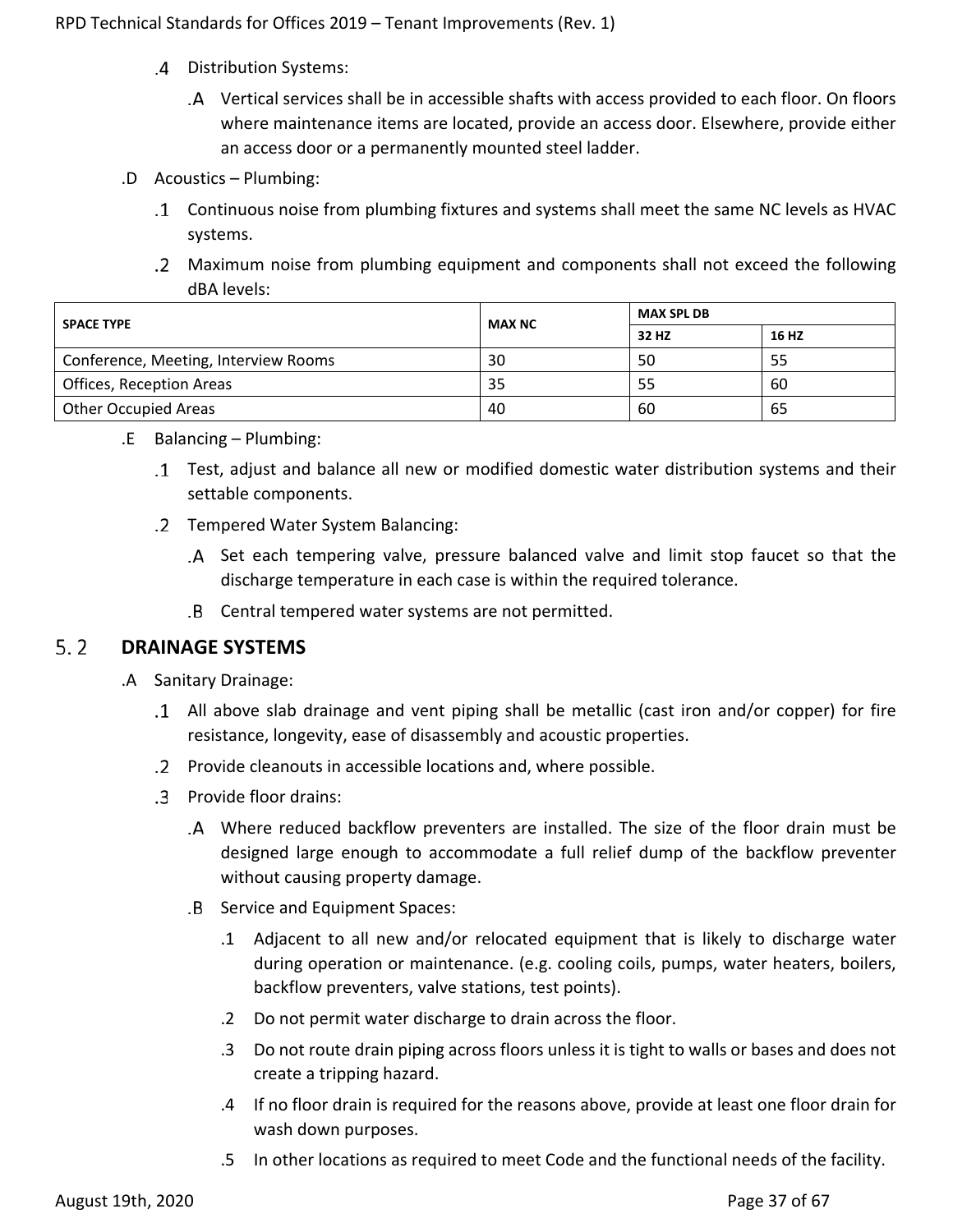- .4 Cleanouts:
	- Provide minimum a readily accessible cleanout in the sanitary connection to each washroom.
	- Provide a cleanout on the vertical riser at the bottom of each pipe chase.
- If possible, slope drainage lines at a minimum of 2 %.

#### <span id="page-37-0"></span> $5.3$ **DOMESTIC WATER SYSTEMS**

- .A Domestic Water General:
	- Water distribution piping above slab in new buildings or major renovation only shall be Type K copper for fire resistance and longevity.
- .B Domestic Hot Water:
	- Provide domestic hot water and tempered hot water at the required temperature to new and/or relocated plumbing fixtures and equipment that require it.
	- Domestic hot water temperatures shall be adjustable to suit the needs of the occupants. Initial set points including temperature limit stops on individual fixtures shall be as follows:
		- Showers 40ºC ±1ºC
		- Janitor sinks 60ºC ±2ºC
		- Staff showers 43ºC ±2ºC
		- Kitchen sinks 60ºC ±2ºC
	- Generate, store and distribute domestic hot water at 60ºC to minimize Legionella risk.

#### <span id="page-37-1"></span> $5.4$ **PLUMBING FIXTURES**

- .A Plumbing Fixtures General:
	- Comply with the B.C. Building Code regarding water efficiency.
	- Where accessible fixtures are required, comply with B.C. Building Code, Building Access Handbook including offset drainage P-trap, and hand free or accessible use water faucets.

**---- End Plumbing Section -----**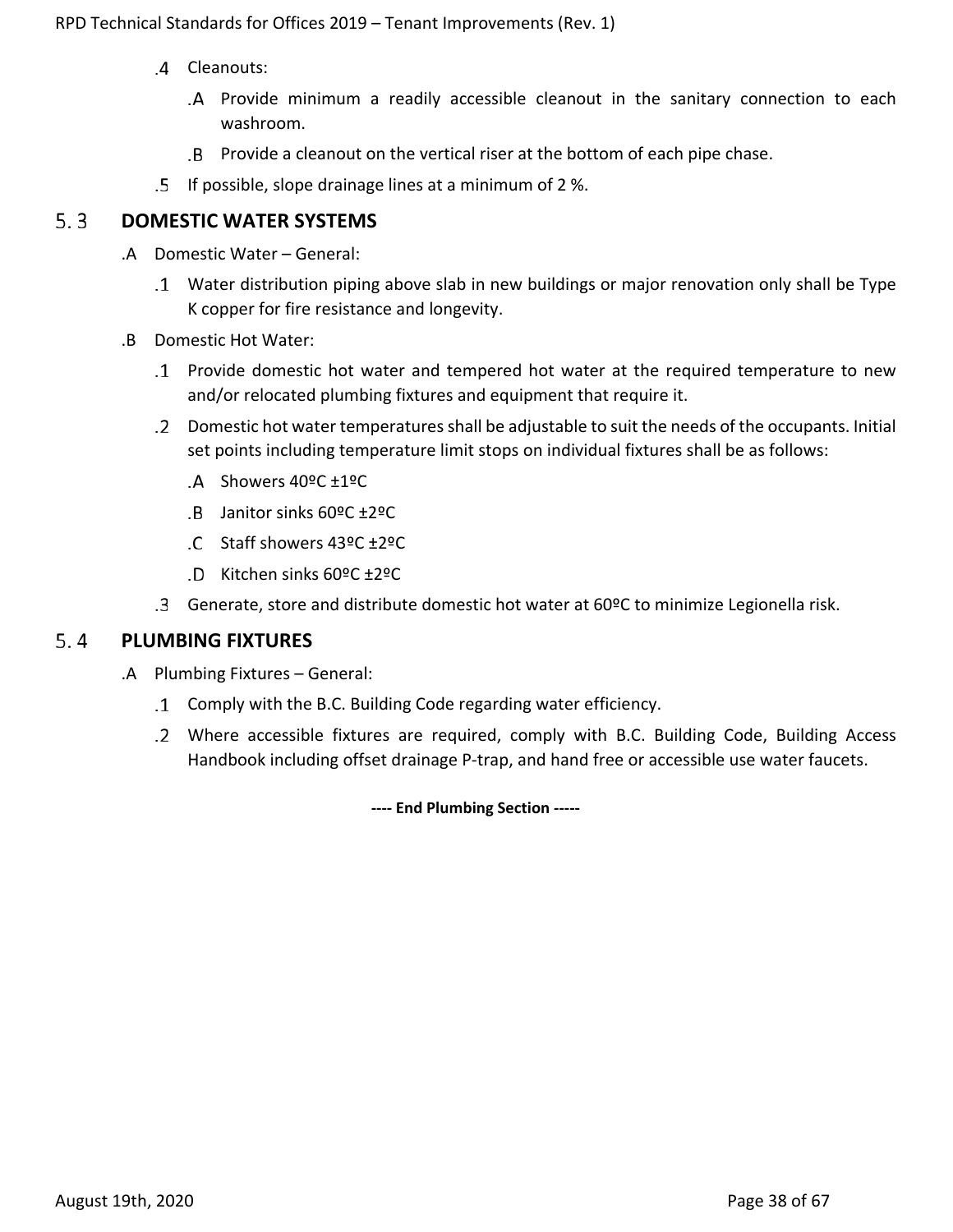## <span id="page-38-0"></span>6 **FIRE SUPRESSION**

#### <span id="page-38-1"></span> $6.1$ **GENERAL**

- .A Maintenance Access Fire Suppression:
	- Provide good access to all fire suppression services.
	- Install fire suppression services such that they do not impede access to other building services for installation, testing, balancing, operation, maintenance or replacement.
	- Locate major equipment, valves and other serviceable components no more than 2 meter above floor.
	- .4 Heat Tracing:
		- Provide an electronic heat trace controller to monitor and control the system. Monitoring shall include temperature, voltage, current and ground fault conditions and provide an output signal to a dedicated trouble signal on the fire alarm system.
- .B Maintenance Manuals Fire Suppression
	- Provide a copy of the relevant sections of NFPA-25 as part of close-out documents.

#### <span id="page-38-2"></span> $6.2$ **FIRE EXTINGUISHERS**

- .A General
	- Provide dry chemical fire extinguishers, rated in compliance with code.
	- In finished areas, provide semi-recessed cabinets suitable for required fire extinguisher, complete with plexiglass window, piano hinged door and latch. Provide wall mounted "Fire Extinguisher" signage that mounts perpendicular to the wall to which it is attached.

#### <span id="page-38-3"></span> $6.3$ **SPRINKLER SYSTEMS**

- .A General:
	- Provide an automatic sprinkler system in accordance with the B.C. Building Code, B.C Fire Code, NFPA-13, NFPA-25 and municipal requirements.
	- Provide a ULC listed manual supervised shut off valve and ULC listed flow switch for sprinkler zone in mechanical rooms or service spaces only.
- .B Pre-action and Dry Sprinklers:
	- Project Specific Requirements must be consulted prior to starting design if new or replacement of existing pre-action and / or dry sprinklers is considered.
- .C Sprinkler Zoning and Isolation:
	- Each sprinkler zone shall be complete with flow test station and drain assembly
- .D Fire Suppression Systems
	- Provide double-interlocked fire suppression systems in accordance with NFPA requirements for major computer rooms and where required by RPD.
	- Chemicals shall be non-damaging to the environment (FM200, Energen, or approved equal). System based on Halon as an extinguishing agent are NOT permitted.

**----- End Fire Suppression System Section -----**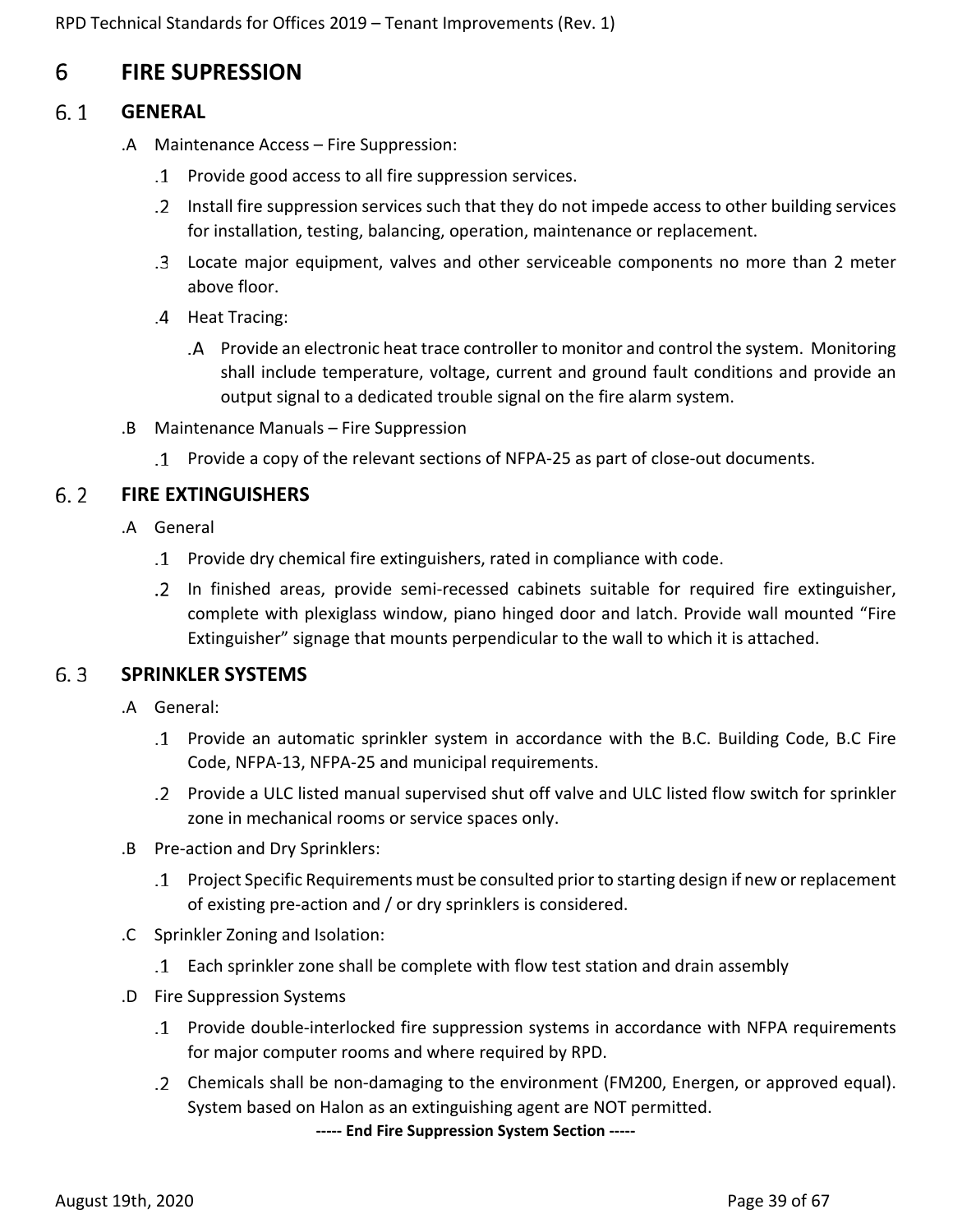## <span id="page-39-0"></span>7 **POWER**

#### <span id="page-39-1"></span> $7.1$ **GENERAL**

- .A The intent of this standard is to provide the technical requirements for the design of a functional electrical system that is reliable, flexible, cost effective (based on triple bottom line), maintainable, and meets the tenant needs.
- .B Strategies shall be implemented to ensure quality power is delivered to the tenant loads. Based on 100% non-linear tenant loads, the electrical service to the space shall meet the following criteria when space is occupied:
	- Total Power Factor > 0.95
	- Voltage Unbalance < 1%
	- Current Unbalance < 10%
	- Comply with IEEE 519 for Harmonic Distortion.
- .C Distribution and Branch Wiring
	- Provide CSA 5-20R duplex receptacles and circuiting as per Table 7.1.
	- Unless noted otherwise, receptacles shall be mounted at 450mm AFF in alignment with accessibility standards.
	- Tenant space shall be supplied from a dedicated feeder. A means of disconnect shall be provided within the tenant space.
	- Each new panel shall have 25% spare space to add future bolt-on circuit breakers.
	- Surge Protective Device (SPD) shall be installed on the tenant's main panel. The SPD device shall be a Type 2 device as defined by UL 1449 standard. The device shall provide all mode protection with sine wave tracking.
	- Provide a handle lock on circuit breakers feeding tenant security equipment, exit signs, and emergency lighting.
	- No switched receptacles shall be provided at work points.
	- Provide one power bar mounted to underside of each desk. Coordinate location with project manager. This power bar is in addition to any power bar that is supplied with the system furniture.
- .D Metering
	- Provide a digital revenue grade metering system to measure and report total energy and peak demand.
	- Metering requirements shall be as follows:
		- Tenant spaces > 10,000 ft2 Segregate tenant plug, lighting and HVAC loads (dedicated to this tenant) on separate panels and install meters to separately measure energy and peak demand for each load type.
		- Tenant spaces between 5000 ft2 and 10,000 ft2 Install a single meter to measure total energy and peak demand for combined plug and lighting load (Lighting and plug loads can share the same panels). Heating and Air Conditioning loads (dedicated to this tenant) shall be segregated on panel and metered.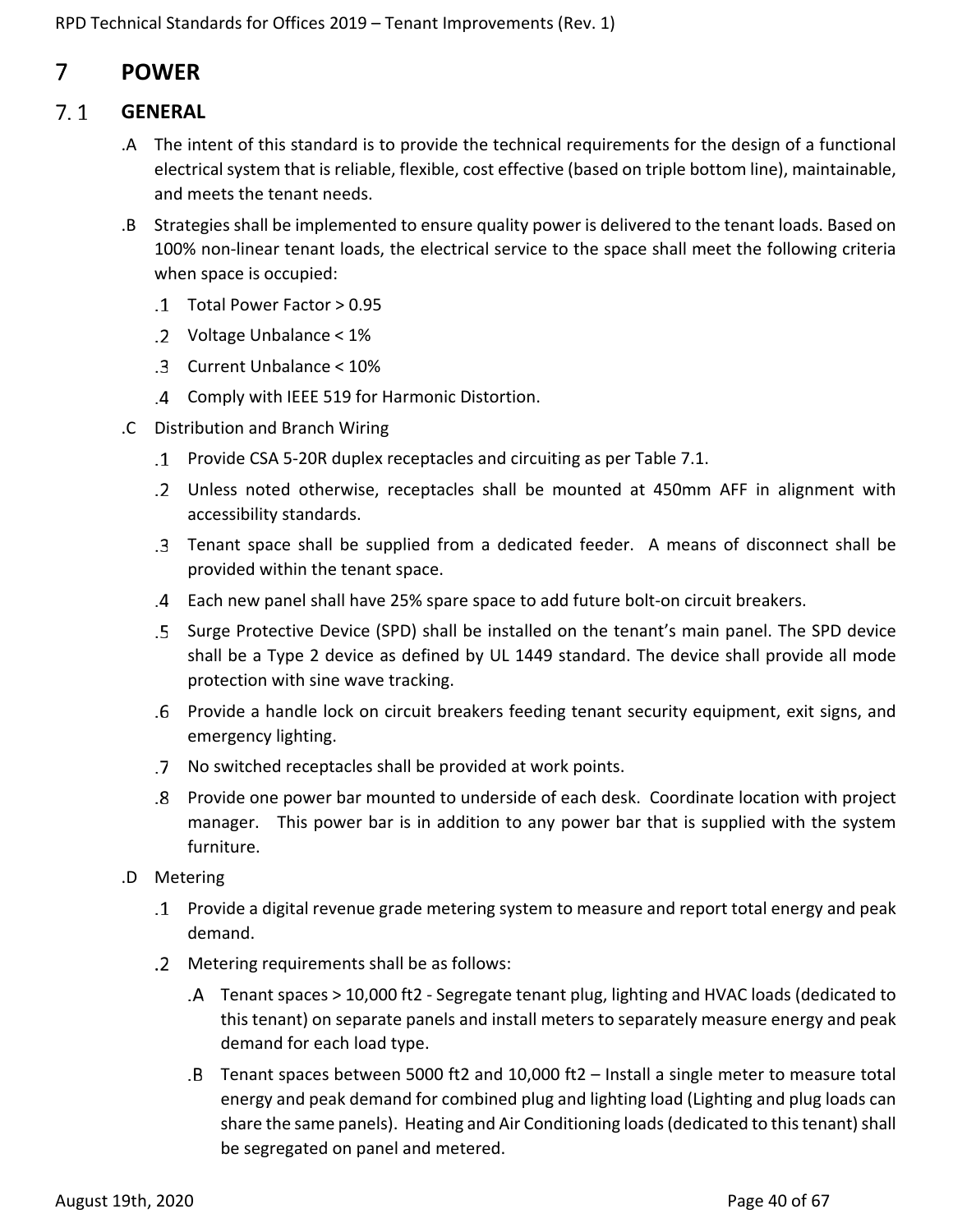- Tenant spaces < 5000 ft2 Install a single meter to measure total energy and peak demand for combined plug, lighting, and HVAC loads (dedicated to this tenant).
- All meters shall be interconnected on their own sub-network.
- Metering system shall include a BACnet IP interface which is certified by BACnet Testing Laboratories (BTL) and shall have a single point data connection to the Building Utility Service (BUS) patch panel (as described in the Structured Cabling Section).
- Metering system shall be capable of connecting to an enterprise system (without a custom interface) to permit consolidation of information centrally for reporting. This software is not required as part of the tenant's metering system.
- .E Fire Alarm
	- In addition to code requirements, provide fire alarm strobe lights in all washrooms and corridors.
- .F Installation
	- Locate all panelboards within tenant space, but not on/in walls adjacent to staff work areas.
	- Provide 2 spare 27 mm (1") conduit from each panel board to accessible ceiling space.
	- Provide complete project documentation at completion including following:
		- Current panel board directory using type written descriptors.
		- Label each receptacle cover plate with type written label(s) indicating circuit identifier as follows; 2A10, where 2 is floor #, A is unique panel descriptor, 10 is circuit number. Include same label in outlet box using permanent marker.
	- Minimum wire size shall be #12 AWG. Each branch circuit shall be provided with a dedicated neutral.
	- All branch circuit wiring shall be routed vertically in stud cavity, not horizontally.
	- Final connections to receptacles, luminaries, and other electrical equipment, from adjacent junction boxes (JBs) can be cable (as permitted by code) but home run conduit and wiring shall be used from panel boards to JBs to minimize cable lengths.
	- Provide fully recessed, poke-through style, floor box to deliver power and communications to tables in Meeting Rooms, Training Rooms, Boardrooms and Workpoint islands.

| TABLE 7.1 - POWER, DATA AND HDMI LOCATIONS, AND CIRCUITING CRITERIA |                                     |                          |                                                                                                        |                            |                   |                                                                               |             |                                         |
|---------------------------------------------------------------------|-------------------------------------|--------------------------|--------------------------------------------------------------------------------------------------------|----------------------------|-------------------|-------------------------------------------------------------------------------|-------------|-----------------------------------------|
| <b>SPACE</b>                                                        | <b>CSA 5-20R DUPLEX RECEPTACLES</b> |                          |                                                                                                        | <b>POWER</b><br><b>BAR</b> | <b>DATA JACKS</b> |                                                                               | <b>HDMI</b> |                                         |
|                                                                     | <b>QNTY</b>                         | <b>CIRCUITING</b>        | <b>COMMENTS</b>                                                                                        | QNTY                       | <b>QNTY</b>       | <b>COMMENT</b>                                                                | QNTY        | <b>COMMENT</b>                          |
| Private<br>Office                                                   | $\overline{2}$                      | 2 Offices per<br>circuit | Receptacle on wall<br>adjacent to desk.<br>Receptacle on wall<br>opposite desk.                        |                            | $\overline{2}$    | Data jack on wall<br>adjacent to desk.<br>Data jack on wall<br>opposite desk. | $\Omega$    |                                         |
| Shared<br>Office                                                    | 3                                   | 1 Office per<br>circuit  | Receptacle on each wall<br>(excluding wall with door)                                                  | $\overline{2}$             | $\overline{2}$    | Data jack adjacent to<br>each desk.                                           | $\Omega$    |                                         |
| Drop-In<br>Office                                                   | $\overline{2}$                      | 2 Offices per<br>circuit | Receptacle on wall<br>adjacent to desk.<br>Receptacle on wall<br>opposite desk.                        |                            | $\overline{2}$    | Data jack on wall<br>adjacent to desk.<br>Data jack on wall<br>opposite desk  | $\Omega$    |                                         |
| Small<br><b>Meeting</b><br>Room                                     | 4                                   |                          | Receptacle on wall behind<br>TV. Receptacle on wall<br>opposite TV.<br>Receptacle on wall below<br>TV. | $\Omega$                   | 4                 | Data jack on wall behind<br>TV.<br>Data jack on wall below<br>TV.             | 1           | <b>HDMI</b> connection in<br>floor box. |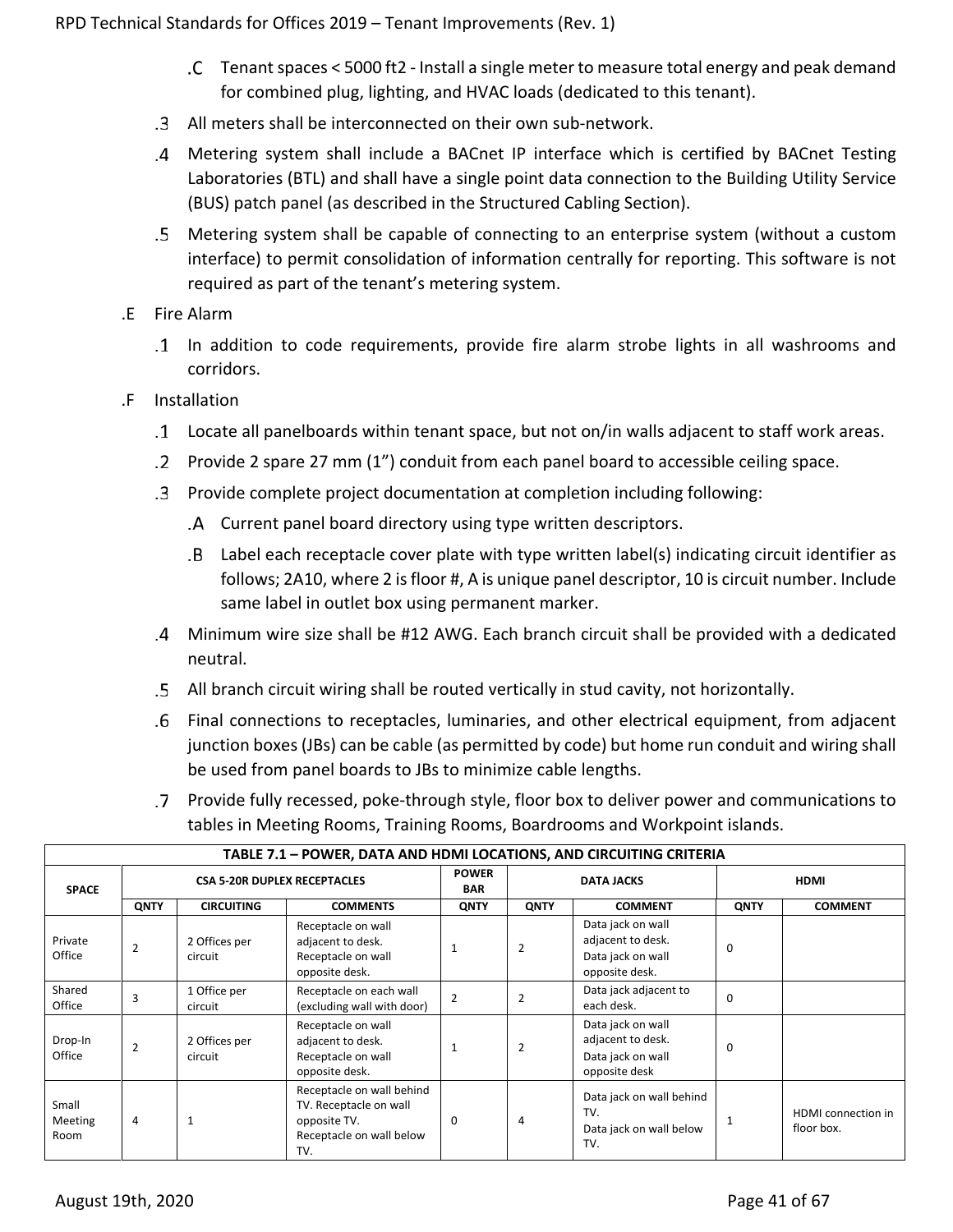|                                   | TABLE 7.1 - POWER, DATA AND HDMI LOCATIONS, AND CIRCUITING CRITERIA |                                     |                                                                                                                                                                                                                                                                                                                                                                                                                                                                                                                                                                                                                      |              |                   |                                                                                                           |              |                                                   |  |  |
|-----------------------------------|---------------------------------------------------------------------|-------------------------------------|----------------------------------------------------------------------------------------------------------------------------------------------------------------------------------------------------------------------------------------------------------------------------------------------------------------------------------------------------------------------------------------------------------------------------------------------------------------------------------------------------------------------------------------------------------------------------------------------------------------------|--------------|-------------------|-----------------------------------------------------------------------------------------------------------|--------------|---------------------------------------------------|--|--|
| <b>SPACE</b>                      |                                                                     | <b>CSA 5-20R DUPLEX RECEPTACLES</b> |                                                                                                                                                                                                                                                                                                                                                                                                                                                                                                                                                                                                                      |              | <b>DATA JACKS</b> |                                                                                                           | <b>HDMI</b>  |                                                   |  |  |
|                                   | <b>QNTY</b>                                                         | <b>CIRCUITING</b>                   | <b>COMMENTS</b><br>Receptacle in floor box.                                                                                                                                                                                                                                                                                                                                                                                                                                                                                                                                                                          | QNTY         | <b>QNTY</b>       | <b>COMMENT</b><br>Two data jacks in floor<br>box.                                                         | <b>QNTY</b>  | <b>COMMENT</b>                                    |  |  |
| Large<br>Meeting<br>Room          | $\overline{7}$                                                      | $\overline{2}$                      | Receptacle on wall behind<br>TV.<br>Receptacle on other 3<br>walls.<br>Receptacle on wall below<br>TV.<br>One receptacle in each of<br>2 floor boxes installed<br>under table (connected to<br>a dedicated circuit).                                                                                                                                                                                                                                                                                                                                                                                                 | 0            | 6                 | Data jack on wall behind<br>TV.<br>Data jack on wall below<br>TV.<br>Two data jacks in each<br>floor box. | $\mathbf{1}$ | HDMI connection in<br>floor box closest to<br>TV. |  |  |
| Team Room                         | 4                                                                   | 1                                   | Receptacle on wall behind<br>TV.<br>Receptacle on wall<br>opposite TV.<br>4-plex receptacle on wall<br>between TV and table.                                                                                                                                                                                                                                                                                                                                                                                                                                                                                         | 0            | 3                 | Data jack on wall behind<br>TV.<br>Two data jacks on wall<br>between TV and table.                        | $\mathbf{1}$ | HDMI cable to<br>tabletop surface.                |  |  |
| Copy / Print<br>Room              | $6*$                                                                | $2*$                                | * One receptacle<br>connected to a dedicated<br>20-amp circuit for each<br>MFD/dedicated Fax<br>machine.<br>Two receptacles above<br>counter.<br>One receptacle on each                                                                                                                                                                                                                                                                                                                                                                                                                                              | 0            | $3*$              | * Two data jacks<br>adjacent to each MFD<br>Data jack on wall above<br>counter.                           | $\mathbf 0$  |                                                   |  |  |
| <b>Break Room</b>                 | $6*$                                                                | $7*$                                | wall without counter.<br>* One receptacle<br>connected to a dedicated<br>circuit for each fridge and<br>microwave.<br>* Provide minimum 2 GFCI<br>receptacles, each<br>connected to dedicated<br>circuits above counter<br>backsplash.<br>Provide one GFCI<br>receptacle connected to a<br>dedicated circuit on side<br>wall or near front of<br>counter to meet<br>accessibility requirements.<br>Provide dedicated<br>hardwired circuit for each<br>dishwasher.<br>Confirm quantity based on<br>actual tenant<br>requirements.<br>Provide housekeeping<br>receptacle in room (refer<br>to Corridor for circuiting) | 0            | $\mathbf 0$       | WIFI only.                                                                                                | $\mathbf 0$  |                                                   |  |  |
| Privacy<br>Room                   | $\overline{2}$                                                      | 4 Privacy rooms<br>per circuit      | 4-plex receptacle on wall<br>above desk.<br>Receptacle on wall behind                                                                                                                                                                                                                                                                                                                                                                                                                                                                                                                                                | $\mathbf 0$  | $\mathbf{1}$      | Data jack on wall above<br>desk.                                                                          | $\mathbf 0$  |                                                   |  |  |
| Quiet Room<br>/ Interview<br>Room | 3                                                                   | $\mathbf 1$                         | TV.<br>Receptacle on wall<br>opposite TV.<br>Receptacle on wall<br>between TV and table.                                                                                                                                                                                                                                                                                                                                                                                                                                                                                                                             | 0            | 3                 | Data jack on wall behind<br>TV.<br>Two data jacks on wall<br>between TV and table.                        | $\mathbf 1$  | HDMI cable to<br>tabletop surface.                |  |  |
| Cubicle                           | $\mathbf{1}$                                                        | 4 Cubicles per<br>circuit           | Receptacle adjacent to<br>desk. (Confirm if<br>receptacle will be<br>provided as part of system<br>furniture)                                                                                                                                                                                                                                                                                                                                                                                                                                                                                                        | $\mathbf{1}$ | $\mathbf{1}$      | Data jack adjacent to<br>desk.                                                                            | $\mathsf 0$  |                                                   |  |  |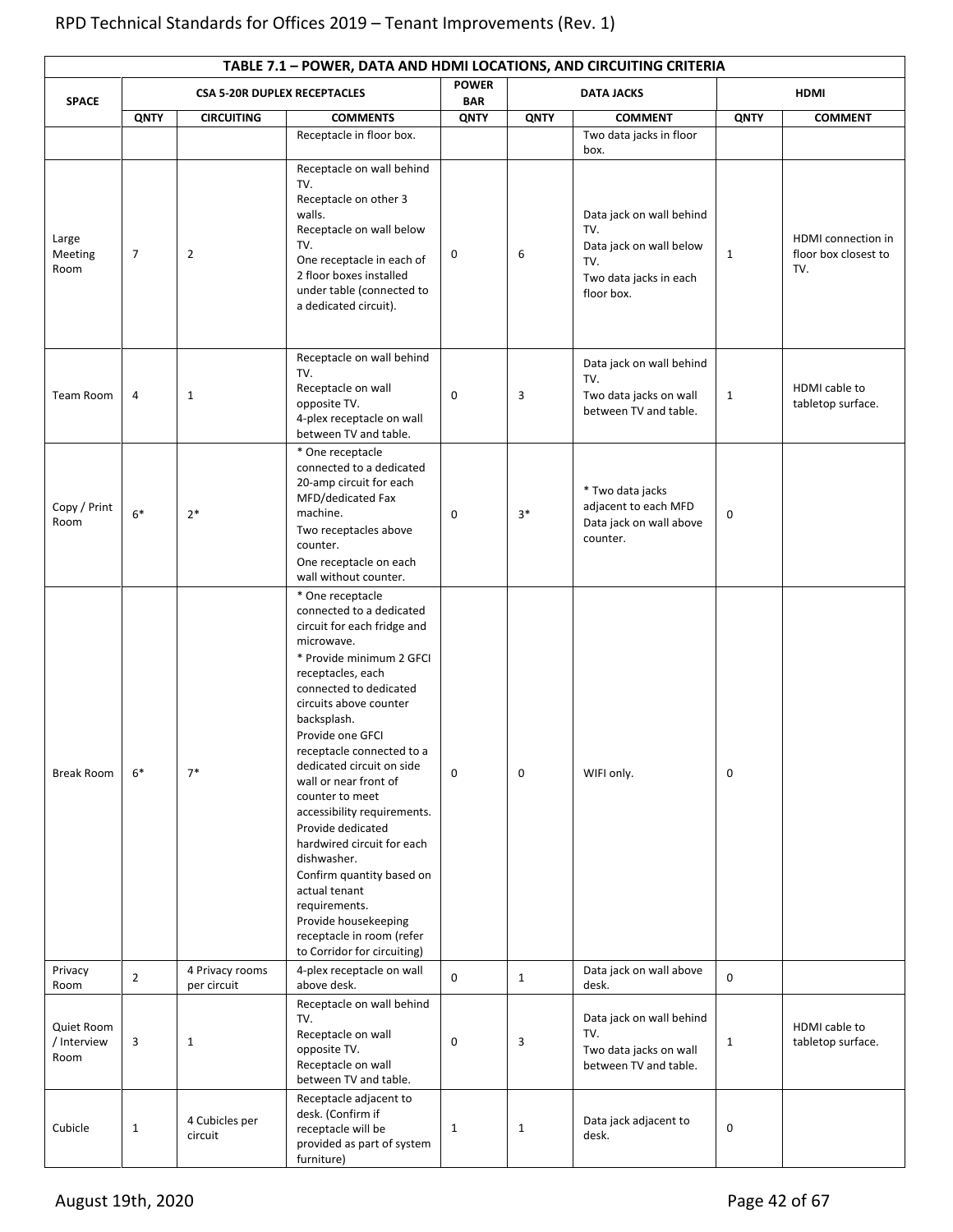|                               | TABLE 7.1 - POWER, DATA AND HDMI LOCATIONS, AND CIRCUITING CRITERIA |                                         |                                                                                                                                                                                                                                                                                                                                                                                                                                      |             |                             |                                                                                |              |                                    |  |  |
|-------------------------------|---------------------------------------------------------------------|-----------------------------------------|--------------------------------------------------------------------------------------------------------------------------------------------------------------------------------------------------------------------------------------------------------------------------------------------------------------------------------------------------------------------------------------------------------------------------------------|-------------|-----------------------------|--------------------------------------------------------------------------------|--------------|------------------------------------|--|--|
| <b>SPACE</b>                  |                                                                     | <b>CSA 5-20R DUPLEX RECEPTACLES</b>     | <b>POWER</b><br><b>DATA JACKS</b><br><b>BAR</b>                                                                                                                                                                                                                                                                                                                                                                                      |             | <b>HDMI</b>                 |                                                                                |              |                                    |  |  |
|                               | QNTY                                                                | <b>CIRCUITING</b>                       | <b>COMMENTS</b>                                                                                                                                                                                                                                                                                                                                                                                                                      | <b>QNTY</b> | <b>QNTY</b>                 | <b>COMMENT</b>                                                                 | <b>QNTY</b>  | <b>COMMENT</b>                     |  |  |
| Mobile<br>Workpoint           | $\mathbf{1}$                                                        | 6 Mobile<br>Workpoints per<br>circuit   | Receptacle adjacent to<br>each desk. (Confirm if<br>receptacle will be<br>provided as part of system<br>furniture)                                                                                                                                                                                                                                                                                                                   | 0           | $\mathbf{1}$                | Data jack adjacent to<br>desk.                                                 | $\mathbf 0$  |                                    |  |  |
| Touch-down                    | $\mathbf{1}$                                                        | 6 Touch-down<br>Stations per<br>circuit | Receptacle adjacent to<br>each desk. (Confirm if<br>receptacle will be<br>provided as part of system<br>furniture)                                                                                                                                                                                                                                                                                                                   | 0           | $\mathbf 0$                 | WIFI only                                                                      | 0            |                                    |  |  |
| Corridor                      | 10 <sub>m</sub><br>o.c                                              | 3 receptacles per<br>circuit            | Circuit to be used for<br>housekeeping receptacles<br>only.                                                                                                                                                                                                                                                                                                                                                                          | 0           | $\mathbf 0$                 | WIFI only                                                                      | 0            |                                    |  |  |
| Network<br>Counter            | 2 seats<br>per<br>recept<br>acle                                    | $\mathbf{1}$                            | Every seat shall have<br>access to duplex<br>receptacle.<br>Install below counter                                                                                                                                                                                                                                                                                                                                                    | 0           | 2 seats<br>per data<br>jack | Every seat shall have<br>access to a data jack.<br>Install below counter.      | $\mathbf 0$  |                                    |  |  |
| Huddle<br>Space               | 3                                                                   | $\mathbf 1$                             | Receptacle on wall behind<br>TV.<br>Receptacle on wall<br>between TV and table.<br>Receptacle in end of<br>millwork.                                                                                                                                                                                                                                                                                                                 | 0           | $\overline{2}$              | Data jack on wall behind<br>TV.<br>Data jack on wall<br>between TV and table.  | $\mathbf{1}$ | HDMI cable to<br>tabletop surface. |  |  |
| Chat point                    | 0                                                                   | N/A                                     | N/A                                                                                                                                                                                                                                                                                                                                                                                                                                  | $\mathbf 0$ | 0                           | WIFI only.                                                                     | 0            |                                    |  |  |
| Soft Seating                  | $\mathbf{1}$                                                        | $\ast$                                  | Receptacle adjacent to<br>seats.<br>* Connect to<br>housekeeping circuit (see<br>Corridor).                                                                                                                                                                                                                                                                                                                                          | $\mathsf 0$ | $\mathbf 0$                 | WIFI only.                                                                     | 0            |                                    |  |  |
| Meeting<br>Booth              | $\overline{2}$                                                      | 4 Meeting Booths<br>per circuit         | Receptacle on wall behind<br>TV.<br>Receptacle on wall<br>between TV and table.                                                                                                                                                                                                                                                                                                                                                      | 0           | $\overline{2}$              | Data jack on wall behind<br>TV.<br>Data jacks on wall<br>between TV and table. | $\mathbf{1}$ | HDMI cable to<br>tabletop surface. |  |  |
| Washroom /<br>Shower<br>Rooms | $\mathbf{1}$                                                        | $1\,$                                   | GFCI receptacle on wall<br>above counter (if within<br>tenant space).                                                                                                                                                                                                                                                                                                                                                                | 0           | $\mathbf 0$                 | N/A                                                                            | 0            |                                    |  |  |
| Janitor<br>Closet             | $\mathbf 1$                                                         | $\mathbf{1}$                            | GFCI receptacle adjacent<br>to door                                                                                                                                                                                                                                                                                                                                                                                                  | $\mathbf 0$ | 0                           | N/A                                                                            | $\mathbf 0$  |                                    |  |  |
| Storage<br>Room               | $\mathbf{1}$                                                        | 2 Storage / File<br>rooms per circuit   | Receptacle adjacent to<br>door                                                                                                                                                                                                                                                                                                                                                                                                       | $\mathbf 0$ | $\mathbf 0$                 | WIFI only.                                                                     | $\mathbf 0$  |                                    |  |  |
| File Room                     | $\mathbf{1}$                                                        | 2 Storage / File<br>rooms per circuit   | Receptacle adjacent to<br>door                                                                                                                                                                                                                                                                                                                                                                                                       | 0           | 0                           | WIFI only.                                                                     | $\mathbf 0$  |                                    |  |  |
| Telecom<br>Room               | $4*$                                                                | $4*$                                    | Provide one convenience<br>receptacle connected to a<br>dedicated circuit adjacent<br>to door.<br>Provide one receptacle<br>connected to a dedicated<br>circuit for security<br>systems.<br>Provide one receptacle<br>connected to a dedicated<br>circuit for WAN system.<br>* Provide one dedicated<br>120V/20A circuit and one<br>5-20R receptacles for each<br>48 port PoE switch<br>(Quantity to be confirmed<br>during design). | 0           | $\mathbf 0$                 | WIFI only.<br>* Data jack adjacent to                                          | $\mathbf 0$  |                                    |  |  |
| Elect /<br>Mech Room          | 1                                                                   | $1\,$                                   | Receptacle adjacent to<br>door                                                                                                                                                                                                                                                                                                                                                                                                       | 0           | $1*$                        | each building system<br>interface.                                             | $\mathbf 0$  |                                    |  |  |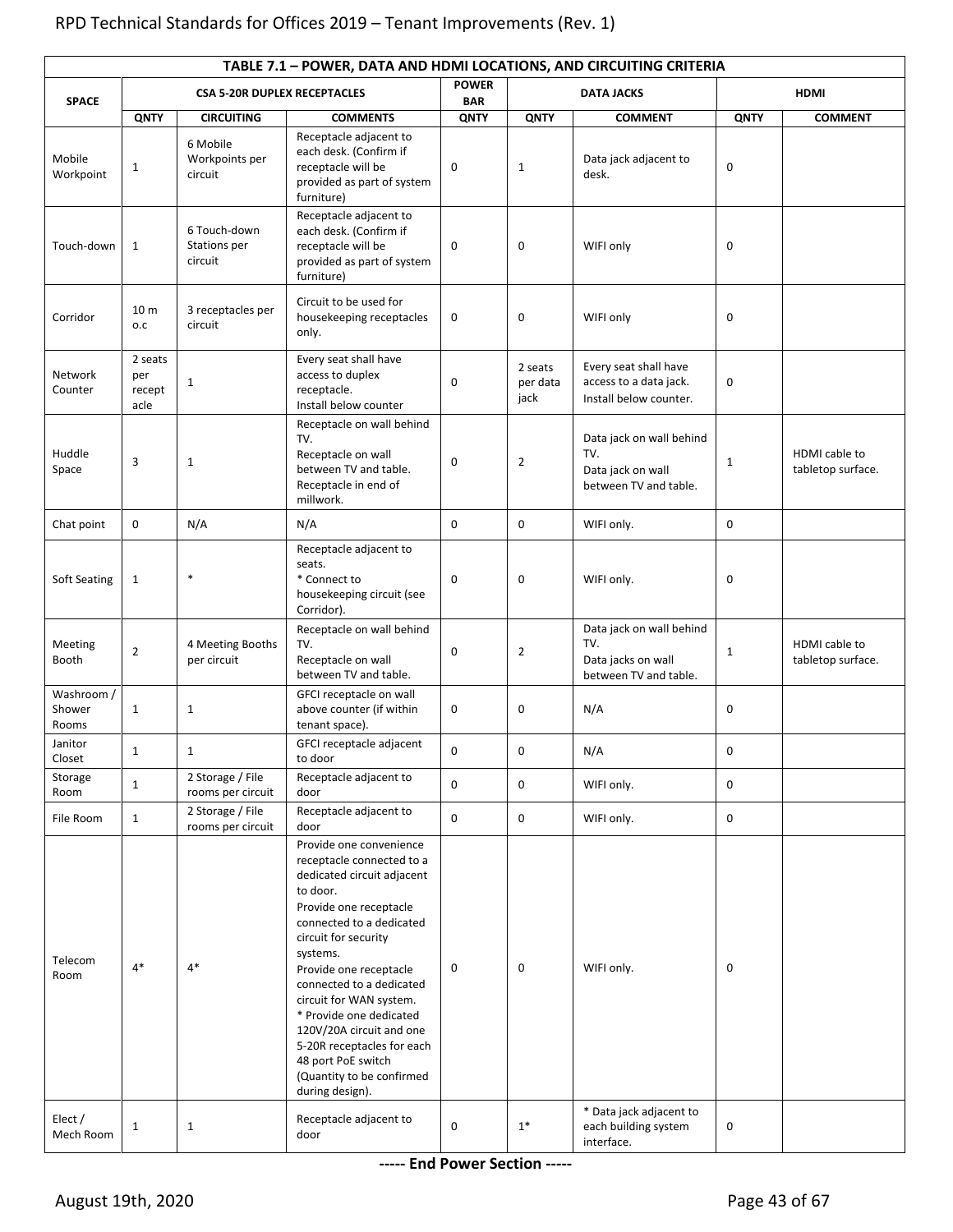## <span id="page-43-0"></span>8 **LIGHTING**

#### <span id="page-43-1"></span> $8.1$ **GENERAL**

- .A Provide quality lighting throughout the tenant space which is suitable for tasks being performed.
- .B The intent of this standard is to provide the technical requirements for the design of a functional lighting system that is reliable, flexible, scalable, cost effective (based on triple bottom line), maintainable, and meets the tenant needs
- .C Minimize energy consumption by selecting suitable luminaires with high efficacy and implementing advanced lighting control strategies.
- .D Lighting design and associated controls shall comply with ASHRAE 90.1-2016 except where this standard indicates otherwise.
- .E Refer to Table 8.1 for illumination levels, luminaire type and control requirements for each type of space.
- .F Luminaires
	- All luminaires shall be LED.
	- Luminaires shall "fail on" to 100% output upon loss of control signal.
	- Input to LED dimming driver shall utilize a 0-10 Volt (preferred) or DALI control signal.
	- Colour temperature shall be 3500K
	- CRI shall be minimum 80
	- Maximum THD shall be <20%
- .G Primary Luminaires
	- Luminaires shall be complete with an integral wireless control module and integrated occupancy/daylight sensor mounted within each luminaire housing. Integrated sensors shall not have any external wires to luminaire (sensor not tethered to luminaire).
	- Each luminaire with an integral sensor shall be capable of individual or group control of multiple luminaires.
	- Luminaires shall be recessed 610mm x 610mm (2' x 2') volumetric or direct/indirect luminaires. No flat lens troffers.
	- Minimum efficacy of luminaires shall be 110 lumens per watt (LPW).
	- All luminaires shall have a minimum dimming range from 5% to 100% with no adverse impact on lighting quality.
	- Primary luminaires shall standardize on same lumen output. Dimming setpoints and low/high trim settings shall be used to adjust illumination levels to suit task.
- .H Specialty Luminaires
	- Includes downlights, pendants, and linear lighting as selected by design team.
	- Downlights shall have fully integrated LED array and driver (no screw in lamps) with a minimum efficacy of 85 LPW.
	- Linear lighting shall have fully integrated LED array and driver with a minimum efficacy of 110 LPW.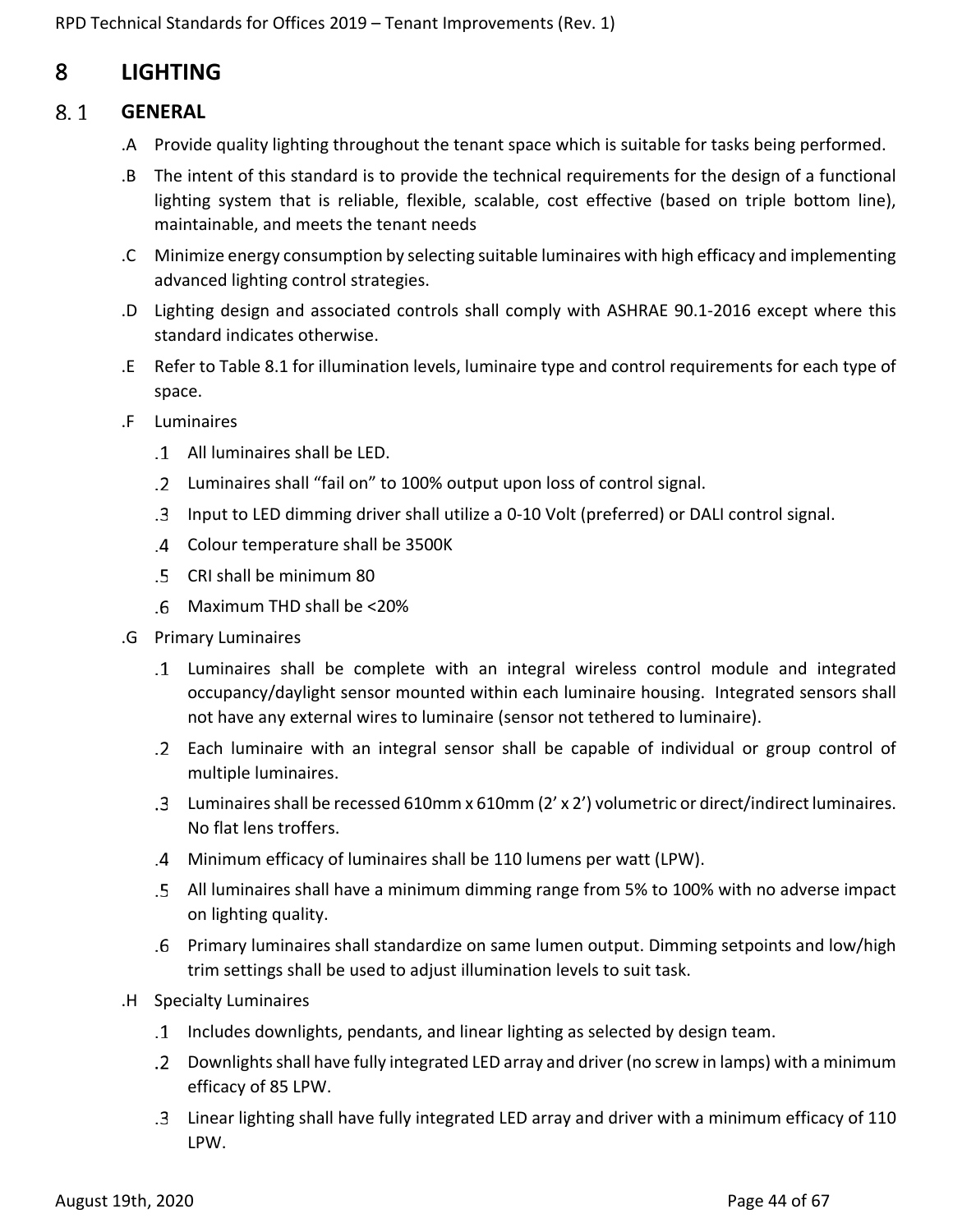- LED strip lights shall be provided on the underside of Breakroom upper cupboards to provide supplemental illumination for food preparation.
- Luminaires shall have a minimum dimming range from 5% to 100% with no adverse impact on lighting quality.
- .I Wireless Lighting Control System
	- Provide a fully functional wireless lighting control system throughout the space.
	- The lighting control system shall be compatible with the LED luminaires.
	- The Lighting control system shall be secure to prevent unauthorized access.
	- The lighting control network shall not cause interference on other wireless networks operating within the space.
- .J System shall provide complete coverage throughout tenant space with no loss of communication signals to/from devices.
- .K System shall permit low/high trim levels and setpoints to be pre-set. Low trim pre-set establishes the minimum illumination level a user can achieve from a dimmer switch. High trim pre-set establishes the maximum illumination level a user can achieve from a dimmer switch. A setpoint is programmed to establish a predetermined illumination level which can not be adjusted by the user.
- .L In addition to ASHRAE 90.1-2016 requirements for daylight harvesting, provide daylight harvesting in all spaces with fenestration.
- .M Wireless Devices
	- Devices shall be capable of operating luminaires individually or in groups.
	- Battery powered, wireless control devices (no wiring to device) shall be utilized. Battery life to be a minimum of 10 years based on normal usage.
	- All devices shall be the same style from the same manufacturer.
- .N Switches
	- Switches shall be approved for mounting on glass (side light), walls, desk top bracket, or over existing switch box (CSA approved) as required. Mounting height max. 1200mm AFF
	- Switches shall be selected based on functionality required:
		- .A Non-dimming switch: on/off
		- Dimming switch: on/off/raise/lower
	- Enclosed spaces shall have switches installed on latch side of door within space.
	- Open spaces shall have switches installed at each entrance to space.
- .O Occupancy/Daylight Sensors
	- All primary luminaires to have integrated occupancy/daylight sensor.
	- Where integrated luminaire sensors do not provide full coverage of the space, supplemental wireless sensors shall be added.
	- Utilize PIR style occupancy sensors.
	- Integrated or standalone occupancy sensors shall be capable of controlling multiple lighting zones. (example; primary lighting and pendant lighting in Quiet Room).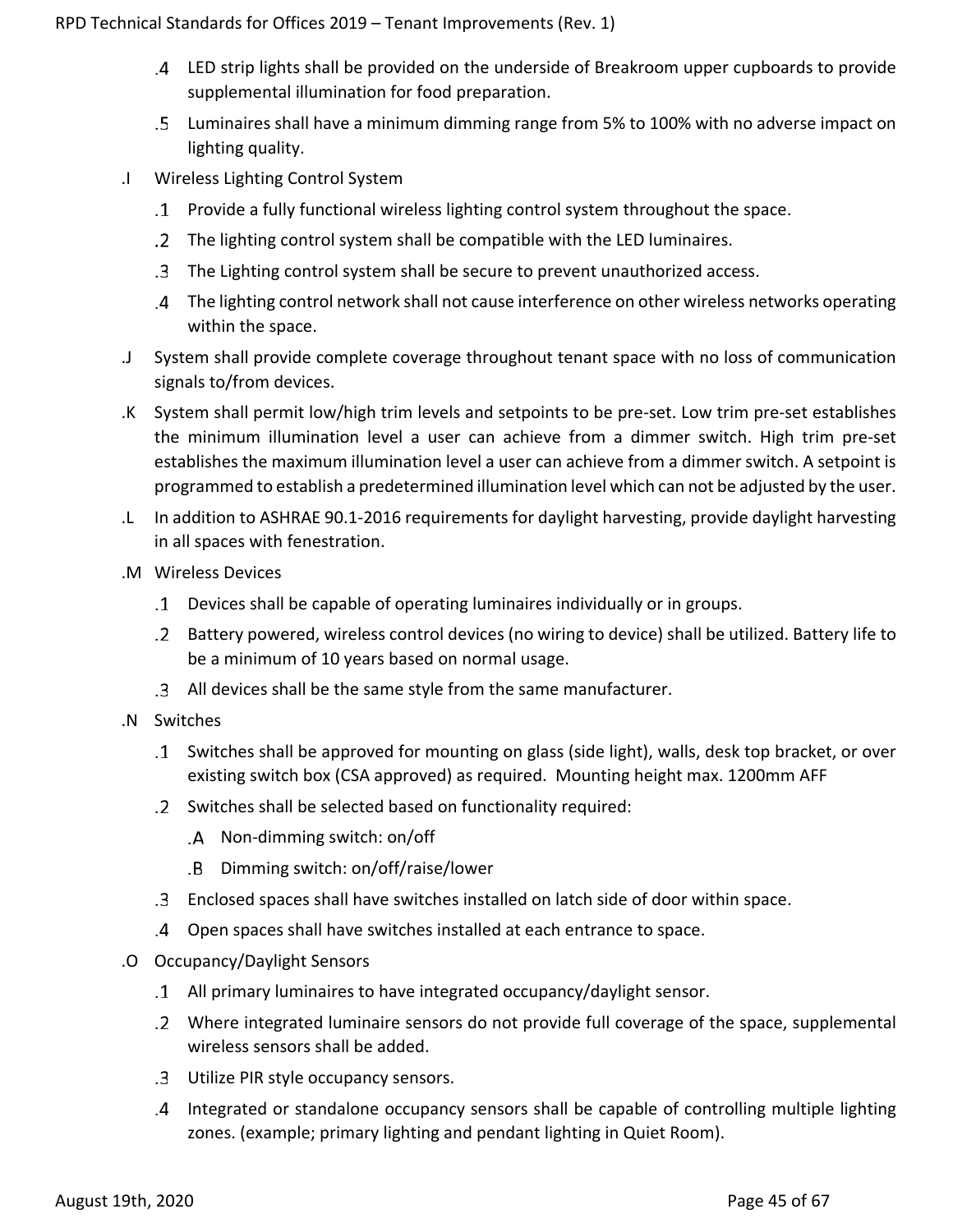- .P Wireless Zone Control Module
	- Provide wireless on/off control to a specialty luminaire that does not require dimming using a wireless relay control module.
	- Provide wireless on/off and dimming control to a specialty luminaire that requires dimming using a wireless dimming control module. Controller provides relay switching and 0-10volt control to luminaire.
	- Where multiple specialty luminaires are connected to the same zone a single zone control module can be utilized and wired accordingly.
	- Controller receives power from line voltage source it is controlling.
	- Wireless control modules shall be mounted above ceiling adjacent to luminaire.
- .Q Software
	- Provide all software required to initialize, configure, control, modify, adjust settings, and troubleshoot the lighting control system. Software shall be installed on tablet at completion of project. Tablet shall be installed in a wall mounted holster in the Telecom Room.
	- All passwords shall be provided for system access.
	- .3 Software shall not require licensing fees.
	- Lighting control system shall include a BACnet IP interface which is certified by BACnet Testing Laboratories (BTL) and shall have a single point data connection to the Building Utility Service (BUS) patch panel (as described in the Structured Cabling Section).
	- System shall be capable of connecting to an enterprise system (without a custom interface) to permit consolidation of information centrally for reporting. This software is not required as part of the tenant's lighting control system.

|                          | TABLE 8.1 - LUMINAIRE TYPE, LIGHTING CONTROL, AND ILLUMINACE LEVELS* |                     |                              |                                                       |                                          |                                     |                                              |                    |                     |                          |                 |
|--------------------------|----------------------------------------------------------------------|---------------------|------------------------------|-------------------------------------------------------|------------------------------------------|-------------------------------------|----------------------------------------------|--------------------|---------------------|--------------------------|-----------------|
| Space                    | Illuminance<br>Level<br>(average<br>maintained)                      | Primary<br>Lighting | <b>Specialty</b><br>Lighting | Vacancy<br>Control<br>(manual<br>on/off,<br>auto off) | Occupancy<br>Control<br>(auto<br>on/off) | Primary<br><b>Dimming</b><br>Switch | <b>Specialty</b><br><b>Dimming</b><br>Switch | Low<br><b>Trim</b> | High<br><b>Trim</b> | First On                 | <b>Comments</b> |
| Private<br>Office        | 540 lux                                                              | Yes                 | No                           | Yes                                                   | No                                       | Yes                                 | N/A                                          | <b>No</b>          | 540 lux             | Last<br>dimming<br>level |                 |
| Shared<br>Office         | 540 lux                                                              | Yes                 | No                           | Yes                                                   | No                                       | Yes                                 | N/A                                          | No                 | 540 lux             | Last<br>dimming<br>level |                 |
| Drop-In<br>Office        | 540 lux                                                              | Yes                 | No                           | Yes                                                   | No                                       | Yes                                 | N/A                                          | No                 | 540 lux             | Last<br>dimming<br>level |                 |
| Small<br>Meeting<br>Room | 540 lux<br>(horizontal)                                              | Yes                 | No                           | Yes                                                   | No                                       | Yes                                 | N/A                                          | <b>No</b>          | 540 lux             | 270 lux                  |                 |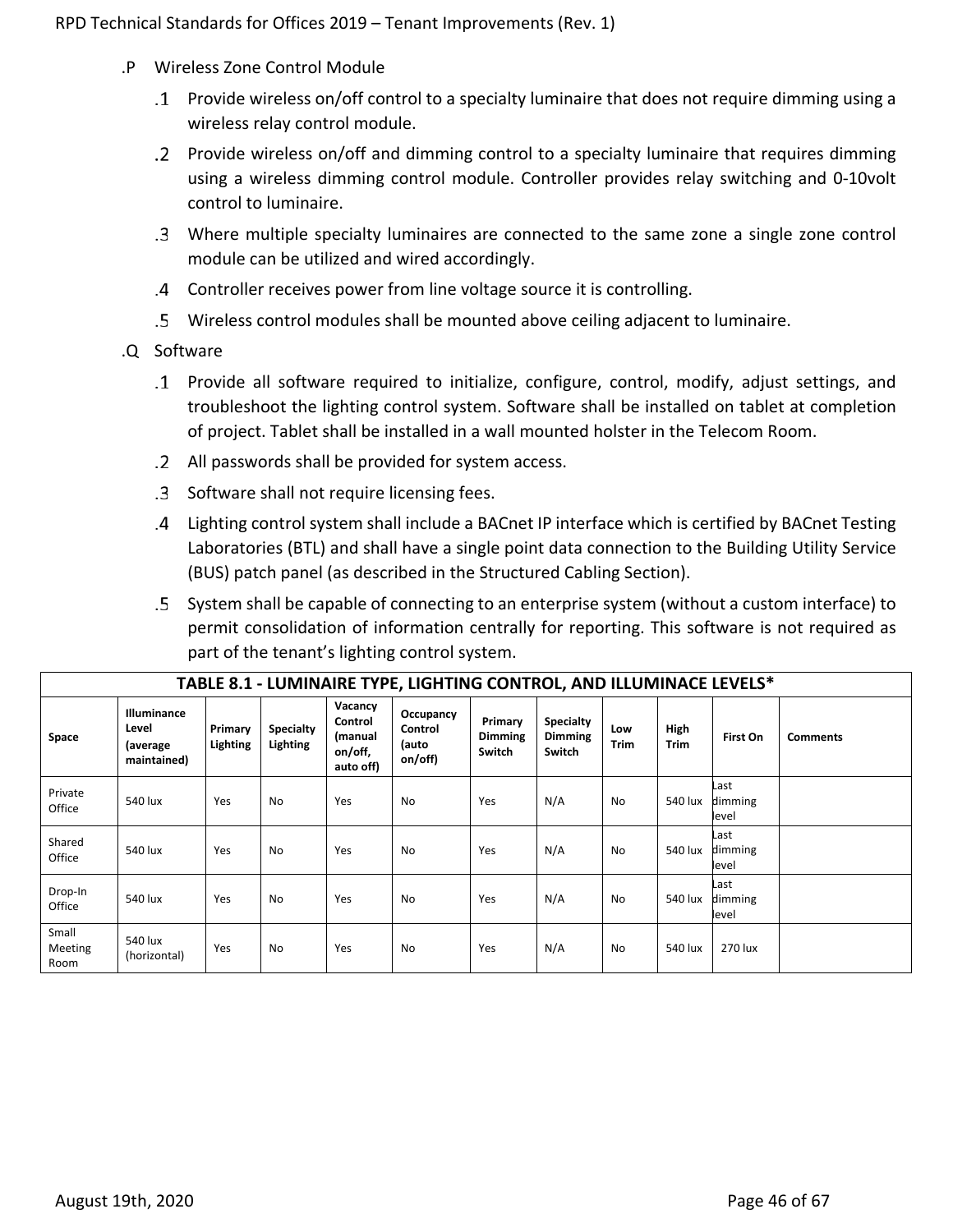|                                      | TABLE 8.1 - LUMINAIRE TYPE, LIGHTING CONTROL, AND ILLUMINACE LEVELS* |                     |                              |                                                       |                                          |                                     |                                              |             |                     |                                           |                                                                                                                                                                                                                                                                                                                         |
|--------------------------------------|----------------------------------------------------------------------|---------------------|------------------------------|-------------------------------------------------------|------------------------------------------|-------------------------------------|----------------------------------------------|-------------|---------------------|-------------------------------------------|-------------------------------------------------------------------------------------------------------------------------------------------------------------------------------------------------------------------------------------------------------------------------------------------------------------------------|
| Space                                | Illuminance<br>Level<br>(average<br>maintained)                      | Primary<br>Lighting | <b>Specialty</b><br>Lighting | Vacancy<br>Control<br>(manual<br>on/off,<br>auto off) | Occupancy<br>Control<br>(auto<br>on/off) | Primary<br><b>Dimming</b><br>Switch | <b>Specialty</b><br><b>Dimming</b><br>Switch | Low<br>Trim | High<br><b>Trim</b> | First On                                  | <b>Comments</b>                                                                                                                                                                                                                                                                                                         |
| Large<br>Meeting<br>Room             | 540 lux<br>(horizontal)<br>110 lux<br>(vertical on<br>walls)         | Yes                 | Optional                     | Yes                                                   | No                                       | Yes                                 | Yes<br>(when<br>provided)                    | No          | 540 lux             | 270 lux                                   | Large meeting rooms<br>shall have primary<br>lighting separated<br>into 2 dimming<br>control zones (Zone 1<br>- front of room where<br>TV monitor located,<br>Zone 2 - Balance of<br>luminaires).<br>Any specialty lighting<br>above table shall also<br>be on a separate<br>dimming zone with<br>vacancy functionality |
| Team<br>Room                         | 540 lux                                                              | Yes                 | No                           | Yes                                                   | No                                       | Yes                                 | N/A                                          | No          | 540 lux             | Last<br>dimming<br>level                  |                                                                                                                                                                                                                                                                                                                         |
| Copy/Print<br>Room                   | 320 lux                                                              | Yes                 | No                           | Yes                                                   | No                                       | No                                  | N/A                                          | N/A         | N/A                 | Setpoint<br>320 lux                       | Dimming setpoint set<br>by software.                                                                                                                                                                                                                                                                                    |
| <b>Break</b><br>Room                 | 320 lux                                                              | Yes                 | Optional                     | Yes                                                   | No                                       | Yes                                 | No                                           | 54 lux      | 320 lux             | 320 lux                                   | Specialty lighting<br>shall be on a<br>separate vacancy<br>control zone.                                                                                                                                                                                                                                                |
| Privacy<br>Room                      | 540 lux                                                              | Yes                 | Yes<br>(Pendant)             | Yes                                                   | No                                       | Yes                                 | No                                           | No          | 540 lux             | Primary:<br>270 lux<br>Specialty<br>: N/A | Specialty lighting<br>shall be on a<br>separate, non-<br>dimming, vacancy<br>control zone.                                                                                                                                                                                                                              |
| Quiet<br>Room /<br>Interview<br>Room | 540 lux                                                              | Yes                 | Yes<br>(Pendant)             | Yes                                                   | No                                       | Yes                                 | No                                           | No          | 540 lux             | Primary:<br>270 lux<br>Specialty<br>: N/A | Specialty lighting<br>shall be on a<br>separate, non-<br>dimming, vacancy<br>control zone.                                                                                                                                                                                                                              |
| Cubicle***<br>(Open<br>Office)       | 540 lux                                                              | Yes                 | No                           | Yes                                                   | No                                       | Yes                                 | N/A                                          | 320 lux     | 540 lux             | Last<br>dimming<br>level                  |                                                                                                                                                                                                                                                                                                                         |
| Mobile<br>Workpoint                  | 540 lux                                                              | Yes                 | No                           | Yes                                                   | No                                       | Yes                                 | N/A                                          | 320 lux     | 540 lux             | Last<br>dimming<br>level                  |                                                                                                                                                                                                                                                                                                                         |
| Touchdown                            | 540 lux                                                              | Yes                 | No                           | Yes                                                   | No                                       | Yes                                 | N/A                                          | 320 lux     | 540 lux             | Last<br>dimming<br>level                  |                                                                                                                                                                                                                                                                                                                         |
| Corridor*                            | 110 lux                                                              | Yes                 | No                           | No                                                    | Yes <sup>#</sup>                         | No                                  | N/A                                          | N/A         | N/A                 | High<br>Setpoint<br><b>110 Lux</b>        | #High and low<br>setpoints set by<br>software. When<br>corridor zone<br>unoccupied for 15<br>minutes lighting dims<br>to low set point (54<br>lux).                                                                                                                                                                     |
| Network<br>Counter                   | 220 lux                                                              | No                  | Yes                          | Yes                                                   | No                                       | N/A                                 | No                                           | N/A         | N/A                 | N/A                                       |                                                                                                                                                                                                                                                                                                                         |
| Huddle<br>Space                      | 220 lux                                                              | No                  | Yes                          | Yes                                                   | No                                       | N/A                                 | Yes                                          | No          | 220 lux             | 110 lux                                   |                                                                                                                                                                                                                                                                                                                         |
| Chat point                           | 110 lux                                                              | No                  | Yes                          | Yes                                                   | No                                       | N/A                                 | No                                           | N/A         | N/A                 | N/A                                       |                                                                                                                                                                                                                                                                                                                         |
| Soft<br>Seating                      | 220 lux                                                              | No                  | Yes                          | Yes                                                   | No                                       | N/A                                 | Yes                                          | No          | 220 lux             | 110 lux                                   |                                                                                                                                                                                                                                                                                                                         |
| Meeting<br>Booth                     | 220 lux                                                              | No                  | Yes                          | Yes                                                   | No                                       | N/A                                 | No                                           | N/A         | N/A                 | N/A                                       |                                                                                                                                                                                                                                                                                                                         |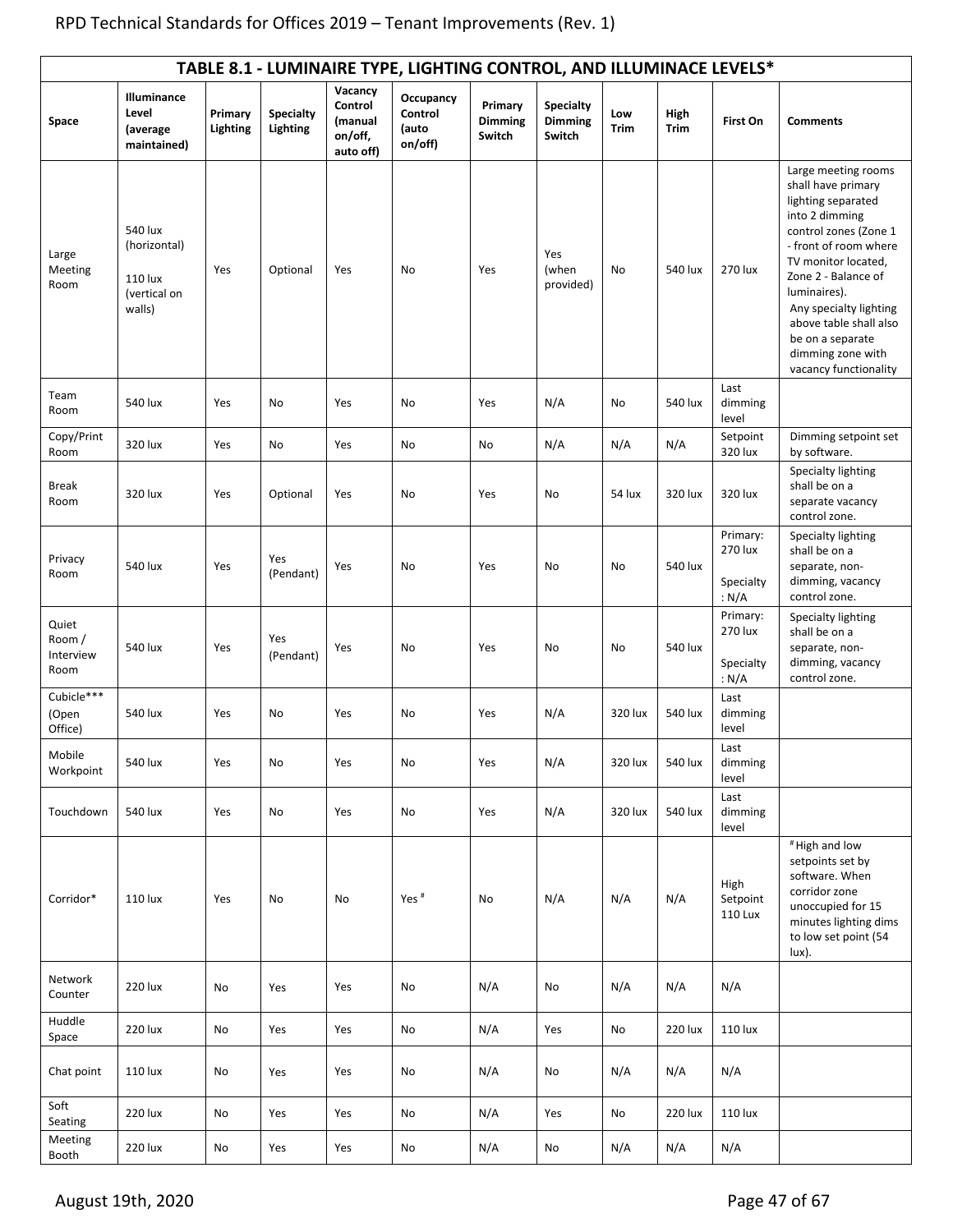|                                             | TABLE 8.1 - LUMINAIRE TYPE, LIGHTING CONTROL, AND ILLUMINACE LEVELS* |                     |                              |                                                       |                                          |                                     |                                              |             |                     |                     |                                                                                                                                                                                   |
|---------------------------------------------|----------------------------------------------------------------------|---------------------|------------------------------|-------------------------------------------------------|------------------------------------------|-------------------------------------|----------------------------------------------|-------------|---------------------|---------------------|-----------------------------------------------------------------------------------------------------------------------------------------------------------------------------------|
| Space                                       | Illuminance<br>Level<br>(average<br>maintained)                      | Primary<br>Lighting | <b>Specialty</b><br>Lighting | Vacancy<br>Control<br>(manual<br>on/off,<br>auto off) | Occupancy<br>Control<br>(auto<br>on/off) | Primary<br><b>Dimming</b><br>Switch | <b>Specialty</b><br><b>Dimming</b><br>Switch | Low<br>Trim | High<br><b>Trim</b> | First On            | <b>Comments</b>                                                                                                                                                                   |
| Washroom<br>/ Shower<br>Room                | 220 lux<br>110 lux<br>(vertical for<br>vanity)                       | No                  | Yes                          | <b>No</b>                                             | Yes                                      | No                                  | N/A                                          | N/A         | N/A                 | Setpoint<br>220 lux | Each shower room<br>shall have one 7x24<br>light for safety<br>Dimming set point<br>set by software.<br>Luminaires in Shower<br>Room shall be<br>suitable for the<br>environment. |
| Janitor<br>Closet                           | 320 lux                                                              | <b>No</b>           | Yes                          | Yes                                                   | <b>No</b>                                | No                                  | N/A                                          | N/A         | N/A                 | Setpoint<br>320 lux | Dimming set point<br>set by software.                                                                                                                                             |
| Storage<br>Room                             | 220 lux                                                              | Yes                 | No                           | Yes                                                   | <b>No</b>                                | No                                  | N/A                                          | N/A         | N/A                 | Setpoint<br>220 lux | Dimming set point<br>set by software.                                                                                                                                             |
| File Room                                   | 320 lux                                                              | Yes                 | No                           | Yes                                                   | No                                       | No                                  | N/A                                          | N/A         | N/A                 | Setpoint<br>320 lux | Dimming set point<br>set by software.                                                                                                                                             |
| Service<br>Room<br>(Elect/Mec<br>h/Telecom) | 320 lux                                                              | No                  | Yes                          | <b>No</b>                                             | <b>No</b>                                | No                                  | N/A                                          | N/A         | N/A                 | 320 lux             | Line voltage<br>switching is<br>acceptable. No<br>automatic shut-off.                                                                                                             |

\* Illuminance Uniformity Ratio not to exceed 3:1 (Average to Minimum) Task height for horizontal illumination level calculations shall be 760mm (30"), except corridors and washrooms shall be 0mm (0")

\*\* Corridor shall be broken into separate zones based on physical layout (e.g. North, East, South, West). Corridor lighting shall not be completely de-energized for safety/security reasons.

\*\*\* Open office areas shall be separated into separate lighting control zones based on layout of space (spaces separated by lockers, walls, high screens, etc.) Each zone shall have independent lighting control.

### .R Installation

- Ensure lighting system is properly installed, programmed, calibrated to meet manufacturers requirements and this standard.
- When setting dimmer high/low trims and set points, take field measurements of illumination levels in the affected space following the Illumination Engineering Society field measurement guidelines
- Provide separate training and demonstration sessions to occupants and maintenance staff on lighting system.

**----- End Lighting Section -----**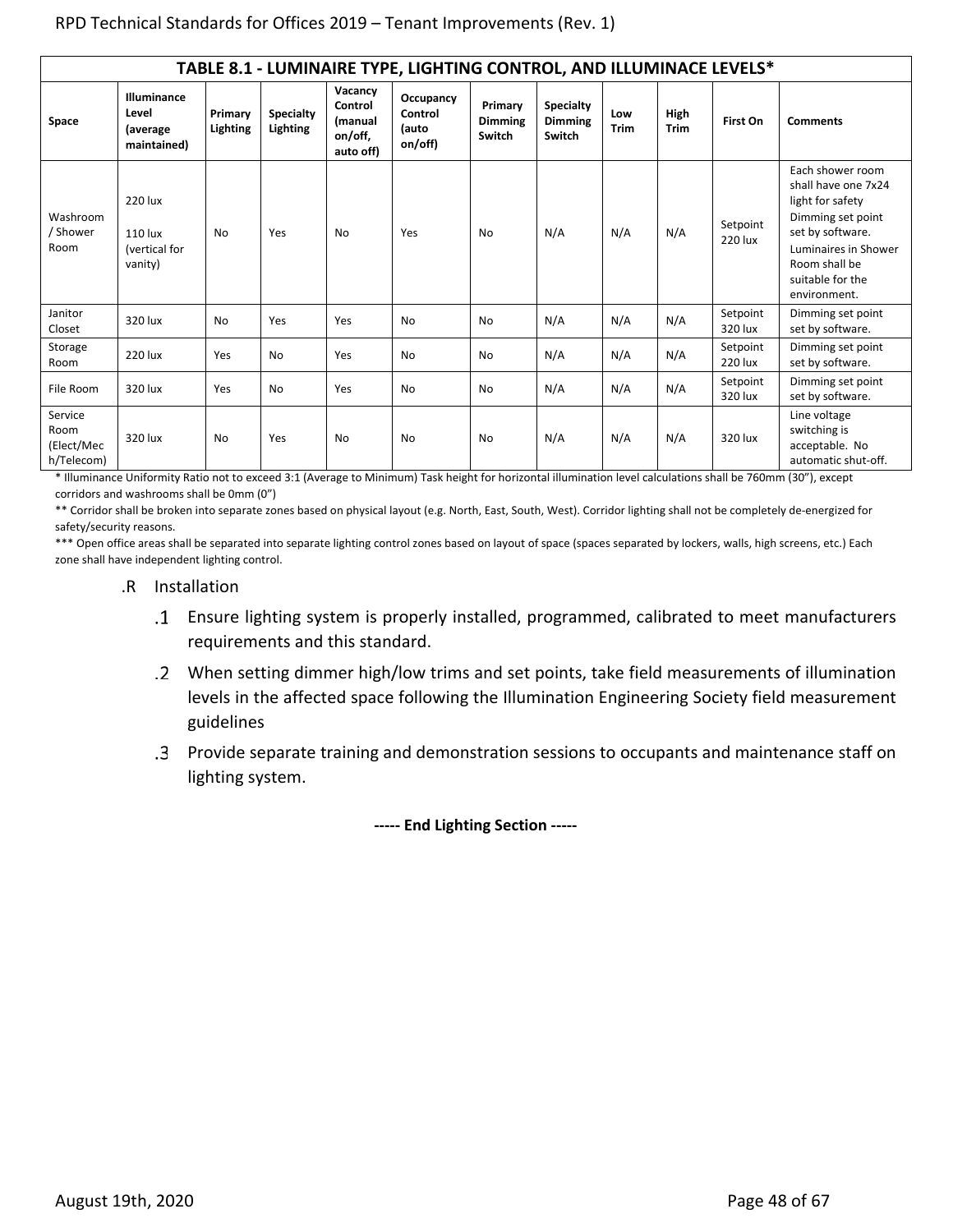## <span id="page-48-0"></span>9 **STRUCTURED CABLING**

#### <span id="page-48-1"></span> $9.1$ **GENERAL**

- .A The intent of this standard is to provide the technical requirements for the design of a functional structured cabling system that is reliable, flexible, cost effective, maintainable, and meets the tenant needs.
- .B A complete structured cabling system shall be installed and tested as outlined below for data, voice, multimedia, and Building Utility Service (BUS).
- .C The design and installation of the structured cabling system shall follow the latest approved version of TIA/EIA 568, TIA/EIA 569, TIA/EIA 606, J-STD-607, TIA 526-14 standards and BiCSi TDM and TCIM manuals. This document takes precedence over above standards.
- .D All products in the horizontal cabling system, when combined, shall meet channel performance as per TIA/EIA-568 for the cabling system installed.
- .E For spaces utilizing a Unified Communication (UC) voice system, the quantity and location of communication outlets to be installed shall be based on Table 7.1 (Located in Section 7 - Power). If UC is not being utilized, double the quantity of data jacks indicated in Table 7.1 at each outlet.
- .F Cable
	- Cables and patch cord insulation shall contain no lead or other heavy metals.
	- Horizontal cabling to Wireless Access Points (WAPs) shall be 4 pair, Category 6A and all other horizontal cabling shall be 4 pair Category 6. Horizontal cabling shall be 23 AWG.
	- Category 3 voice backbone cables shall be installed between the Main Entrance Facility (MEF) and each tenant telecommunication room in a star wired configuration.
	- For Unified Communication (UC) sites, provide one (1) 25 pair voice backbone cable to each telecommunication room.
	- For non-UC sites the voice backbone shall be sized by allocating one pair for 50 percent of the horizontal cables originating from that telecommunication room and then rounded up to the next 25 pair multiple. Voice backbone cable shall be a minimum of one (1) 25 pair cable to each telecommunication room.
	- Data backbone cables shall be installed between the government's main telecommunication room and each tenant's telecommunication room in a star wired configuration, coordinate with project manager.
	- Data backbone cable shall be a 12 strand OM3 fiber optic cable assembly with a maximum length of 300 meters. Cable assembly shall utilize straight through polarity with factory installed 12 strand, male MPO style connectors on each end. Cable assembly shall have 3 meters of spare cable length, on each end, neatly coiled and supported in telecommunication room.
- .G Termination Hardware
	- .1 Copper
		- All horizontal cable terminations shall use TIA/EIA 568A pin configuration.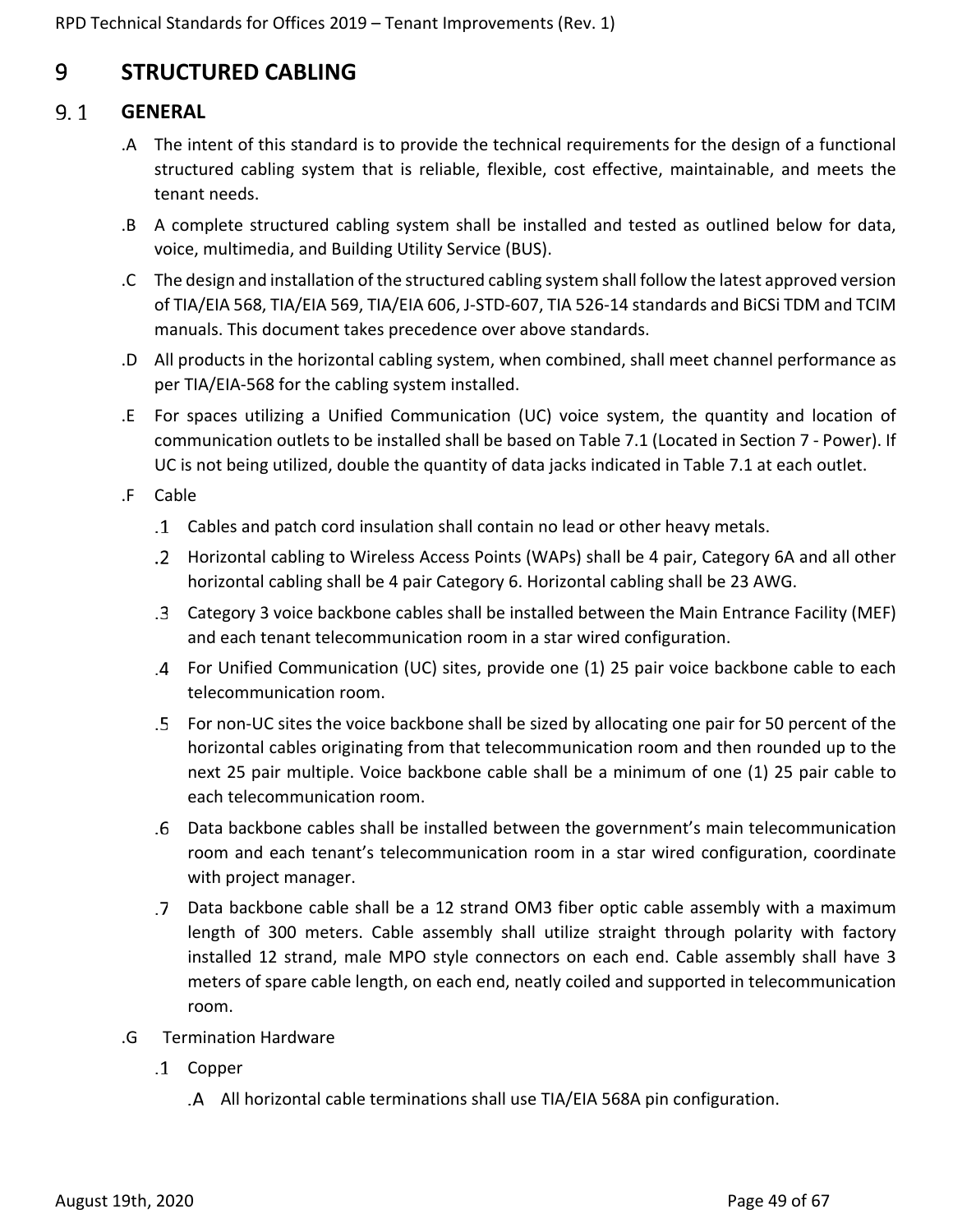- All cables shall terminate on 483 mm (19") rack mounted, RJ45 angled patch panels in the telecommunication rooms. The maximum density of the rack mounted patch panels is 48 port (2U), and the minimum is 24 port (1U).
- Horizontal cabling for WAPs shall terminate on a separate modular Category 6A rated patch panel. Horizontal cabling for BUS cables shall terminate on separate modular Category 6 rated patch panels. All other horizontal workpoint cables shall terminate on separate fully populated Category 6 rated patch panels.
- All voice backbone cables shall terminate on BIX1A/110 blocks adjacent to the MEF telephone demarcation and on separate rack mounted, populated, patch panels (1 pair per RJ45 jack using TIA/EIA 568A pin configuration) in each tenant telecommunication room.
- All patch panels shall be front and back accessible.
- WAP outlet jacks shall be RJ45, Category 6A. All other outlet jacks shall be RJ45, Category 6. All jacks shall be same color.
- .2 Fiber
	- Female MPO to duplex LC (straight through polarity) fiber optic cassettes shall be used to terminate the cable assembly in all telecommunication rooms. Maximum of 12 fiber strands per cassette.
	- Rack mounted fiber patch panel, complete with cable management accessory, shall be installed in relay frame to accommodate the fiber optic cassettes. Size each patch panel to accommodate 2 future cassettes.
- Patch Cords .3
	- The quantity of patch cords supplied for cross-connects within the telecommunication rooms shall equal the total quantity of horizontal cables installed. Provide Category 6A patch cords for WAPs and Category 6 for all other patch cords. Patch cords shall be booted RJ45 style, stranded, 24 AWG, and be the same color. Provide 50% of the patch cords at a length of 1.2 m (4'0") and 50 % of the patch cords at 1.8 m (6'0").
	- The quantity of patch cords supplied for workpoint shall equal the total quantity of horizontal cables installed. Provide Category 6A patch cords for WAPs and Category 6 for all other patch cords. Patch cords shall be RJ45 style, stranded, 24 AWG, and be the same color. Provide 50% of the patch cords at a length of 3.0m (10'), 25% of the patch cords at a length of 4.6 m (15'), and 25% of the patch cords at a length of 6.0m (20').
	- Fiber patch cords will be supplied by government (OCIO).
	- Installation of all cross connects, and patch cords will be completed by government (OCIO).
- .4 Racks
	- All patch panels shall be installed on floor mounted 483 mm (19") two-post, relay frame style racks. Rack shall be 2134 mm (84") high. Racks shall have EIA universal hole spacing.
	- Provide one (1) 5-20R receptacle, connected to a dedicated 120V/20A circuit, for each data network switch. Receptacle(s) shall be mounted on rack.
	- Provide a rack mounted shelf 300mm below the horizontal patch panels.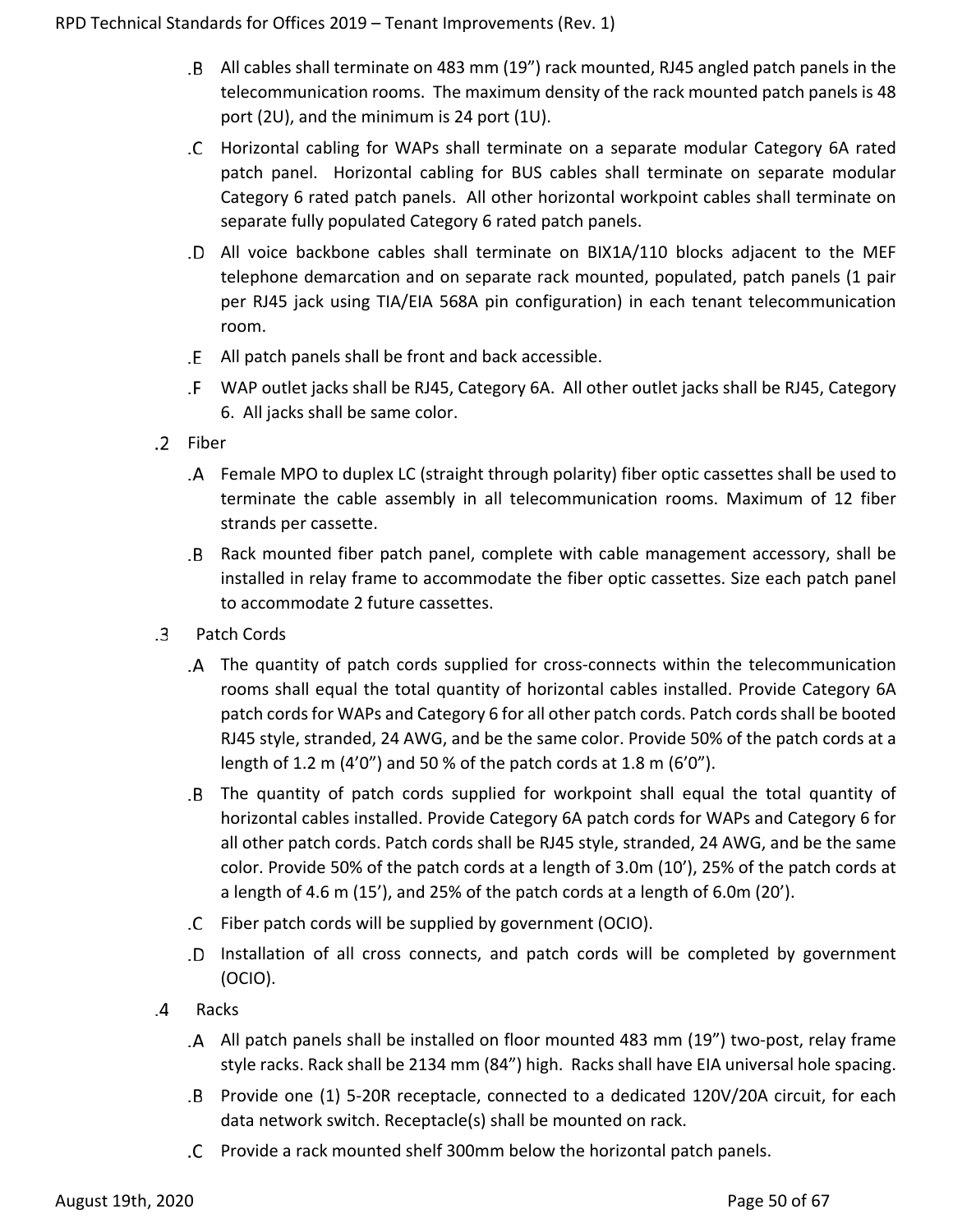- Full length vertical cable troughs shall be installed on both sides of relay frames for vertical patch cord management (no horizontal cables shall be installed in cable trough). The cable troughs shall have a hinged cover with a magnetic latch.
- The horizontal cable managers shall consist of 4 D rings, each ring shall be 38 mm x 102 mm (1.5"x 4"). The horizontal cable manager shall occupy only one (1) rack unit, fabricated from steels, and be suitable for installation in a 483 mm (19") rack.
- Each data network switch shall have a horizontal cable manager located above and below.
- .5 CATV System
	- Where requested by the tenant, each CATV outlet shall be cabled with a dual shielded RG6 cable terminated on a 'F' series connector on each end. The cover plate shall have an 'F' series coupler for the termination of the cable. Each cable shall be a home run to the CATV service entrance room.
- .6 Multimedia
	- Provide a HDMI cable (minimum 18 Gbps) complete with male connectors to the desktop surface or floor box.
	- Desktop Installation Conceal the HDMI cable vertical drop inside wall by using a passthrough cover plate behind the TV monitor and a second pass through cover plate between the TV monitor and desktop. Provide 1500mm (5') slack cable coiled up on the desktop surface.
	- Floor Box Installation Conceal the HDMI cable vertical drop inside wall by using a passthrough cover plate behind the TV monitor and run in conduit to floor box. Provide an HDMI female/female bulkhead in floor box. Provide a 3000mm (10') HDMI patch cord c/w male connectors from the floor box to the tabletop and left coiled up neatly.
- .H Wireless Access Points (WAP)
	- Provide 2 telecommunication outlets at each POE wireless access point. WAP outlets shall mounted to the building structure above the suspended ceiling with a patch cord dropped down to the WAP device through a grommeted hole in the ceiling tile.
	- Wireless Access Points shall be spaced in a grid pattern as per the OCIO heat map. If heat map is not provided, install WAP outlets at a maximum spacing of 15 m (50') o.c. and provide complete coverage throughout the entire space.
- .I Wide Area Network (WAN)
	- If OCIO does not have connectivity in the building provide one 53 mm (2") continuous conduit, c/w pull rope, from Service Providers Point of Presence to the government's main telecommunication room (determined by project manager). WAN cable shall be installed by Service Provider (NIC).
	- If OCIO has connectivity in the building install a new fiber data backbone from the existing government main telecommunication room to each new telecommunication room. Consultant to advise project manager if length exceeds 300m.
- .J Building Utility Service (BUS)
	- BUS provides remote access to building systems, that service the tenant space, through the government WAN.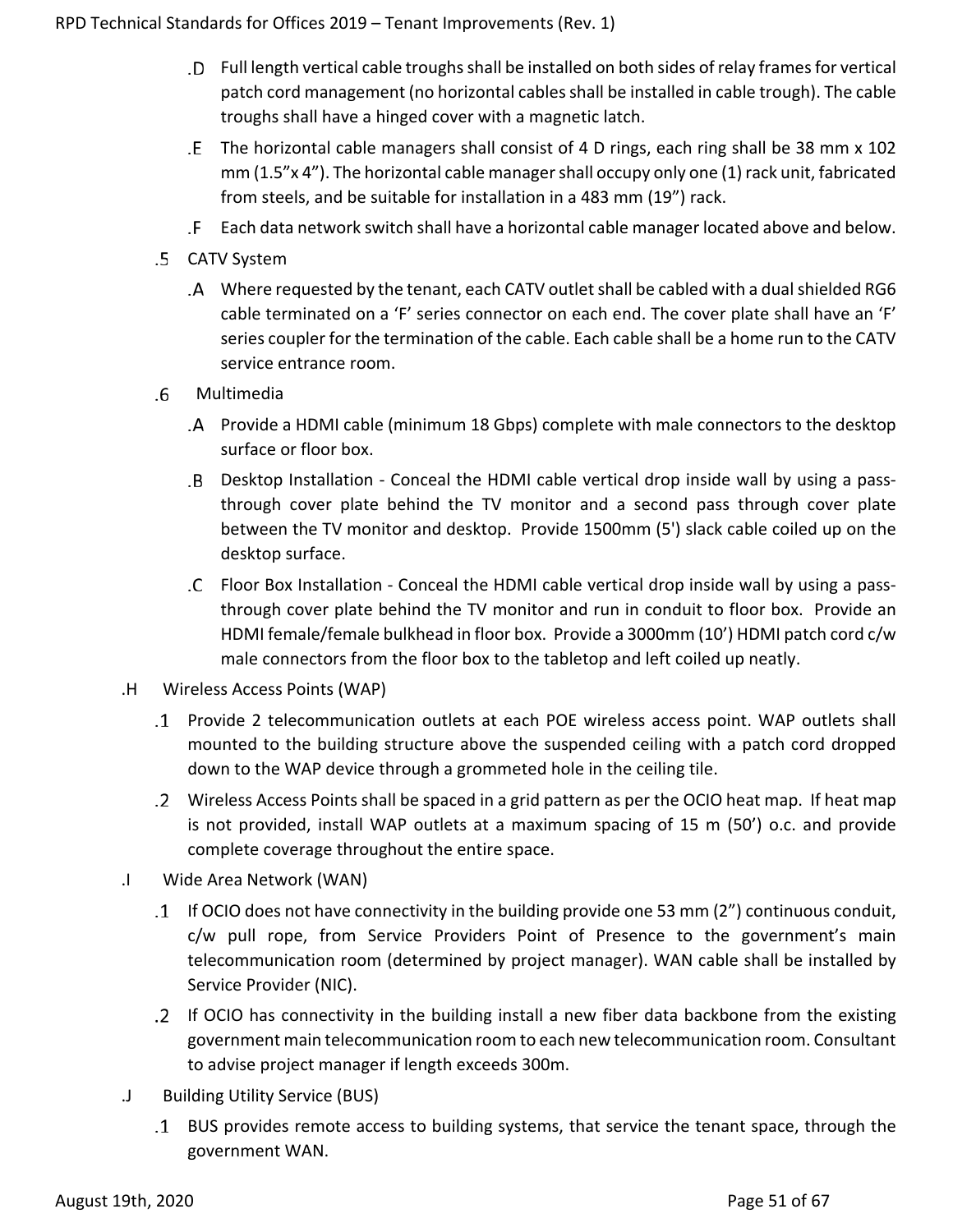- Data outlets shall be installed for the following building systems: intrusion alarm, access control, lighting control, metering, and other systems identified during design.
- Each horizontal cable for the BUS shall be installed from the Telecommunication Room to the building system network interface for each building system. Terminate cable on BUS patch panel in Telecommunication Room and on a RJ45 jack adjacent to each building system network interface.
- .K Fire Stopping
	- Product installed shall not require firestop materials to be removed or reinstalled when cables are added or removed.
	- If acceptable to Authority Having Jurisdiction (AHJ) use EZ-Path by Specified Technologies Inc.
- .L Telecommunication Room
	- Minimum of one telecommunication room per floor, maximum floor area served from one room is  $1000 \text{ m}^2$ .
	- The telecommunication room shall be located within the tenant space on the floor that it serves and shall be the termination point for all horizontal cabling on that floor. Telecommunication rooms shall be vertically aligned and centrally located within the area it serves to limit horizontal cable length to 90 m (295') maximum.
	- Minimum telecommunication room size shall be 1372 x 1829 mm (4'-6" x 6'-0").
	- Only equipment associated with data, voice, and security services shall be located in Telecommunication rooms. (no pipes or ducts shall pass through Telecommunication Rooms)
	- Telecommunication rooms shall have 19 mm (¾") G1S painted plywood backboard installed as indicated in Figure 1: Typical Telecom Room Layout.
	- If permitted by AHJ, telecommunication room door shall swing out. If the door must swing in, then the telecommunication room shall be redesigned to accommodate.
	- Unless required by code, a suspended ceiling is not required in the telecommunication room.
	- Layout of telecommunication room equipment shall follow Figure 1: Typical Telecom Room Layout.
	- Layout of relay frame equipment shall follow Figure 2: Typical Relay Frame Layout.
- .M Installation
	- Walls shall have 102 mm x 102 mm (4"x 4") outlet boxes installed with a single gang mud ring. A 27 mm (1") conduit shall be installed from the outlet box to the ceiling space. The conduit shall have a grounding bushing installed in the ceiling space and be installed such that the minimum bend radius of the cable is not exceeded. If the wall is an internal partition with no insulation a low voltage mounting bracket with open wiring is acceptable.
	- Provide grommets to protect bare cables where they pass through metal framing.
	- Leave 305 mm (12") of cable coiled in outlet box (or coiled behind wall if a low voltage mounting bracket is used) at wall jack location.
	- Where service poles are used leave 3 meters of spare cable coiled in ceiling space above service pole to permit relocation of service pole. Properly support cable coil to structure.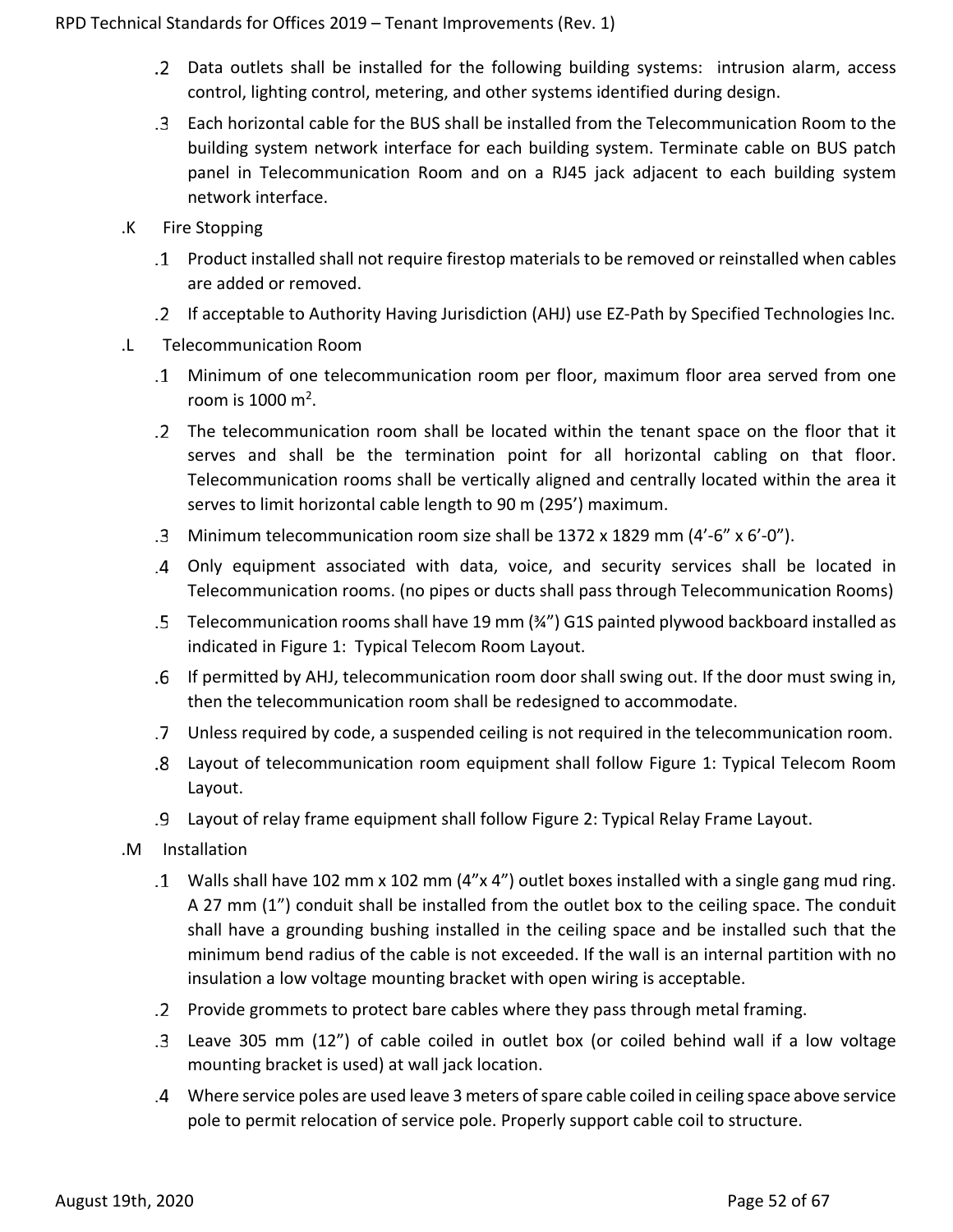- All cables shall be supported to structure independent of suspended ceiling and electrical/mechanical systems. Cable shall be installed using J hooks or similar approved support system (approved for use with Category 6/6A cable). Spacing of the J hooks shall be a maximum of 1524 mm (5') and maximum cable sag permitted is 305 mm (12"). J hooks shall be installed in locations to group cables where possible. All cables shall be installed parallel to building grid lines.
- Use 25 mm (1") Velcro straps to support/bundle cables. Provide 100% spare cable capacity in Velcro straps. Tie wraps are not acceptable.
- All cables installed in service spaces or outside the tenant space shall be installed in conduit. Where data backbone fiber is installed in a core telecom room, innerduct raceway may be used in lieu of conduit within that room.
- Install 102 mm (4") sleeves in floor to interconnect telecommunication closets. These sleeves shall be used to distribute riser cables. Provide 50% spare capacity in sleeves for future cables.
- Install a complete grounding system to each telecommunication room and bond all equipment.
- All patch cords supplied for the telecommunication room and the workstation area shall be turned over to project manager.
- .N Documentation
	- Every wall jack/patch panel jack shall be labelled with a unique label using a Brother "P Touch" labeller or similar. Handwritten labels are not acceptable. Cover plate shall be cleaned with isopropyl alcohol prior to installing label. Provide an identical label on cable in outlet box. Label Format shall be as described in Table.9.3.

| <b>TABLE 9.1 - LABLE FORMAT</b>            |                   |                |                                                                                     |  |  |  |  |
|--------------------------------------------|-------------------|----------------|-------------------------------------------------------------------------------------|--|--|--|--|
| Label                                      | Format            |                | <b>Example</b>                                                                      |  |  |  |  |
| Horizontal<br>Cable/Jack                   | $fs-p$            | 1A-054         | 1st floor, Room A, Port 54 on Workpoint patch panel                                 |  |  |  |  |
| <b>MFD Fax</b><br>Horizontal<br>Cable/Jack | $fs-p-m$          | 1A-045-MFD Fax | 1st floor, Room A, Port 45 on Workpoint patch panel used for<br>MFD Fax line        |  |  |  |  |
| WAP / BUS<br>Horizontal<br>Cable/Jack      | fs-p-wb           | 1A-023-BUS     | 1st floor, Room A, Port 23 on BUS patch panel                                       |  |  |  |  |
| Data<br>Backbone                           | $fs_1/fs_2$ -Dn   | $1A/2A-D2$     | Data backbone cable #2 from 1st floor Room A to 2nd floor<br>Room A                 |  |  |  |  |
| Data<br>Backbone<br><b>Termination</b>     | $fs1/fs2$ -Dn.d   | 1A/2A-D2.2     | Connector #2 of data backbone cable #2 from 1st floor Room A<br>to 2nd floor Room A |  |  |  |  |
| Voice<br><b>Backbone</b><br>Cable          | $fs1/fs2$ -Vn     | $1A/2A-V3$     | Voice backbone cable #3 from 1st floor Room A to 2nd floor<br>Room A                |  |  |  |  |
| Voice<br>Backbone<br>Termination           | $fs_1/fs_2$ -Vn.d | $1A/2A-V3.1$   | Pair #1 of Voice backbone cable #3 from 1st floor Room A to<br>2nd floor Room A     |  |  |  |  |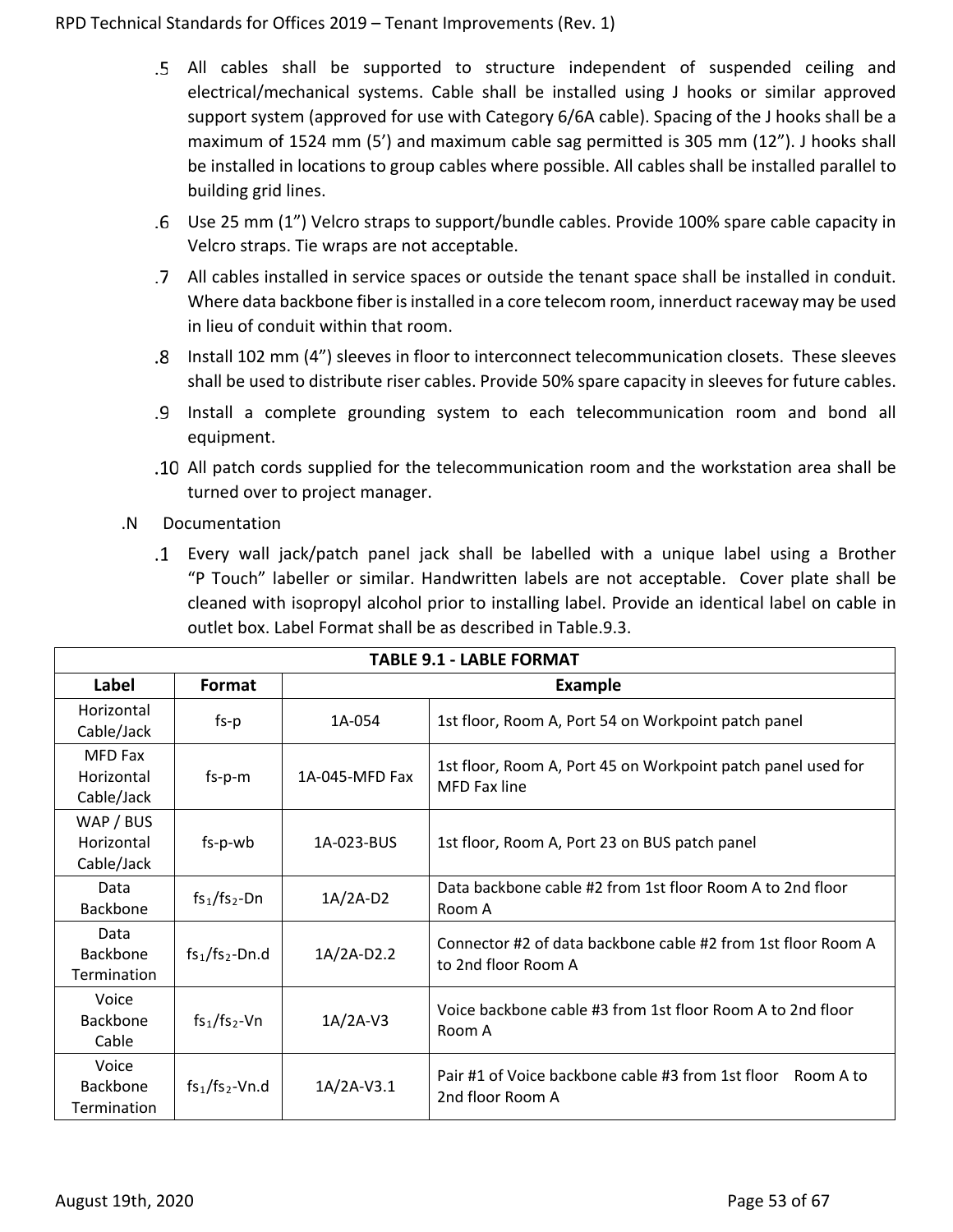| <b>Identifier</b> | <b>Descriptor of Identifier</b>                                                                                        |
|-------------------|------------------------------------------------------------------------------------------------------------------------|
| f                 | Floor number telecommunication room is located (as per drawings)                                                       |
| s                 | Sequential telecommunication room identifier (starting at A)                                                           |
| р                 | Sequential patch panel(s) port number                                                                                  |
| m                 | Specialty port identifier for MFD Fax line                                                                             |
| wb                | Specialty Patch Panel Identifier:<br><b>BUS = Building Utility Service</b><br>WAP = Wireless Access Point              |
| fs <sub>1</sub>   | Source telecommunication room with floor number and telecommunication room identifier (main<br>telecommunication room) |
| fs <sub>2</sub>   | Destination telecommunication room with floor number and telecommunication room identifier                             |
| n                 | Sequential cable number                                                                                                |
| d                 | Pair number in voice backbone cable, fiber connector number for fiber data backbone                                    |
| D                 | Designates data backbone cable                                                                                         |
| v                 | Designates voice backbone cable                                                                                        |

In addition to the above, one of the two horizontal cables for each Multi-Functional Device (MFD) location shall be designated as a traditional fax line and shall have a second label indicating "MFD Fax" at both ends.

- The BIX1A/110 blocks at the demarcation shall be labelled as per above for voice backbone terminations.
- .4 All WAP cables-shall be tested to ensure compliance with Category 6A permanent link performance, and all other horizontal cables shall be tested to Category 6 permanent link performance, as defined by TIA/EIA 568B. Test results indicating "fail" and test results indicating "warning" (i.e. test results that do not pass within the accuracy of the tester) are not acceptable.
- The voice backbone cables shall be tested for continuity and polarity. Contractor must sign off the test results indicating the testing has been completed and correct.
- Each fiber strand shall be tested to ensure compliance with 10GB Performance requirements when tested using the "one cord reference method" as defined by TIA 526-14. Submit actual test results with calculated losses.
- All test results shall be provided in electronic format only c/w manufacturer's viewing software on disk with test results.
- "As Built" drawings shall be provided in hardcopy and in electronic form. A copy of the "As Built" drawing, showing the jacks associated with that specific telecommunication room shall be mounted on the door of that telecommunication room. The "As Built" drawings shall show all jacks and the associated label for each jack. The drawings shall clearly indicate the location of the telecommunication rooms, voice backbone, and data backbone diagrams. The drawing legend shall be shown on each page.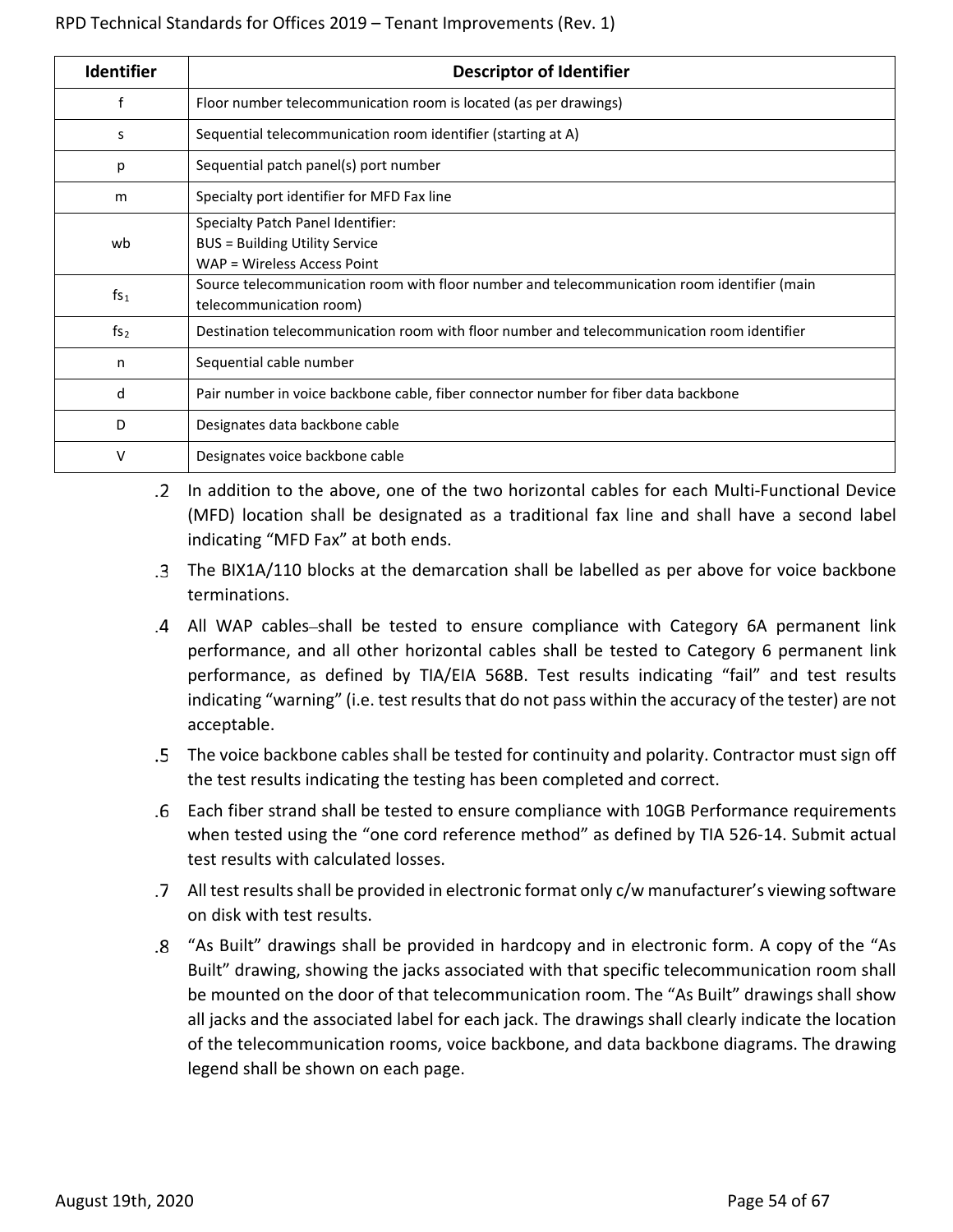*Example 1: Telecommunications Room Layout*

### Notes

- 1. 7' 0" Replay frame.
- 2. Vertical cable management trough (patch cords only).
- 3. Service provider equipment (by others).
- 4. Security equipment (by others).
- 5. ¾" G1S plywood backboard (2' x 6").
- 6. Receptacle to be duplex 5-20RA (each on dedicated circuit, provide one duplex receptacle per switch).
- 7. Luminaire with light switch.
- 8. Copper ground bus. Connect to ground bus in panel board supplying receptacles.
- 9. 12" cable tray.
- 10. Duplex receptacle on dedicated circuit for service provider WAN equipment.
- 11. Duplex receptacle on dedicated circuit for security equipment.
- 12. Conduit stub-in location or service provider WAN riser cable.
- 13. Conduit stub-in location for fiber backbone cable (between tenant telecom rooms).
- 14. General purpose duplex 5-15R receptacle.

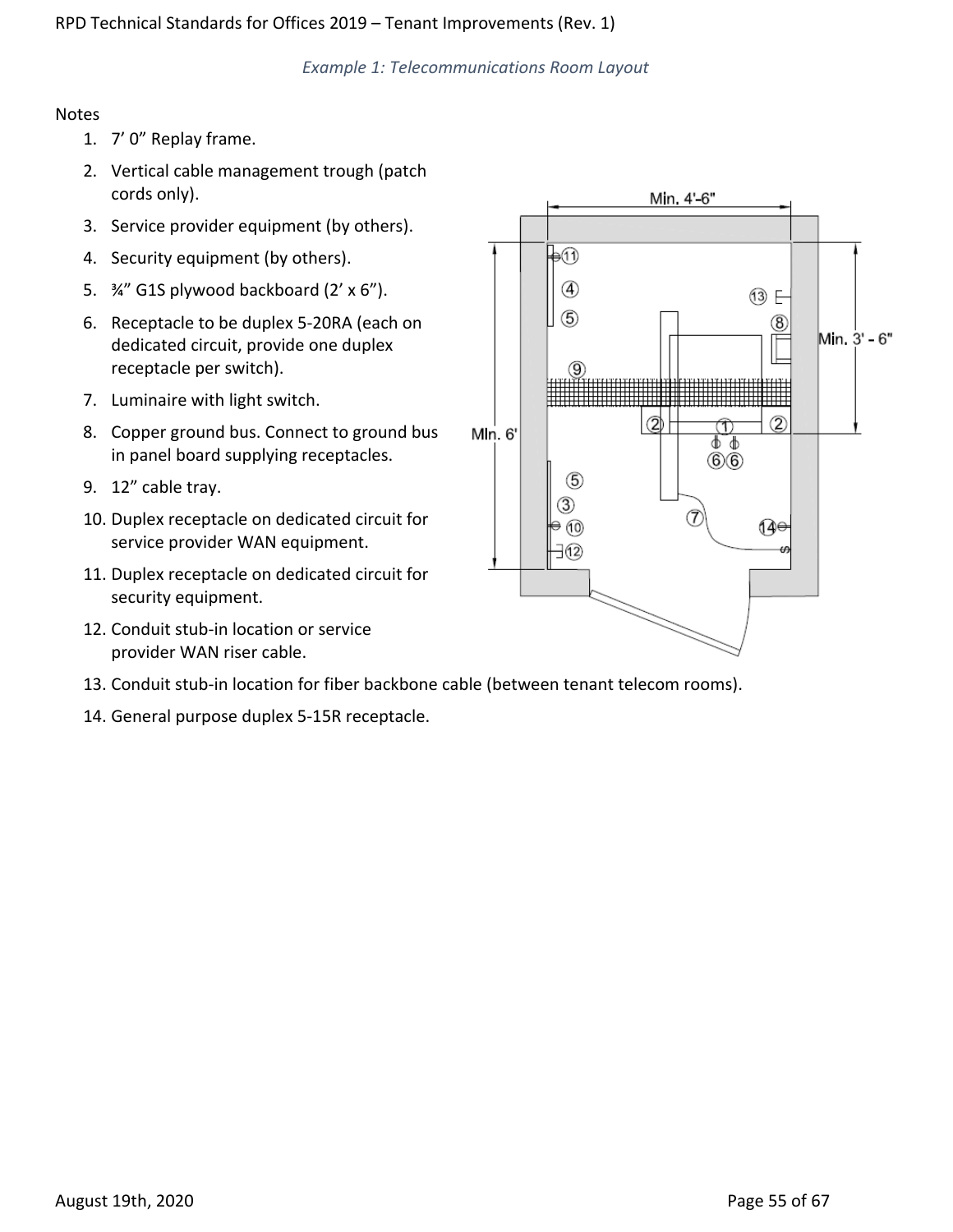*Example 2: Equipment Rack Layout*

Rack Elevation Notes

- 1. Fiber optic patch panel c/w fiber optic cassettes for network backbone running between tenant telecom rooms. Label = BCGN BACKBONE PATCH PANEL.
- 2. Minimum Cat 5e, preloaded, angled patch panel for Voice riser. Label = VOICE RISER PATCH PANEL.
- 3. Cat 6, 24 port, modular, angled patch panel for Wireless Access Point (WAP) horizontal cable terminations. Label = BUILDING UTILITY SERVICE (BUS) HORIZONTAL PATCH PANEL.
- 4. Cat 6A, 24 port, modular, angled patch panel for Workpoint horizontal cable terminations. Label = WIRELESS ACCESS POINT (WAP) HORIZONTAL PATCH PANEL.
- 5. Cat 6A, 48 port, preloaded, angled patch panel for Workpoint horizontal cable terminations. Label = WORKPOINT HORIZONTAL PATCH PANEL.
- 6. 1 RU horizontal cable manager.
- 7. Network POE switch (by others).
- 8. Network router (by others).
- 9. 84" high (48 RU) 2-post relay frame.
- 10. Vertical cable management trough.
- 11. Front-mount (flush) equipment shelf.
- 12. 5-20R duplex receptacle(s). Provide one duplex receptacle for each network

switch. Each duplex receptacle shall be fed from a dedicated 20A/12V circuit. Mount receptacle(s) to rigid, rack mounted panel.

**----- End Structured Cabling Section -----**



**FRONT**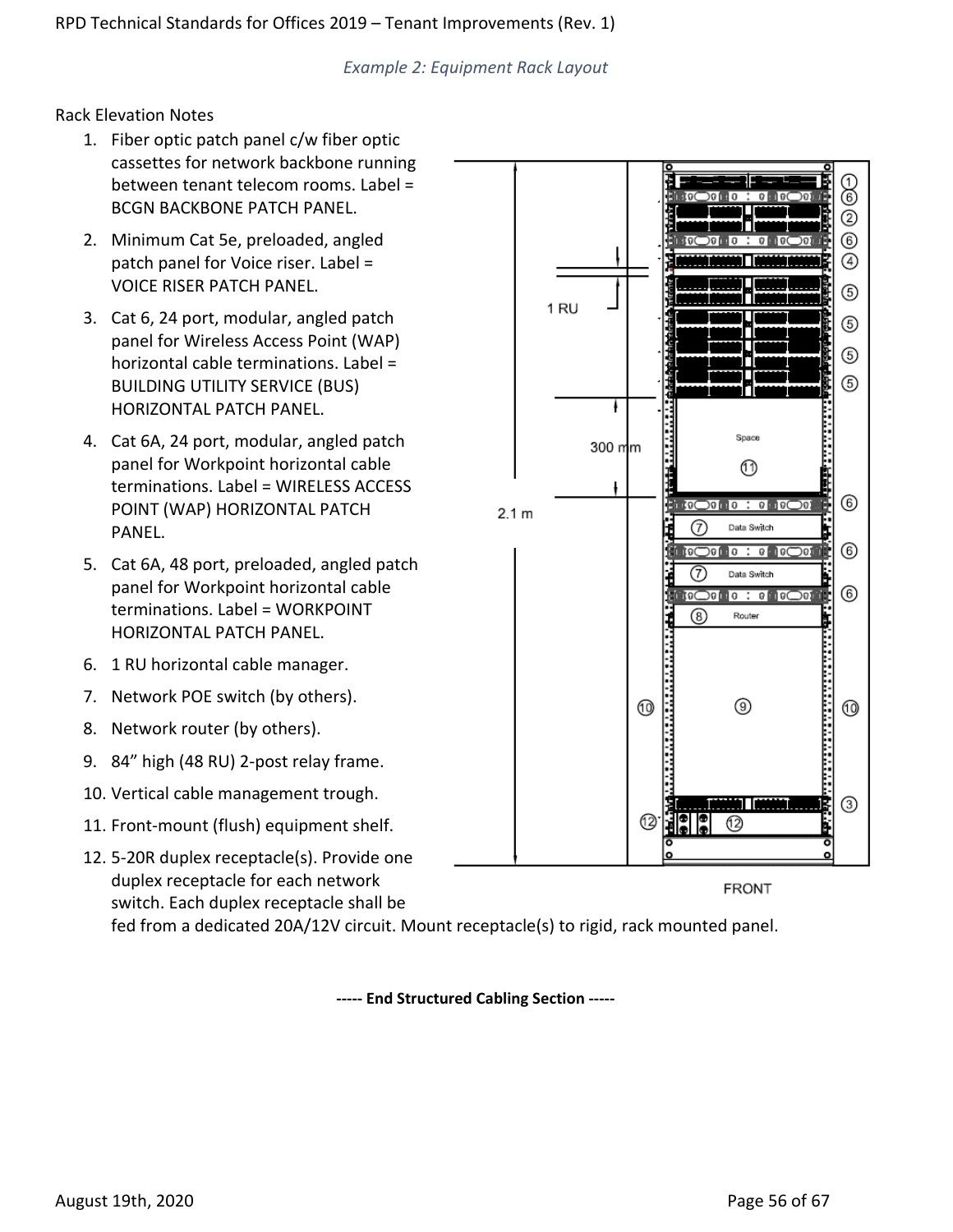## <span id="page-56-0"></span>10 **PHYSICAL SECURITY**

## <span id="page-56-1"></span>**GENERAL**

.A All security systems shall comply with the requirements detailed in the most current version of the Physical Security Standards for Government of B.C. Facilities (PSS). This standard is publicly available at:

[https://www2.gov.bc.ca/assets/gov/british-columbians-our-governments/services-policies-for](https://www2.gov.bc.ca/assets/gov/british-columbians-our-governments/services-policies-for-government/real-estate-space/physical_security_standards_for_government_of_bc_facilities.pdf)[government/real-estate-space/physical\\_security\\_standards\\_for\\_government\\_of\\_bc\\_facilities.pdf](https://www2.gov.bc.ca/assets/gov/british-columbians-our-governments/services-policies-for-government/real-estate-space/physical_security_standards_for_government_of_bc_facilities.pdf)

- .B Not all the systems or devices described in the PSS shall necessarily be included in each project. It is the responsibility of the design team (in coordination with the client) to build upon the minimum requirements of the standard to develop the appropriate deployment strategy, device, and functional requirements for each project.
- .C All electronic security systems for government leased/owned space shall be managed solely by the Government of B.C. The use of landlord owned, and/or managed systems is acceptable for common areas of buildings only and must not provide access to government space.
- .D All new work must comply with the requirements of the PSS. Any substantial work or reconfiguration to existing space shall require the upgrading of the entire security system(s) to current standard requirements.
- .E The consulting, design, engineering, and commissioning of all electronic security systems for the Government of British Columbia shall be by qualified personnel that shall:
	- Have ten (10) year of security experience, at least five (5) years of which shall have been directly related to the design/engineering of physical and electronic security systems.
	- Hold all applicable license categories as per the British Columbia Security Services Act regardless of any other professional designation (including P. Eng.).
- .F All inquiries, product approvals, proposed deviations or other questions related to the PSS or its application, may be submitted to [PhysicalSecurity@gov.bc.ca](mailto:PhysicalSecurity@gov.bc.ca) for response.

## <span id="page-56-2"></span>**OPTIONAL UPGRADES**

The following are upgrades to the basic Technical Standards for sites with higher security needs:

- .A Exterior Shell of Building Fabric Upgrades
	- Exterior Doors, Frames, Hardware and Glazing
		- Exterior Doors and Frames Upgrade
			- .1 Provide heavy duty 1.6 mm (16 ga.) solid core steel door (with steel stiffeners). All entry doors to be fitted with a full-length steel astragal. Standard of Acceptance: Fleming H16 or Steelcraft B 16 series doors.
		- Locksets and Keyways Upgrade
			- .1 Highest Level of Security: Keyways shall comply with UL 437 and be restricted from duplication of key blanks as provided by copyright law in Canada and shall be registered to provide absolute key control. Standard of Acceptance: Medeco or Mul-T\_lock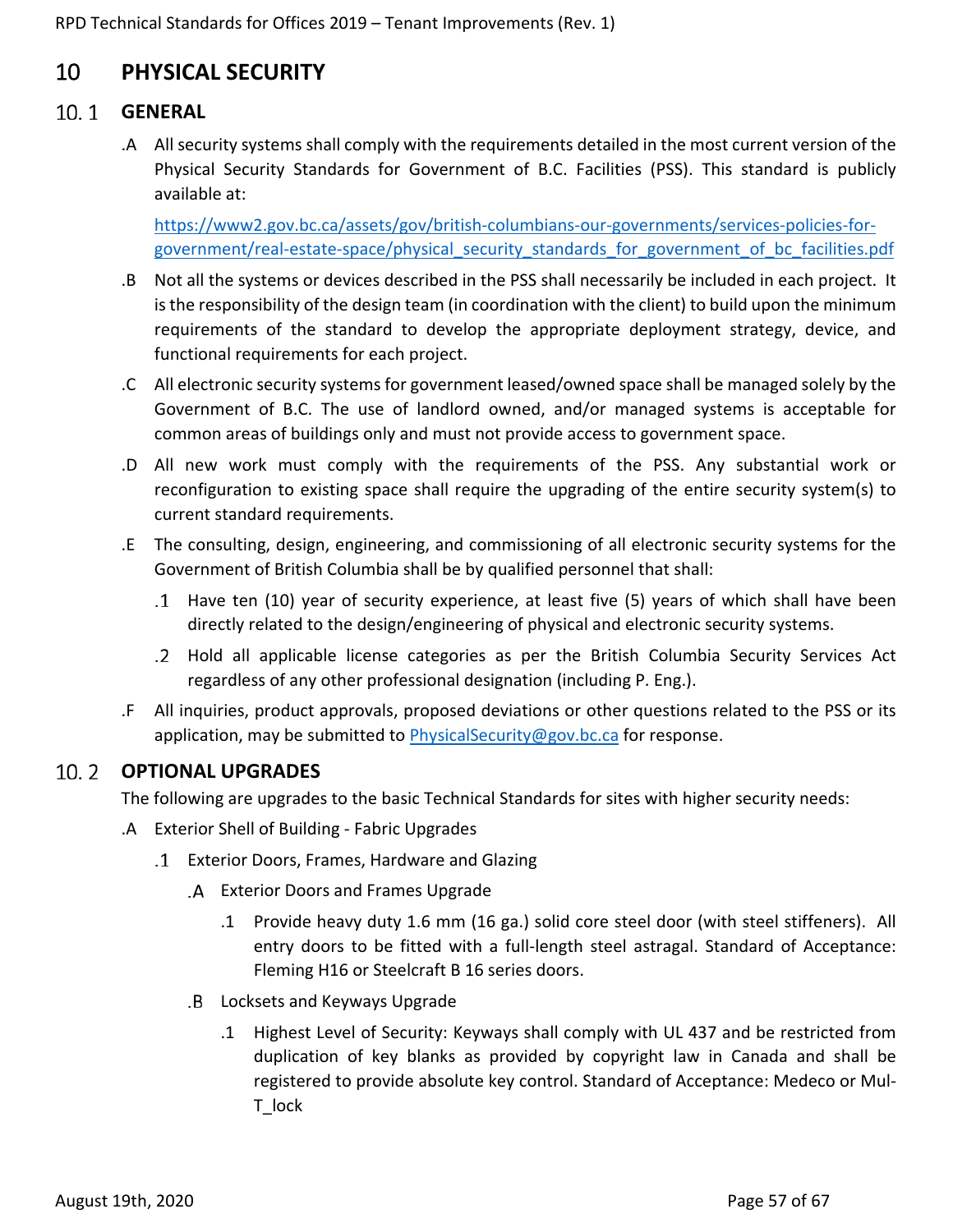- Exterior Door Glazing Upgrade
	- .1 Door and sidelight glazing shall be a minimum of heavy-duty laminated glass or an approved equivalent.
- Exterior Building Fabric (other than Doors)
	- Exterior Walls Upgrade
		- .1 Use normal commercial construction but provide 3.5 mm (10 ga.) expanded metal mesh under exterior wall sheathing.
	- Floors and Roofs Upgrade
		- .1 Roofs shall be constructed with 3.5 mm (10 ga.) expanded metal mesh under the roof sheathing.
	- Windows and Glazing Upgrade
		- .1 Exterior windows within 3 meters (10ft.) of the grade, shall be protected with laminated glass or protective film. All protective films shall be factory installed as per the manufacturer's specifications or be field installed "edge to edge" under the window stops. Standard of Acceptance: Glass-gard GGL 800 or Ace Security Films SF9.
	- Compounds and Parking Areas
		- .1 Compound is to be enclosed with a 2134 mm high (7'0") secure galvanized chain-link fence topped with three (3) strands of barbed wire strung between steel posts making a total height of 2438 mm (8'0"); fence to have top and bottom rails, and to be fully secure at grade. 3048 mm (10'0") wide lockable gate is required for main access to compound.
- Interior of Building Fabric Upgrades
	- .A Interior Doors and Frames Upgrade
		- .1 1st Upgrade: Provide heavy duty 1.6 mm (16 ga.) solid core steel door (with steel stiffeners). Standard of Acceptance: Fleming H16 or Steelcraft B 16 series doors.
		- .2 2nd Upgrade: All doors to be heavy duty 1.6 mm (16 ga.) hollow steel door (with steel stiffeners). Additionally:
			- .A All entry doors to be fitted with a full-length steel astragal.
			- .B All doors to be equipped with NRP (non-removable pin) hinges.
			- .C All telecommunication closet doors, accessible from public space, to be equipped with a door closer.
			- .D No "elephant foot" is to be installed.
			- .E No signage to identify the room as a telecommunication closet room number only.
- Locksets Upgrade
	- Locksets shall be heavy duty security hardware with steel deadboltsinto steel inserts, with ULC approval at the highest level. Locksets to be "Storeroom lock" type (outside lever fixed, entrance by key only. Inside lever always unlocked.)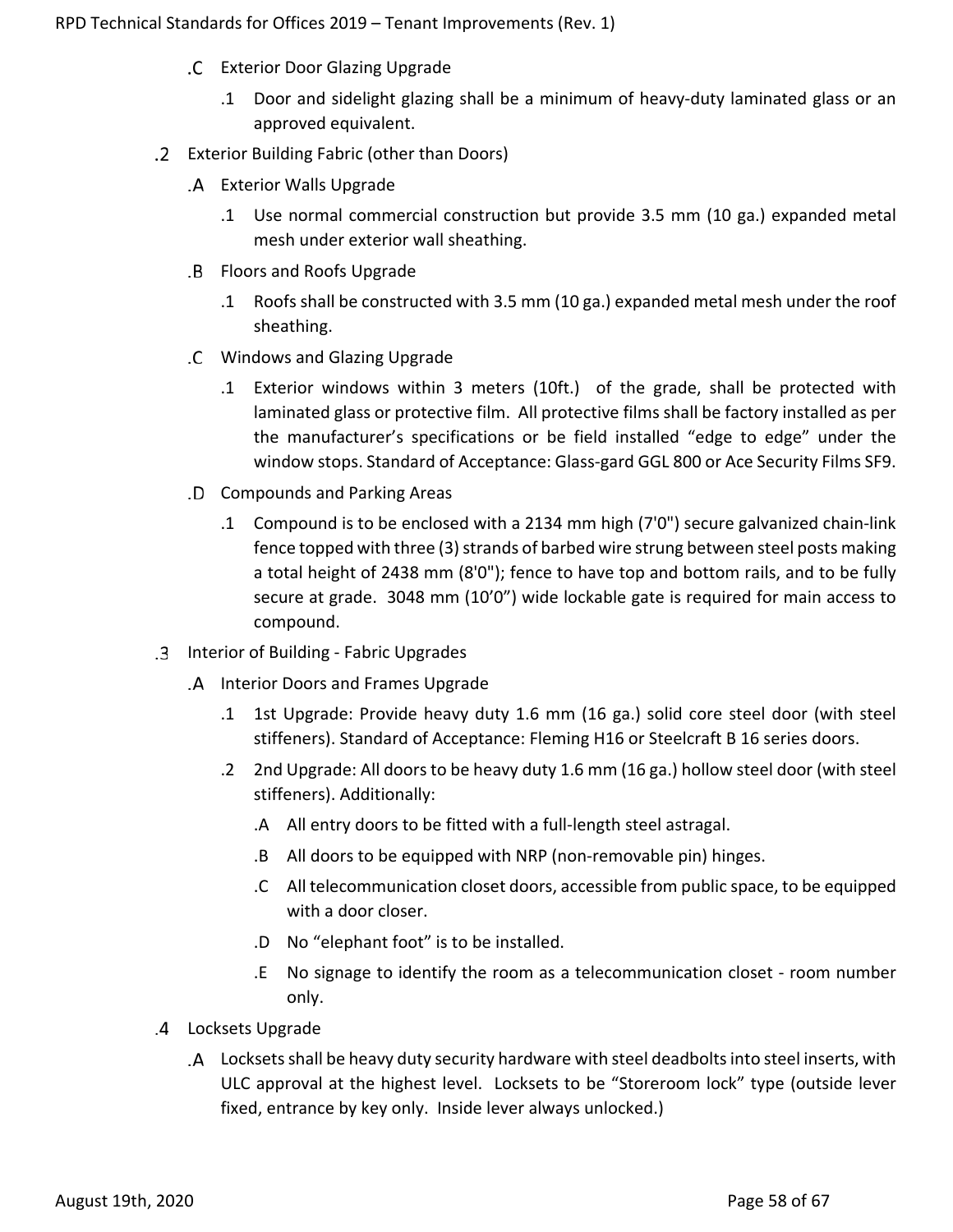- .5 Keyways Upgrade
	- 1st Upgrade: Keyways shall be restricted to approved types such as Schlage D, G or T series or Falcon G series.
		- .1 All keys to be engraved "DO NOT COPY".
		- .2 ARES/Service Provider to maintain a list of all keys distributed.
	- 2nd Upgrade: Highest Level of Security: Keyways shall comply with UL 437 and be restricted from duplication of key blanks as provided by copyright law in Canada and shall be registered to provide absolute key control. Standard of Acceptance: Medeco or Assa Abloy.
- Interior Perimeter Walls Upgrade
	- 1st Upgrade: All interior demising walls to be full height (slab to slab).
	- 2nd Upgrade: The interior perimeter walls shall be full-height, slab to slab, and constructed to resist penetration using a material such as 13 mm (1/2") plywood or particle board as a backing to the outer layer of gypsum board wall finish.
	- 3rd Upgrade: Partitions are to be full height, floor to underside of structure, with no openings. Interior walls to be of the following composite construction (from outside face inward):
		- .1 16 mm (5/8") gypsum wall board (or as per AHJ requirements)
		- .2 3.5 mm (10 ga.) expanded metal mesh
		- .3 19 mm Plywood or OSB
		- .4 Framing
		- .5 16 mm (5/8") gypsum wall board
		- .6 Where openings cannot be avoided at ceiling plenum area, then the area must be completely enclosed with 3.5 mm (10 ga.) expanded metal mesh.
- Reception Counters Upgrade
	- 1st Upgrade: Reception counters with increased depth, front to back, to discourage physical attack and/or protective barriers over counter *(provide Millwork details).*
	- 2nd Upgrade: 1067 mm (42") high multi-level counter, to be secured on with glazed .B partition between counter and minimum 2438 mm (8') above floor.

**----- End Physical Security Section -----**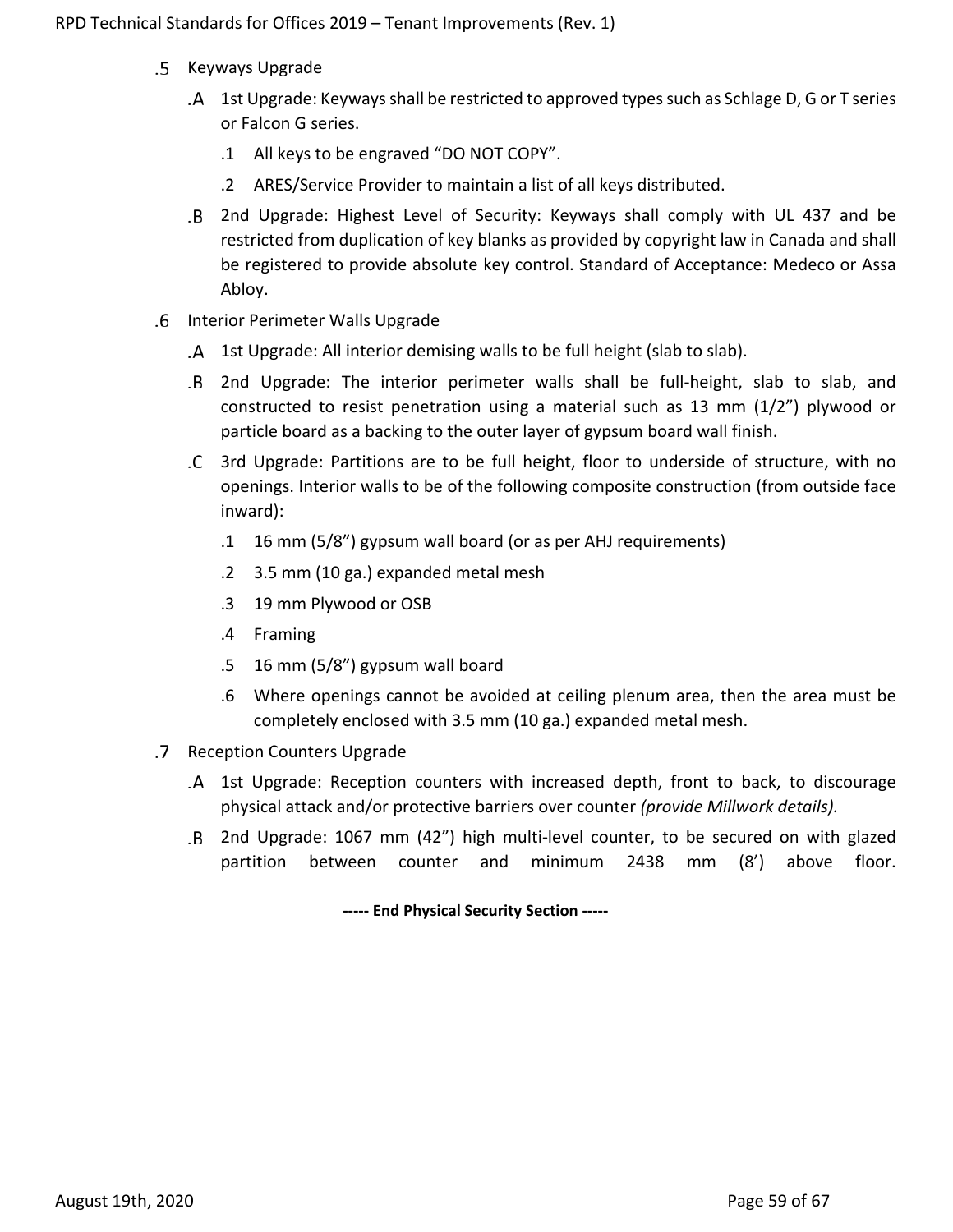## <span id="page-59-0"></span>11 **PROJECT COMPLIANCE CHECKLIST**

The Architect-of-Record (or coordinating registered professional) and Engineers-of-Record shall complete the Letters of Compliance and submit them to the Service Provider Project Manager. Upon receipt of the completed Letters of Compliance, the Service Provider Project Manage shall complete the Owner's Project Requirements (OPR) Check Sheets and submit them to the RPD Project Lead.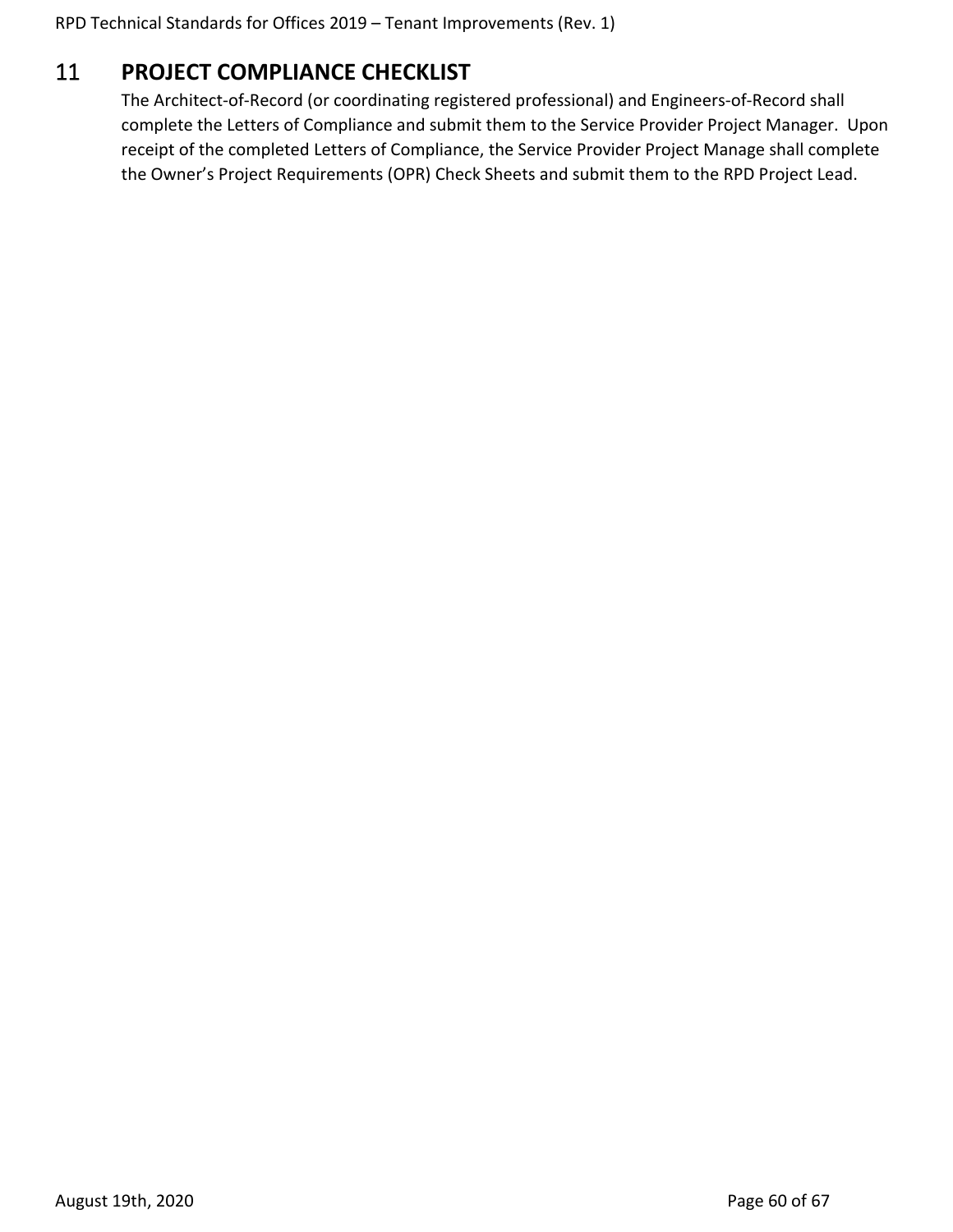#### <span id="page-60-0"></span>**LETTER OF COMPLIANCE - ARCHITECTURAL**  $11.1$

**Project Name**: **\_\_\_\_\_\_\_\_\_\_\_\_\_\_\_\_\_\_\_\_\_\_\_\_\_\_\_\_\_\_\_\_\_\_\_\_\_\_\_\_\_\_\_\_\_\_\_\_\_\_\_\_\_\_\_\_\_\_\_\_\_\_\_\_\_\_\_\_\_\_**

**Instructions**: Architect of Record (or coordinating registered professional) circles the corresponding answer and initializes each clause below to confirm general compliance with each clause for the above project. Architect of Record (or coordinating registered professional) shall sign this document indicating compliance.

### **Section A:**

|     | Select   | Initial |                                                                                                                                                                                                                         |
|-----|----------|---------|-------------------------------------------------------------------------------------------------------------------------------------------------------------------------------------------------------------------------|
| A1. | YES / NO |         | All architectural systems have been designed in compliance with RPD Technical Standards<br>for Offices and any deviations have been identified, recorded and approved by RPD.<br>Identify all deviations in Section B.  |
| A2. | YES / NO |         | All architectural systems have been installed in compliance with RPD Technical Standards<br>for Offices and any deviations have been identified, recorded and approved by RPD.<br>Identify all deviations in Section B. |
| A3. | YES / NO |         | Acoustics separations have been tested and all test results have been reviewed with no<br>deficiencies noted.                                                                                                           |
| A4. | YES / NO |         | Record drawings have been received, reviewed and are complete.                                                                                                                                                          |
| A5. | YES / NO |         | Interdisciplinary coordination has occurred, been recorded and indicates that TI space is<br>following Work Safe BC and RPD Technical Standards for Offices.                                                            |
| A6. | YES / NO |         | All fire separations and fire stops have been designed and installed as per BC Building Code.                                                                                                                           |
| A7. | YES / NO |         | Architectural products and installation are in general compliance with contract documents<br>and shop drawings.                                                                                                         |

**Section B:** Deviations as per Section A above (attach additional sheet if required)

|  | B1.                                                            |  |  |  |  |
|--|----------------------------------------------------------------|--|--|--|--|
|  |                                                                |  |  |  |  |
|  |                                                                |  |  |  |  |
|  | Architect of Record (or coordinating registered professional): |  |  |  |  |
|  |                                                                |  |  |  |  |
|  |                                                                |  |  |  |  |

**Company: \_\_\_\_\_\_\_\_\_\_\_\_\_\_\_\_\_\_\_\_\_\_\_\_\_\_\_\_\_\_\_\_\_\_\_\_\_\_\_\_\_\_\_\_\_**

**Date: \_\_\_\_\_\_\_\_\_\_\_\_\_\_\_\_\_\_\_, 20\_\_\_\_\_**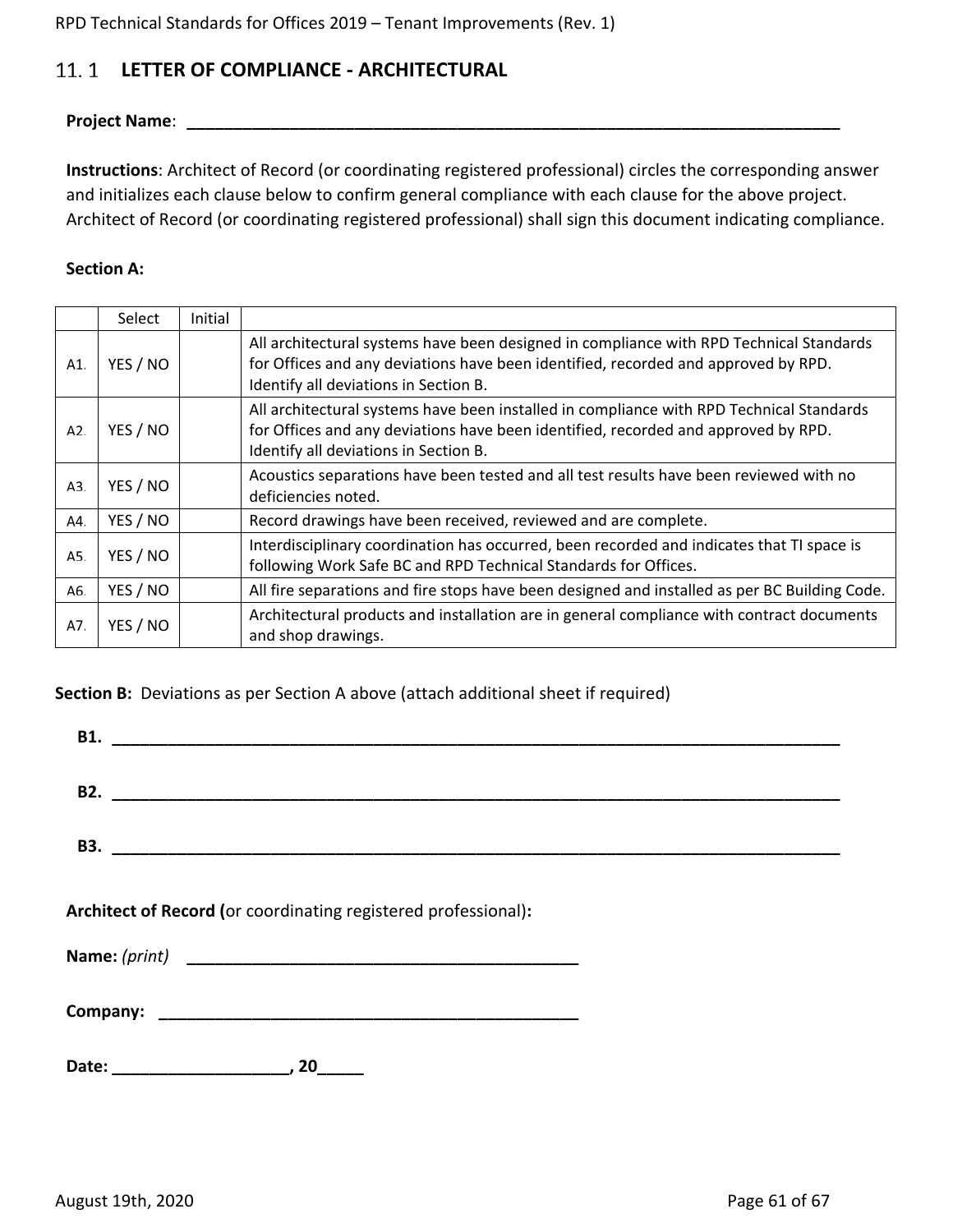#### <span id="page-61-0"></span> $11.2$ **OPR CHECK SHEET - ARCHITECTURAL**

| #<br>Item      | System                                                                                                                                                                                                                                                                                                                                                                                                                                                                                                                                                                                                                                                                                                                                                                                                                                                                                                                                                                                                                                                                                                   | <b>Commissioning and</b><br><b>Acceptance Testing</b><br><b>Standard</b>                        | Submission                                                                                                                                                                                                                                                                                                                                                         | Initial | Date<br><b>Received</b> |  |  |  |
|----------------|----------------------------------------------------------------------------------------------------------------------------------------------------------------------------------------------------------------------------------------------------------------------------------------------------------------------------------------------------------------------------------------------------------------------------------------------------------------------------------------------------------------------------------------------------------------------------------------------------------------------------------------------------------------------------------------------------------------------------------------------------------------------------------------------------------------------------------------------------------------------------------------------------------------------------------------------------------------------------------------------------------------------------------------------------------------------------------------------------------|-------------------------------------------------------------------------------------------------|--------------------------------------------------------------------------------------------------------------------------------------------------------------------------------------------------------------------------------------------------------------------------------------------------------------------------------------------------------------------|---------|-------------------------|--|--|--|
| $\mathbf{1}$   | Interior Architecture<br>Design                                                                                                                                                                                                                                                                                                                                                                                                                                                                                                                                                                                                                                                                                                                                                                                                                                                                                                                                                                                                                                                                          | <b>RPD Technical Standards for</b><br>Offices -TI                                               | AR submit signed Letter of Compliance indicating all architectural<br>systems and components have been designed in compliance with<br>RPD Technical Standards for Offices - TI - and deviations<br>recorded. Reason for deviation must be identified and recorded.                                                                                                 |         |                         |  |  |  |
| $\overline{2}$ | Architectural<br>Installation                                                                                                                                                                                                                                                                                                                                                                                                                                                                                                                                                                                                                                                                                                                                                                                                                                                                                                                                                                                                                                                                            | <b>BC Building Code, Contract</b><br>Documents and Shop<br><b>Drawings</b>                      | Letter of Compliance signed by AR indicating all architectural<br>products and installation are in general compliance with contract<br>documents and shop drawings. Also, attach a copy of final<br>Declaration of Compliance. Letter also refers to design and<br>installation of the interfaces, in addition to materials,<br>components and systems themselves. |         |                         |  |  |  |
| 3              | <b>Acoustic Separation</b>                                                                                                                                                                                                                                                                                                                                                                                                                                                                                                                                                                                                                                                                                                                                                                                                                                                                                                                                                                                                                                                                               | BC Building Code, Vancouver<br>Building Bylaw, and<br><b>Technical Standards for</b><br>Offices | Signed letter by AR indicating acoustics meets Technical<br>Standards for Offices - TI - requirements.<br>Also, see footnote <sup>1</sup>                                                                                                                                                                                                                          |         |                         |  |  |  |
| 4              | <b>Fire Stops</b>                                                                                                                                                                                                                                                                                                                                                                                                                                                                                                                                                                                                                                                                                                                                                                                                                                                                                                                                                                                                                                                                                        | Manufacturer approved<br>installation methods                                                   | Copies of applicable BC Building Code Schedules signed by AR<br>with no exclusions.                                                                                                                                                                                                                                                                                |         |                         |  |  |  |
| 5              | Seismic restraint                                                                                                                                                                                                                                                                                                                                                                                                                                                                                                                                                                                                                                                                                                                                                                                                                                                                                                                                                                                                                                                                                        | Seismic Engineer Inspection<br>Report                                                           | Copies of Building Code Schedule B-1, B-2, and C signed by ER<br>with no exclusions.                                                                                                                                                                                                                                                                               |         |                         |  |  |  |
| 6              | <b>Exit Signs</b>                                                                                                                                                                                                                                                                                                                                                                                                                                                                                                                                                                                                                                                                                                                                                                                                                                                                                                                                                                                                                                                                                        | <b>BC Fire Code and AHJ</b>                                                                     | Copies of applicable Building Code Schedules signed by AR with<br>no exclusions.                                                                                                                                                                                                                                                                                   |         |                         |  |  |  |
| $\overline{7}$ | Proposed penetration<br>and opening details                                                                                                                                                                                                                                                                                                                                                                                                                                                                                                                                                                                                                                                                                                                                                                                                                                                                                                                                                                                                                                                              | <b>BC Building Code and</b><br>installation methods                                             | Verification report with summary letter signed by AR. Letter<br>includes statement that opening details described in the<br>construction documents maintain the weather resistance of the<br>exterior wall envelope (e.g. new exterior door - where<br>applicable).                                                                                                |         |                         |  |  |  |
| 8              | Coordination Study                                                                                                                                                                                                                                                                                                                                                                                                                                                                                                                                                                                                                                                                                                                                                                                                                                                                                                                                                                                                                                                                                       | General Note "h".                                                                               | Copy of complete coordination study signed by registered<br>architect with review letter signed by AR.                                                                                                                                                                                                                                                             |         |                         |  |  |  |
| 9              | <b>Record Drawings</b>                                                                                                                                                                                                                                                                                                                                                                                                                                                                                                                                                                                                                                                                                                                                                                                                                                                                                                                                                                                                                                                                                   | <b>RPD Technical Standards for</b><br>Offices TI                                                | Letter of Compliance signed by AR advising record drawings<br>reflect changes to contract.                                                                                                                                                                                                                                                                         |         |                         |  |  |  |
| 10             | <b>Contractor Quality</b><br>Assurance & Control                                                                                                                                                                                                                                                                                                                                                                                                                                                                                                                                                                                                                                                                                                                                                                                                                                                                                                                                                                                                                                                         | See General Note "g"                                                                            | Letter of Compliance signed by AR indicating each interior space<br>meets Work Safe BC requirements and RPD Technical Standards                                                                                                                                                                                                                                    |         |                         |  |  |  |
| General Notes  | a. AR = Architect of Record or coordinating registered professional.<br>AR to provide a separate letter for each individual submission. Letter shall indicate test/verification results have been reviewed by AR and conform<br>b.<br>with testing standards, owner's requirements and design intent.<br>If manufacturer has specific acceptance/commissioning testing requirements they will be in addition to standards listed above.<br>c.<br>Commissioning and Acceptance Testing Standard is minimum requirements, AR to determine any additional requirements.<br>d.<br>AR to develop appropriate procedures in addition to all items shown above, to demonstrate compliance with the CaGBC LEED rating system, as per<br>е.<br>contract documents and owner project requirements.<br>Includes test results for all installed systems, products and assemblies identified in Technical Standards for Offices. Perform additional testing if site<br>f.<br>conditions warrant it.<br>AR review and confirm all systems, products and assemblies installed meet required standards and ratings<br>g. |                                                                                                 |                                                                                                                                                                                                                                                                                                                                                                    |         |                         |  |  |  |

h. AR review coordination study and confirm all interior architectural building systems are selectively coordinated.

i. Review acoustics study and indicate if calculated values are within acceptable levels as stated in the Technical Standards for Offices TI. Required for acoustics installations only.

<sup>1</sup> AR to develop functional tests to demonstrate acoustics systems functions as per contract documents and owner requirements.

<span id="page-61-1"></span><u>.</u>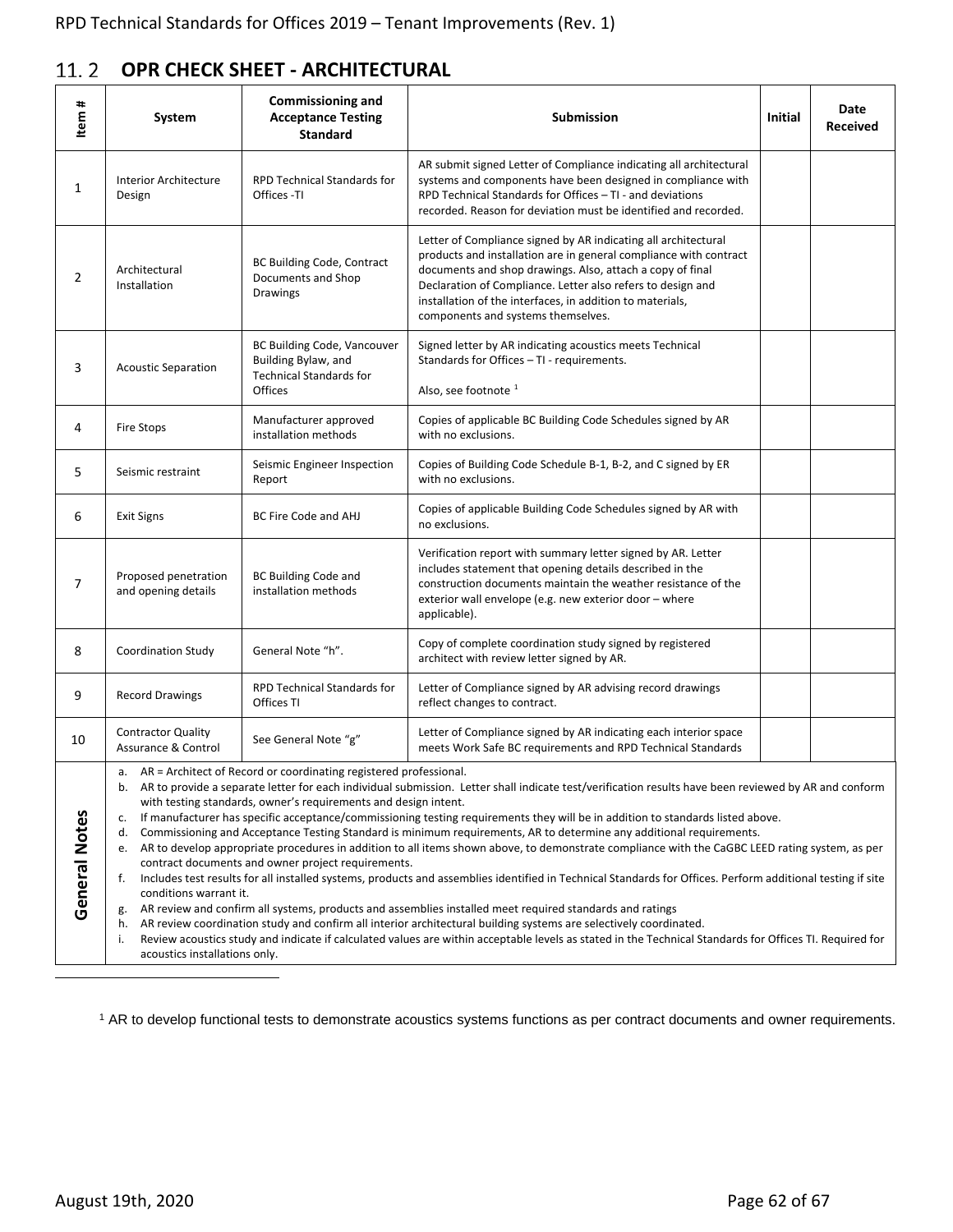## <span id="page-62-0"></span>**LETTER OF COMPLIANCE – MECHANICAL**

**Project Name**: **\_\_\_\_\_\_\_\_\_\_\_\_\_\_\_\_\_\_\_\_\_\_\_\_\_\_\_\_\_\_\_\_\_\_\_\_\_\_\_\_\_\_\_\_\_\_\_\_\_\_\_\_\_\_\_\_\_\_\_\_\_\_\_\_\_\_\_\_\_**

**Instructions**: Mechanical Engineer of Record circles corresponding answer and initializes each clause below to confirm general compliance with each clause for the above project. Mechanical Engineer of Record shall sign this document indicating compliance.

### **Section A:**

|     | Select   | Initial |                                                                                                                                                                                                                     |
|-----|----------|---------|---------------------------------------------------------------------------------------------------------------------------------------------------------------------------------------------------------------------|
| A1. | YES / NO |         | All mechanical systems have been designed in compliance with RPD Technical Standards for<br>Offices and any deviations have been identified, recorded and approved by RPD. Identify all<br>deviations in Section B. |
| A2. | YES / NO |         | Complete plumbing system has been inspected, pressure tested, and all test results and<br>inspection record have been reviewed with no deficiencies noted.                                                          |
| A3. | YES / NO |         | Complete sprinkler system has been tested and all test results have been reviewed with no<br>deficiencies noted. Fire alarm system has been re-certified.                                                           |
| A4. | YES / NO |         | Fire Stops products and installation are in general compliance with contract documents, shop<br>drawings, and building code requirement.                                                                            |
| A5. | YES / NO |         | Seismic restraint products and installation are in general compliance with contract<br>documents, shop drawings, and building code requirement.                                                                     |
| A6. | YES / NO |         | O & M manuals have been received, reviewed and are complete.                                                                                                                                                        |
| A7. | YES / NO |         | Record drawings have been received, reviewed and are complete.                                                                                                                                                      |

**Section B:** Deviations as per A1 above (attach additional sheet if required)

| <b>Mechanical Engineer of Record:</b> |    |  |  |
|---------------------------------------|----|--|--|
|                                       |    |  |  |
|                                       |    |  |  |
|                                       | 20 |  |  |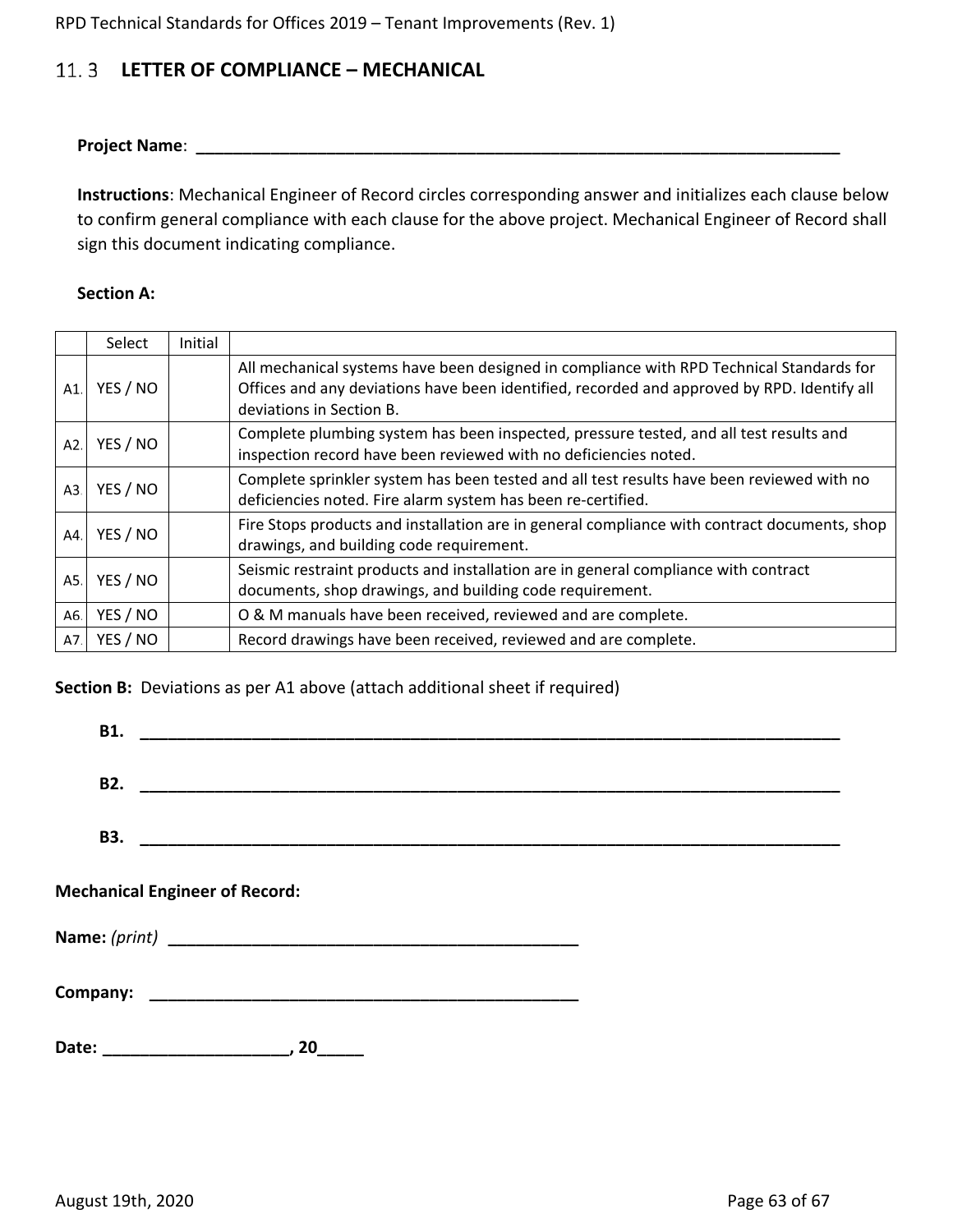#### <span id="page-63-0"></span> $11.4$ **OPR CHECK SHEET - MECHANICAL**

| #<br>Item               | System                         | <b>Commissioning and</b><br><b>Acceptance Testing</b><br><b>Standard</b>                     | <b>Submission</b>                                                                                                                                                                                                | <b>Initial</b> | Date<br><b>Received</b> |
|-------------------------|--------------------------------|----------------------------------------------------------------------------------------------|------------------------------------------------------------------------------------------------------------------------------------------------------------------------------------------------------------------|----------------|-------------------------|
| 1                       | All Mechanical<br>Systems      | <b>RPD Technical Standards for</b><br>Offices (Tenant Improvement)                           | MER shall submit signed Letter of Compliance indicating all<br>mechanical system have been designed in compliance with RPD<br>Technical Standards for Offices (owner's requirements) and<br>deviations recorded. |                |                         |
| $\overline{2}$          | Fire Alarm Test<br>Certificate | <b>ULC - S537</b>                                                                            | Copies of Building Code Schedule B-1, B-2, and C signed by MER<br>with no exclusions.                                                                                                                            |                |                         |
| 3                       | Plumbing<br>System             | BC Building Code, AHJ (Local<br>Plumbing Inspector), CSA B64.10<br>(Backflow annual testing) | Final Plumbing Inspection Certificate and Backflow Test Certificate<br>from AHJ.                                                                                                                                 |                |                         |
| 4                       | Sprinkler<br>System            | NFPA 13 and AHJ                                                                              | Sprinkler Contractors Engineer of record inspection, testing, and<br>Schedule C "Letter of Assurance".                                                                                                           |                |                         |
| 5                       | Fire Stops                     | Manufacturer approved<br>installation methods                                                | Copies of BC Building Code Schedule B-1, B-2, and C signed by<br>MER with no exclusions.                                                                                                                         |                |                         |
| 6                       | Seismic<br>restraint           | Seismic Engineer Inspection<br>Report                                                        | Copies of Building Code Schedule B-1, B-2, and C signed by a<br>professional engineer with no exclusions.                                                                                                        |                |                         |
| $\overline{7}$          | <b>O&amp;M Manuals</b>         | <b>RPD Technical Standards for</b><br>Offices                                                | Letter of Compliance signed by MER advising content of O&M<br>manuals reviewed and is complete.                                                                                                                  |                |                         |
| 8                       | Record<br><b>Drawings</b>      | <b>RPD Technical Standards for</b><br>Offices                                                | Letter of Compliance signed by MER advising record drawings<br>reflect changes to contract.                                                                                                                      |                |                         |
| General<br><b>Notes</b> | а.<br>b.                       | MER = Mechanical Engineer of Record.                                                         | If manufacturer has specific acceptance/commissioning testing requirements they will be in addition to standards listed above.                                                                                   |                |                         |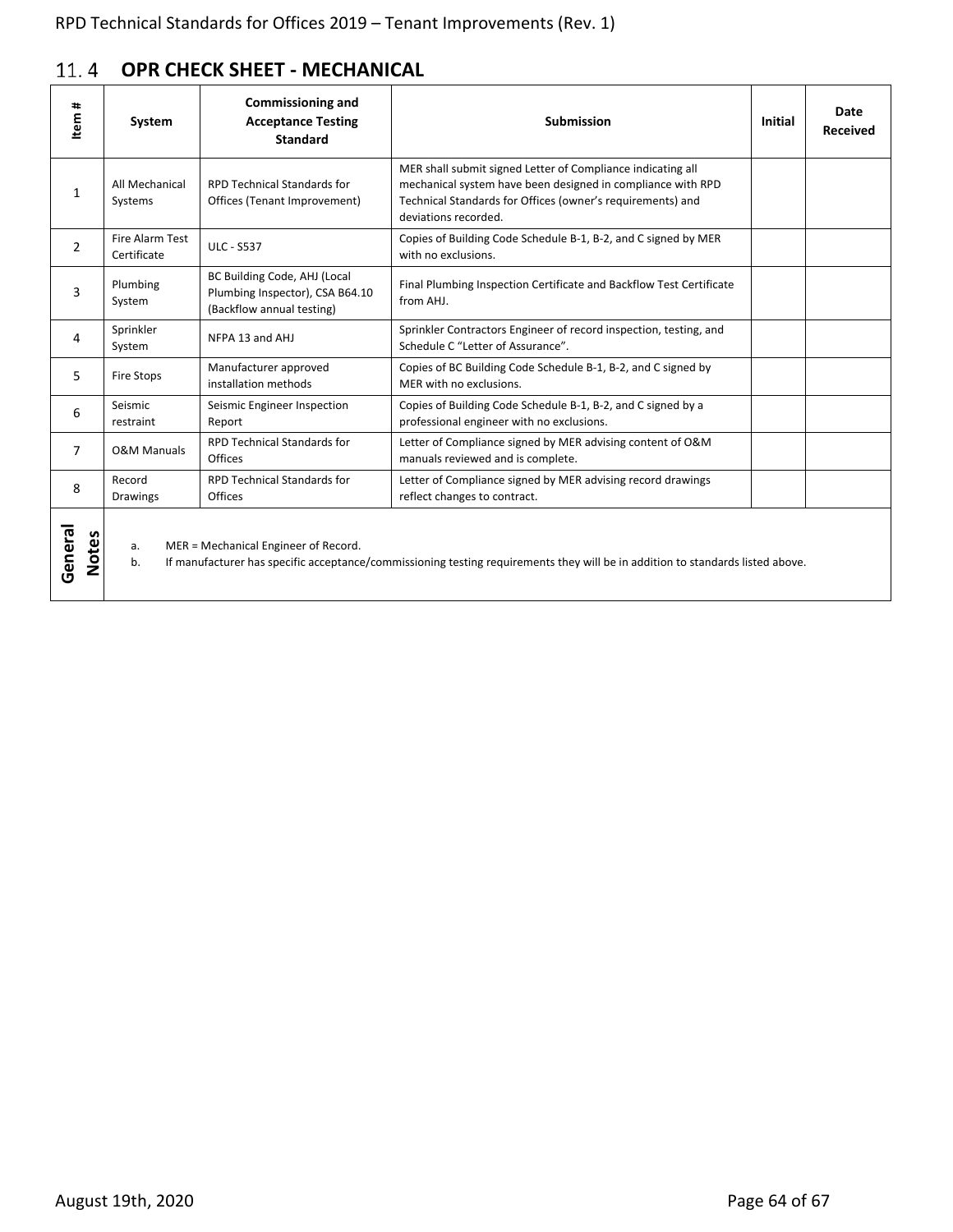## <span id="page-64-0"></span>**LETTER OF COMPLIANCE – ELECTRICAL**

### **Project Name: with a set of the set of the set of the set of the set of the set of the set of the set of the set of the set of the set of the set of the set of the set of the set of the set of the set of the set of the**

### **Instructions**:

Electrical Engineer of Record circles corresponding answer and initializes each clause below to confirm general compliance with each clause for the above project. Electrical Engineer of Record shall sign this document indicating compliance.

### **Section A:**

|     | Select   | Initial |                                                                                                                                                                                                                     |
|-----|----------|---------|---------------------------------------------------------------------------------------------------------------------------------------------------------------------------------------------------------------------|
| A1. | YES / NO |         | All electrical systems have been designed in compliance with RPD Technical Standards for<br>Offices and any deviations have been identified, recorded and approved by RPD. Identify all<br>deviations in Section B. |
| A2. | YES / NO |         | Complete structured cabling system has been tested and all test results have been reviewed<br>with no deficiencies noted.                                                                                           |
| A3. | YES / NO |         | O&M manuals have been received, reviewed and are complete.                                                                                                                                                          |
| A4. | YES / NO |         | <b>Training and Demonstration</b>                                                                                                                                                                                   |
| A5. | YES / NO |         | Record drawings have been received, reviewed and are complete.                                                                                                                                                      |
| A6. | YES / NO |         | Interior lighting measurements have been recorded and illumination levels and uniformity are<br>following Work Safe BC and RPD Technical Standards for Offices.                                                     |
| A7. | YES / NO |         | All lighting controls have been witnessed and are operational as per RPD Technical Standards<br>for Office and design.                                                                                              |
| A8. | YES / NO |         | Electrical products and installation are in general compliance with contract documents and<br>shop drawings.                                                                                                        |

**Section B:** Deviations as per A1 above (attach additional sheet if required)

**B1. \_\_\_\_\_\_\_\_\_\_\_\_\_\_\_\_\_\_\_\_\_\_\_\_\_\_\_\_\_\_\_\_\_\_\_\_\_\_\_\_\_\_\_\_\_\_\_\_\_\_\_\_\_\_\_\_\_\_\_\_\_\_\_\_\_\_\_\_\_\_\_\_\_\_\_\_\_\_**

**B2. \_\_\_\_\_\_\_\_\_\_\_\_\_\_\_\_\_\_\_\_\_\_\_\_\_\_\_\_\_\_\_\_\_\_\_\_\_\_\_\_\_\_\_\_\_\_\_\_\_\_\_\_\_\_\_\_\_\_\_\_\_\_\_\_\_\_\_\_\_\_\_\_\_\_\_\_\_\_**

**B3. \_\_\_\_\_\_\_\_\_\_\_\_\_\_\_\_\_\_\_\_\_\_\_\_\_\_\_\_\_\_\_\_\_\_\_\_\_\_\_\_\_\_\_\_\_\_\_\_\_\_\_\_\_\_\_\_\_\_\_\_\_\_\_\_\_\_\_\_\_\_\_\_\_\_\_\_\_\_**

### **Electrical Engineer of Record:**

**Name:** *(print)* **\_\_\_\_\_\_\_\_\_\_\_\_\_\_\_\_\_\_\_\_\_\_\_\_\_\_\_\_\_\_\_\_\_\_\_\_\_\_\_\_\_\_\_**

**Company: \_\_\_\_\_\_\_\_\_\_\_\_\_\_\_\_\_\_\_\_\_\_\_\_\_\_\_\_\_\_\_\_\_\_\_\_\_\_\_\_\_\_\_\_\_\_**

**Date: \_\_\_\_\_\_\_\_\_\_\_\_\_ , 20\_\_\_\_\_\_**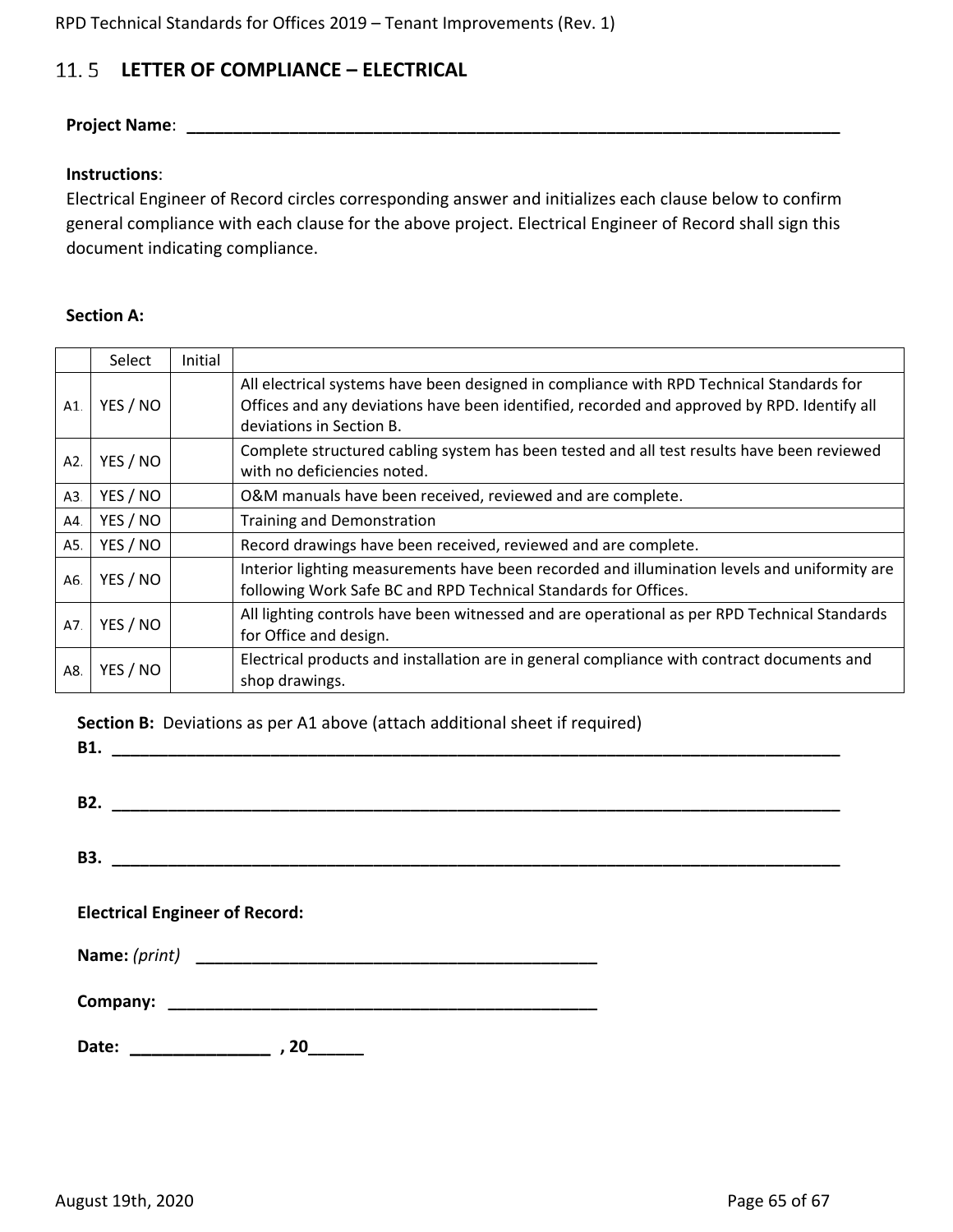<span id="page-65-0"></span>

|  | 11.6 OPR CHECK SHEET - ELECTRICAL |  |
|--|-----------------------------------|--|
|--|-----------------------------------|--|

| #<br>Item               | System                                                                                                                                                                             | <b>Commissioning and</b><br><b>Acceptance Testing</b><br><b>Standard</b> | <b>Submission</b>                                                                                                                                                                                                                                                    | Initial | Date<br><b>Received</b> |  |
|-------------------------|------------------------------------------------------------------------------------------------------------------------------------------------------------------------------------|--------------------------------------------------------------------------|----------------------------------------------------------------------------------------------------------------------------------------------------------------------------------------------------------------------------------------------------------------------|---------|-------------------------|--|
| 1                       | Electrical<br>Design                                                                                                                                                               | <b>RPD Technical Standards for</b><br>Offices                            | EER submit signed Letter of Compliance indicating all electrical system<br>have been designed in compliance with RPD Technical Standards for<br>Offices (owner's requirements) and deviations recorded.                                                              |         |                         |  |
| 2                       | Fire Alarm                                                                                                                                                                         | <b>ULC - S537</b>                                                        | Copies of Building Code Schedule B-1, B-2, and C signed by EER with no<br>exclusions.                                                                                                                                                                                |         |                         |  |
| 3                       | Structured<br>Cabling<br>System                                                                                                                                                    | <b>EIA/TIA 568</b>                                                       | All individual test reports with Letter of Compliance signed by EER.                                                                                                                                                                                                 |         |                         |  |
| 4                       | Fire Stops                                                                                                                                                                         | Manufacturer approved<br>installation methods                            | Copies of BC Building Code Schedule B-1, B-2, and C signed by EER with<br>no exclusions.                                                                                                                                                                             |         |                         |  |
| 5                       | Seismic<br>Restraint                                                                                                                                                               | Seismic Engineer Inspection<br>Report                                    | Copies of Building Code Schedule B-1, B-2, and C signed by EER with no<br>exclusions.                                                                                                                                                                                |         |                         |  |
| 7                       | <b>Exit Signs</b>                                                                                                                                                                  | BC Fire Code and AHJ                                                     | Copies of Building Code Schedule B-1, B-2, and C signed by EER with no<br>exclusions.                                                                                                                                                                                |         |                         |  |
| 8                       | Emergency<br>Lighting                                                                                                                                                              | BC Fire Code and AHJ                                                     | Copies of Building Code Schedule B-1, B-2, and C signed by EER with no<br>exclusions.                                                                                                                                                                                |         |                         |  |
| 9                       | 0&M<br>Manuals                                                                                                                                                                     | <b>RPD Technical Standards for</b><br>Offices                            | Letter of Compliance signed by EER advising content of O&M manuals<br>reviewed and is complete.                                                                                                                                                                      |         |                         |  |
| 10                      | Record<br><b>Drawings</b>                                                                                                                                                          | <b>RPD Technical Standards for</b><br>Offices                            | Letter of Compliance signed by EER advising record drawings reflect<br>changes to contract.                                                                                                                                                                          |         |                         |  |
| 11                      | Electrical<br>Installation                                                                                                                                                         | <b>Contract Documents and</b><br><b>Shop Drawings</b>                    | Letter of Compliance signed by EER indicating all electrical products and<br>installation are in general compliance with contract documents and shop<br>drawings. Also, attach a copy of final Electrical Contractor Authorization<br>and Declaration of Compliance. |         |                         |  |
| 12                      | Interior<br>Lighting                                                                                                                                                               | IESNA Lighting Handbook,<br>9 <sup>th</sup> Edition                      | Letter of Compliance signed by EER indicating min, max, average,<br>uniformity ratio for each interior space meets Work Safe BC<br>requirements and RPD Technical Standards.                                                                                         |         |                         |  |
| 13                      | Lighting<br>Control<br>System                                                                                                                                                      | See footnote <sup>2</sup>                                                | EER submit signed Letter of Compliance indicating lighting control has<br>been witness tested and operates as intended by contract document and<br>owner's requirements.                                                                                             |         |                         |  |
| General<br><b>Notes</b> | EER = Electrical Engineer of Record.<br>а.<br>If manufacturer has specific acceptance/commissioning testing requirements they will be in addition to standards listed above.<br>b. |                                                                          |                                                                                                                                                                                                                                                                      |         |                         |  |

<span id="page-65-1"></span> $2$  EER to develop functional tests to demonstrate lighting control system operates as per contract documents and owner requirements.

<u>.</u>